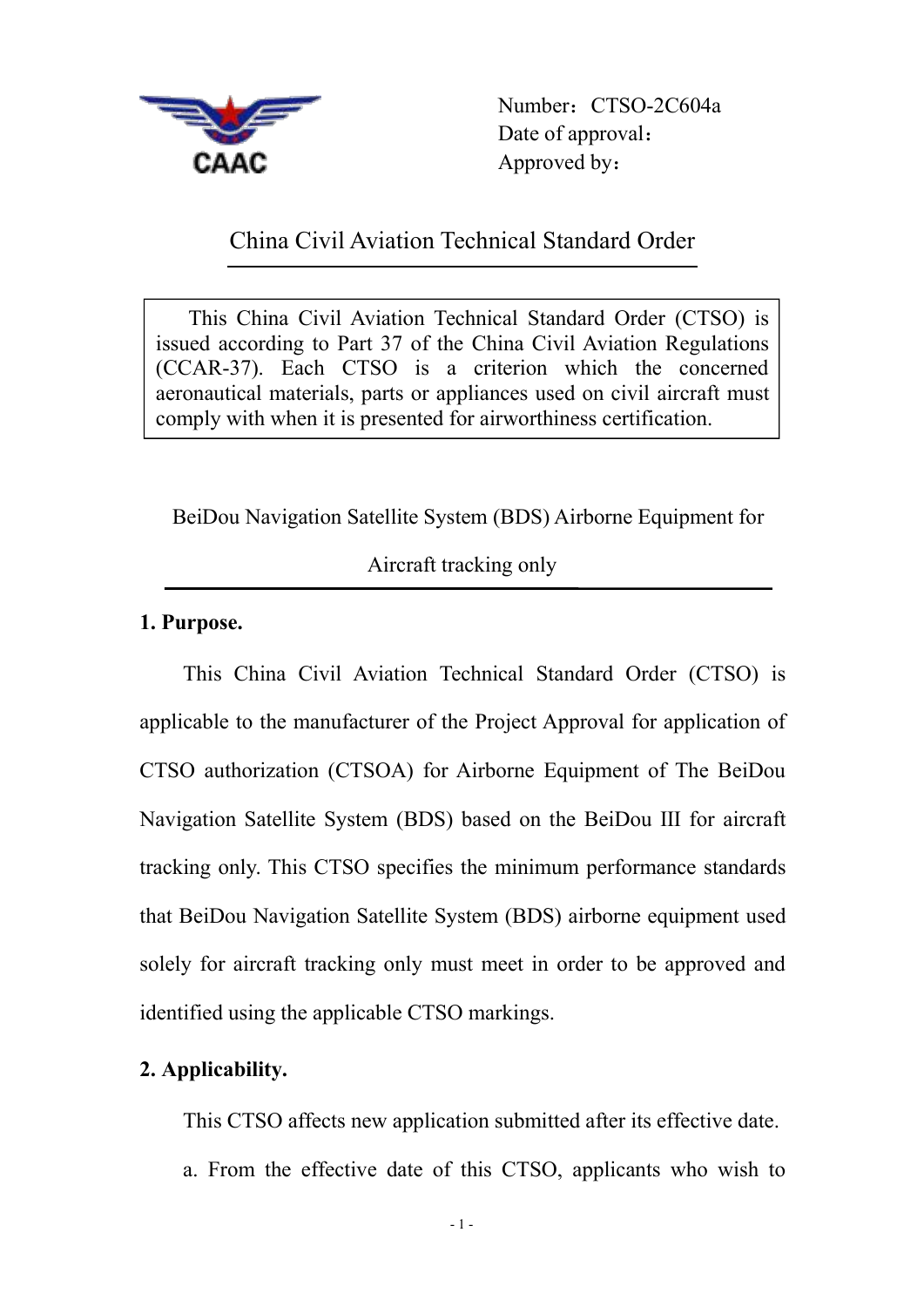obtain the CTSOA of BeiDou Navigation Satellite System (BDS) airborne equipment for aircraft tracking only should submit applications in accordance with this CTSO.<br>b. As of the effective date of this CTSO, equipment that has received

CTSOA under the previous version of CTSO may continue to be manufactured in accordance with the provisions at the time of approval.

c. Major design changes to article approved under this CTSO will require a new authorization in accordance with section 21.353 of CCAR-21R4.

### **3. Requirements**

BeiDou navigation satellite system (BDS) airborne equipment for aircraft tracking only manufactured on or after the effective date of this CTSO and intended to be marked with this CTSO mark for aircraft tracking only shall meet the minimum performance standards specified in Appendix A to Appendix D of this CTSO to meet the equipment type requirements listed in Table 1. The classification of CTSO equipment depends on the service scope provided by the system and the BeiDou public service signal that can be received by the Radio Navigation Satellite Service (RNSS). Class R is a regional BDS airborne device that only supports regional services; Class G is a global BDS airborne device that only supports global services; Class RG is a regional and global BDS airborne device that supports both regional services and global services

- 2 -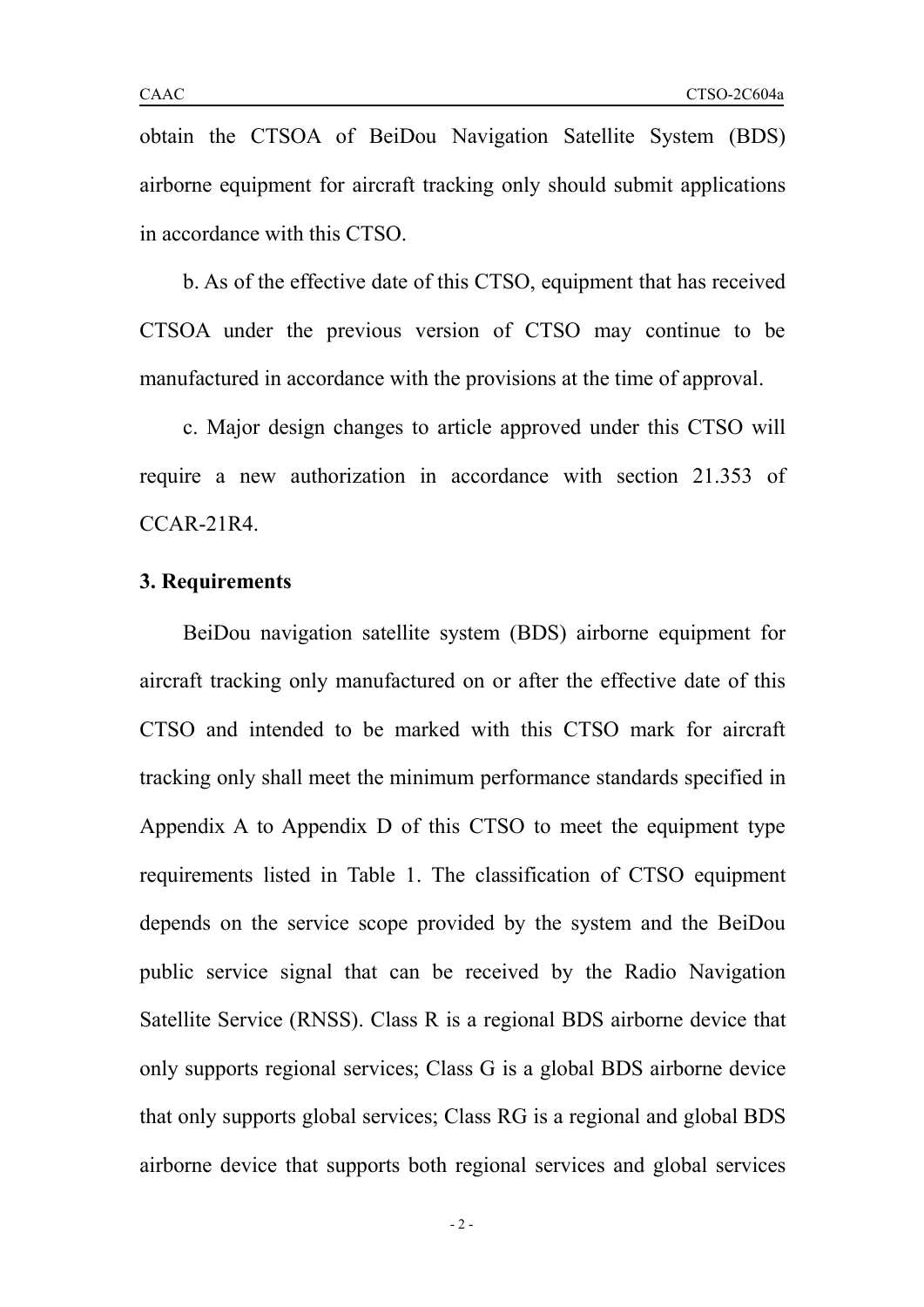Serve. I is the BDS airborne equipment that the RNSS can only receive the BeiDou public service signal as the B1I frequency signal. C is the BDS airborne equipment that the RNSS can only receive the BeiDou public service signal as the B1C frequency signal. IC is a BDS airborne device that RNSS can receive both the BeiDou public service signal is B1I frequency signal and can receive B1C frequency signal. Table 1 provides details of device categories.

| <b>Class</b> | Equipment     | <b>Type</b>                                                                                                                                                                                                                                                                                                                                                                                                                                                                                                                                                                                                                                                                                                                                                                                                                                                                                                                                                                                                                                                                                                                                                                                 | <b>Range of application</b>                                               | standard                                               |
|--------------|---------------|---------------------------------------------------------------------------------------------------------------------------------------------------------------------------------------------------------------------------------------------------------------------------------------------------------------------------------------------------------------------------------------------------------------------------------------------------------------------------------------------------------------------------------------------------------------------------------------------------------------------------------------------------------------------------------------------------------------------------------------------------------------------------------------------------------------------------------------------------------------------------------------------------------------------------------------------------------------------------------------------------------------------------------------------------------------------------------------------------------------------------------------------------------------------------------------------|---------------------------------------------------------------------------|--------------------------------------------------------|
|              |               | RI                                                                                                                                                                                                                                                                                                                                                                                                                                                                                                                                                                                                                                                                                                                                                                                                                                                                                                                                                                                                                                                                                                                                                                                          | Only regional services<br>B1I<br>and<br>frequency<br>points are supported | Appendix A1, Appendix $B_1$<br>Appendix C1, AppendixD1 |
| $\mathbf R$  | Regional type | <b>Minimum performance</b><br>Only regional services<br>Appendix A2, Appendix $B_1$<br>B <sub>1</sub> C<br><b>RC</b><br>and<br>frequency<br>Appendix C1, Appendix D1<br>points are supported<br>Only regional services<br>are supported, and B1I<br>Appendix $A3$ , Appendix B,<br><b>RIC</b><br>B <sub>1</sub> C<br>frequency<br>Appendix C1, Appendix D1<br>and<br>points can be supported<br>global services<br>Only<br>Appendix A1, Appendix $B_1$<br>GI<br>and<br>B1I<br>frequency<br>Appendix C2, AppendixD2<br>points are supported<br>global services<br>Only<br>Appendix A2, Appendix B,<br>GC<br>and<br>B <sub>1</sub> C<br>frequency<br>Appendix C2, AppendixD2<br>points are supported<br>Only global services are<br>supported, and B1I and<br>Appendix A3, Appendix B,<br><b>GIC</b><br>B1C frequency points<br>Appendix C2, AppendixD2<br>can be supported<br>Support regional<br>and<br>Appendix A1, Appendix B,<br><b>RGI</b><br>global services,<br>only<br>Appendix C3, Appendix D3<br>support B1I frequency<br>Support regional and<br>$^{+}$<br>Appendix A2, Appendix $B_1$<br>global services, only<br><b>RGC</b><br>Appendix C3, AppendixD3<br>support B1C frequency |                                                                           |                                                        |
|              |               |                                                                                                                                                                                                                                                                                                                                                                                                                                                                                                                                                                                                                                                                                                                                                                                                                                                                                                                                                                                                                                                                                                                                                                                             |                                                                           |                                                        |
|              | Global type   |                                                                                                                                                                                                                                                                                                                                                                                                                                                                                                                                                                                                                                                                                                                                                                                                                                                                                                                                                                                                                                                                                                                                                                                             |                                                                           |                                                        |
| $\mathbf G$  |               |                                                                                                                                                                                                                                                                                                                                                                                                                                                                                                                                                                                                                                                                                                                                                                                                                                                                                                                                                                                                                                                                                                                                                                                             |                                                                           |                                                        |
|              |               |                                                                                                                                                                                                                                                                                                                                                                                                                                                                                                                                                                                                                                                                                                                                                                                                                                                                                                                                                                                                                                                                                                                                                                                             |                                                                           |                                                        |
| RG           | Regional type |                                                                                                                                                                                                                                                                                                                                                                                                                                                                                                                                                                                                                                                                                                                                                                                                                                                                                                                                                                                                                                                                                                                                                                                             |                                                                           |                                                        |
|              | Global type   |                                                                                                                                                                                                                                                                                                                                                                                                                                                                                                                                                                                                                                                                                                                                                                                                                                                                                                                                                                                                                                                                                                                                                                                             |                                                                           |                                                        |
|              |               | <b>RGIC</b>                                                                                                                                                                                                                                                                                                                                                                                                                                                                                                                                                                                                                                                                                                                                                                                                                                                                                                                                                                                                                                                                                                                                                                                 | Support regional<br>and                                                   | Appendix $A3$ , Appendix B,                            |

**Table 1. Category of BDS Equipment**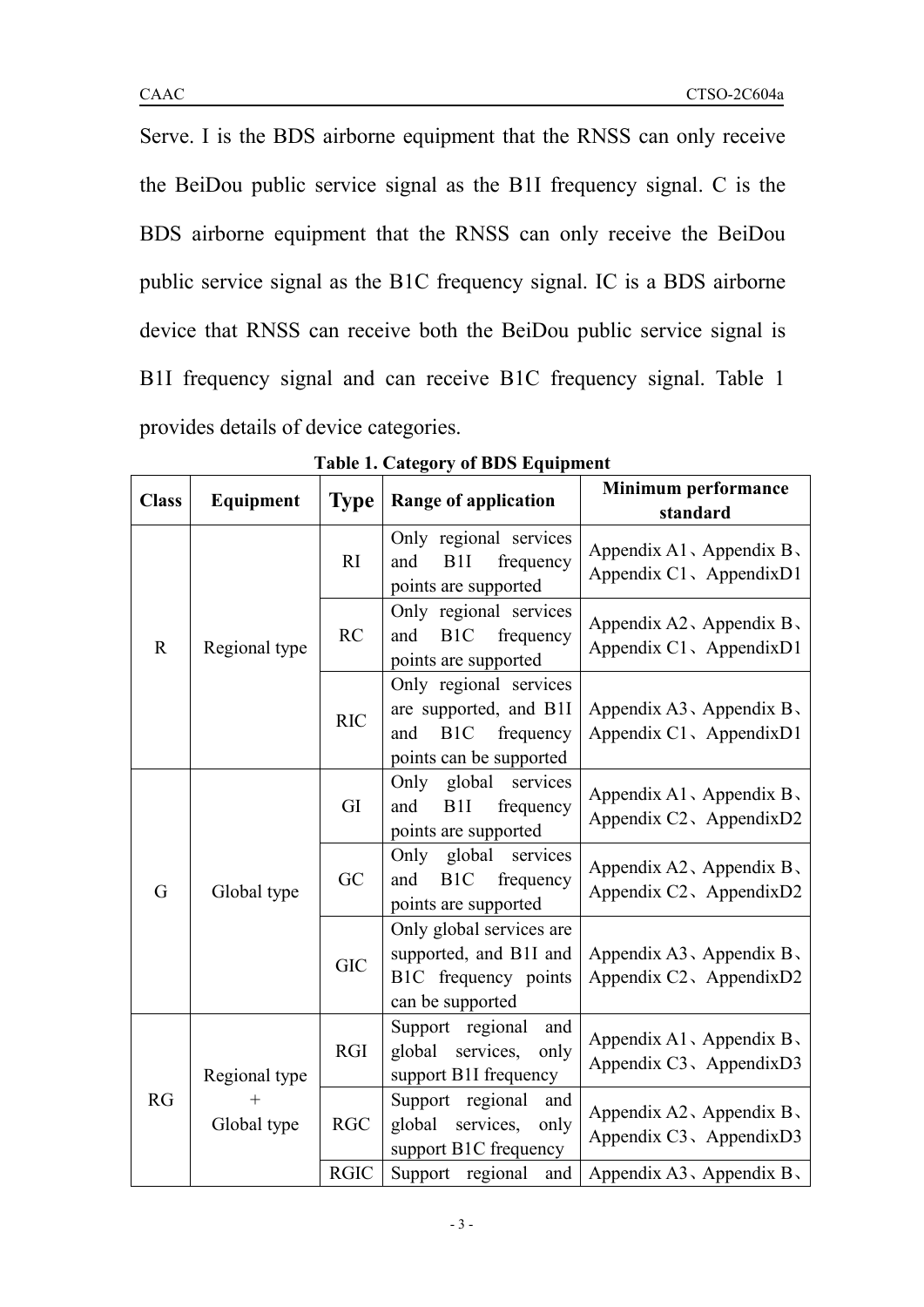| <b>Class</b> |  | Equipment $\vert$ Type $\vert$ Range of application | <b>Minimum performance</b><br>standard        |
|--------------|--|-----------------------------------------------------|-----------------------------------------------|
|              |  |                                                     | global services, can Appendix C3, Appendix D3 |
|              |  | support B1I and B1C                                 |                                               |
|              |  | frequency points                                    |                                               |

Note 1: For RG equipment, RSMC service is preferred in the closed area of  $75^{+0.1}_{0}$  to  $135^{0}_{-0.1}$  east longitude and  $10^{+0.1}_{0}$  to  $55^{0}_{-0.1}$  north latitude, and GSMC service is used beyond this range.

a. Functionality.

This CTSO's standard is applicable to the BDS airborne equipment that is expected to locate the aircraft in real time based on the BeiDou positioning function, periodically send the obtained aircraft identification number, position, speed, time and other parameters to the ground platform using the short message function, and only realize the aircraft tracking function. Aircraft parameters based on the output of the equipment shall not be displayed to the crew. Under normal circumstances, it can not be used as the basis for air traffic controllers to implement air control decisions.

The equipment includes Radio Navigation Satellite Service (RNSS) positioning unit and antenna, and a Radio Determination Satellite Service (RDSS) communication unit and antenna.

(1) RNSS Positioning unit and Antenna

The positioning unit shall be able to receive B1I and / or B1C BeiDou public service signals and provide aircraft identification number, position information (longitude, latitude and altitude), ground speed

- 4 -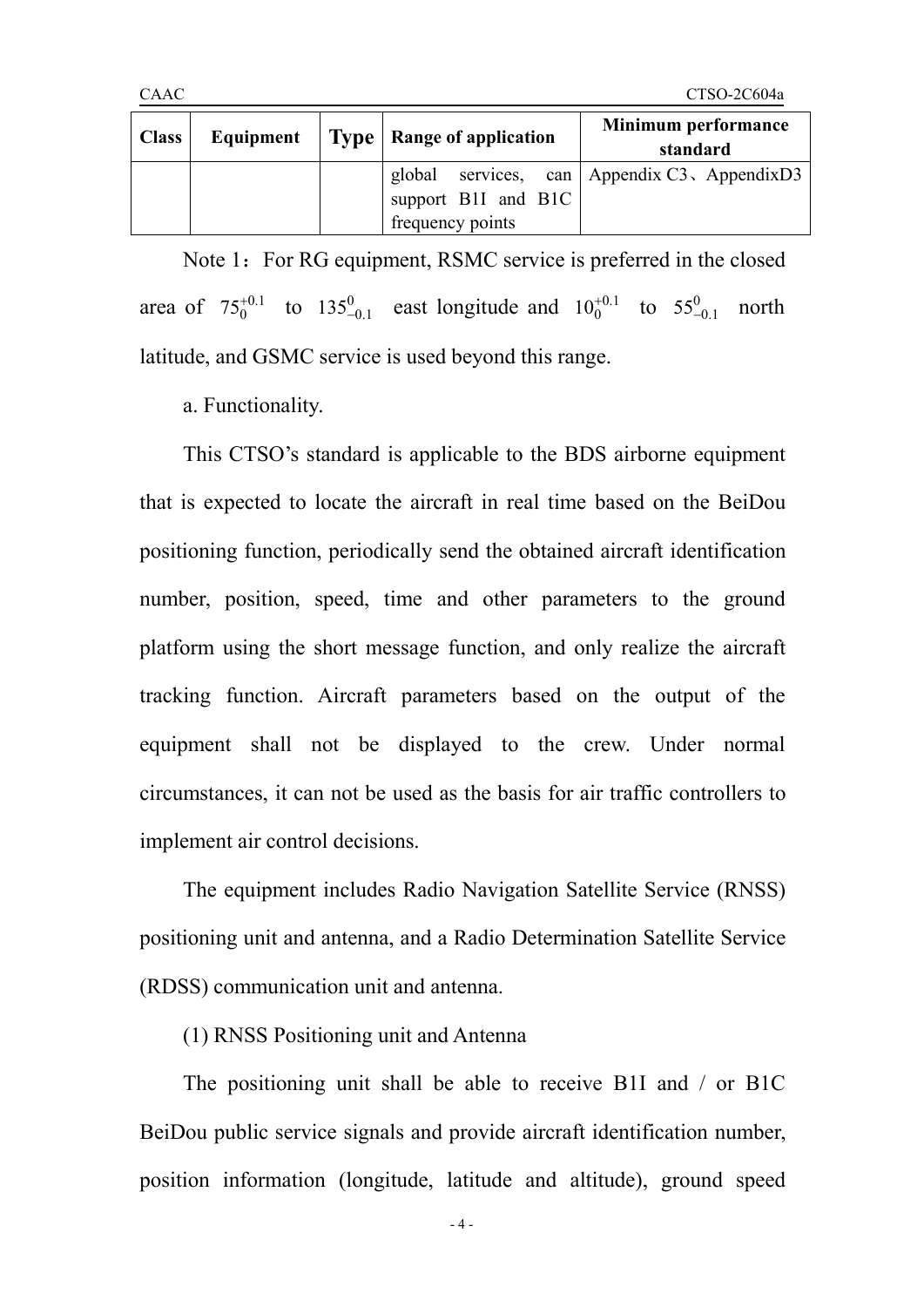information based on BDCS coordinate system and time information based on coordinated universal time (UTC).

(2) RDSS Communication unit and Antenna

According to the RDSS service protocol, the BeiDou short message communication function is realized, and data such as the location of the RNSS positioning unit are received and sent. The information sent includes at least position information (latitude, longitude and altitude) based on the BDCS coordinate system, ground speed information, time information based on Coordinated Universal Time (UTC), aircraft identification number, etc. The service frequency and communication level are controlled by corresponding parameters in the user information. The interval for reporting user information should not exceed 15 minutes.

Note: If relevant information based on WGS-84 coordinate system is adopted, the conversion function from BDCS coordinate system to WGS-84 coordinate system is required.

b. Failure Condition Classifications.

(1) For the function defined in Section 3.a of this CTSO, the failure of error report and loss of notification is the failure condition without safety impact.

(2) The loss of function defined in Section 3 of this CTSO is a failure condition without safety impact.

(3) The Design Assurance Level of the equipment shall at least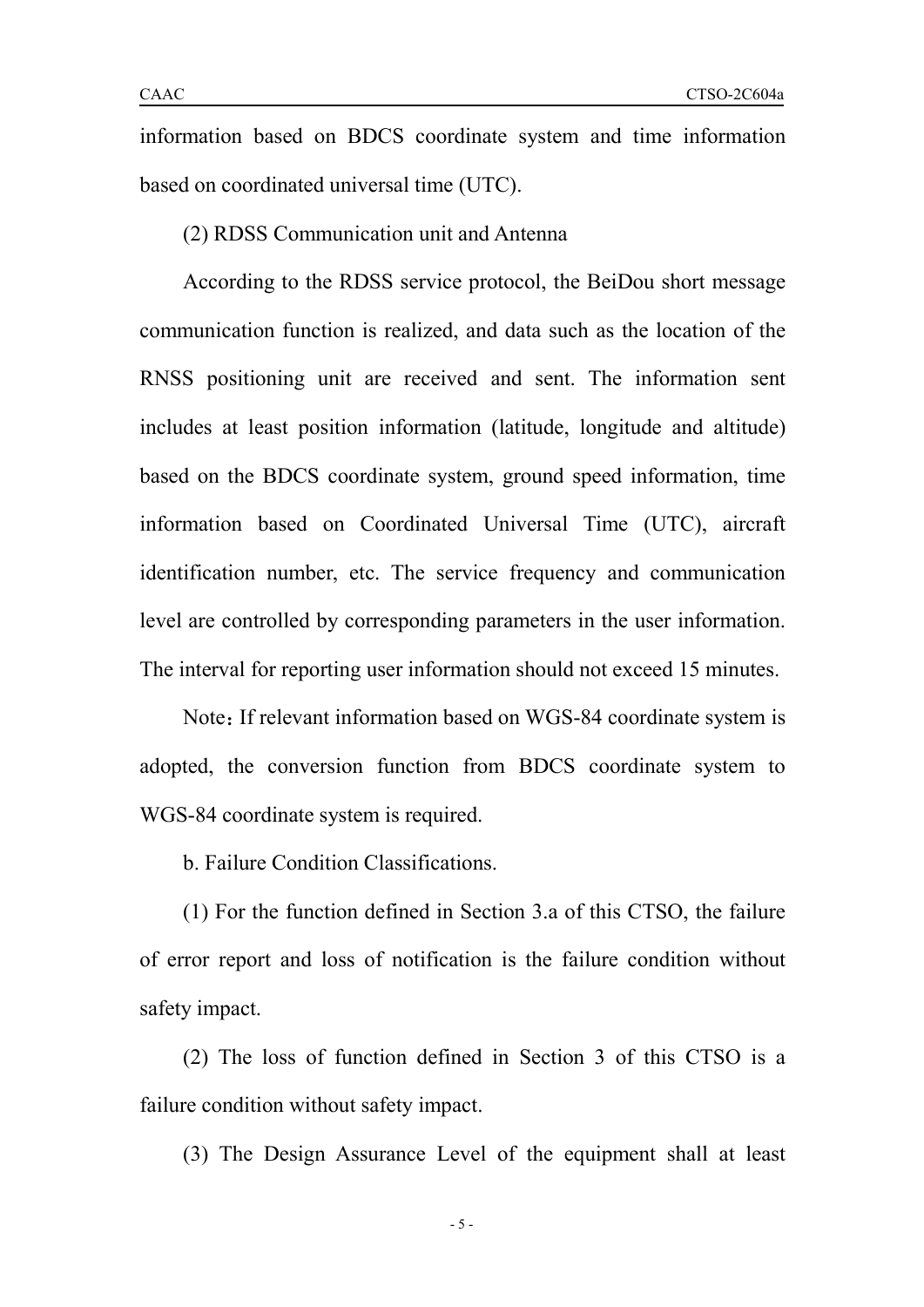c. Functional Qualification.

For the RNSS positioning antenna, the minimum performance standard requirements in Appendix A shall be met.

For the RNSS positioning unit, the minimum performance standards in Appendix B shall be met.

For the RDSS communication unit, the minimum performance standards in Appendix C shall be met.

For RDSS communication antenna, the minimum performance standard requirements in Appendix D shall be met.

Note: the equipment with integrated design of RNSS and RDSS shall also meet the requirements of the above standards.

d. Environmental Qualification.

The standard environmental conditions and test procedures applicable to the equipment shall be adopted according to the test conditions in Appendix A to Appendix D of this CTSO to prove that the performance of the equipment meets the requirements. Besides RTCA / DO-160G (2010.12.8), the applicant can adopt other standard environmental conditions and test procedures applicable to Beidou satellite navigation system (BDS) airborne equipment for aircraft tracking only.<br>e. Software Oualification.

- 6 -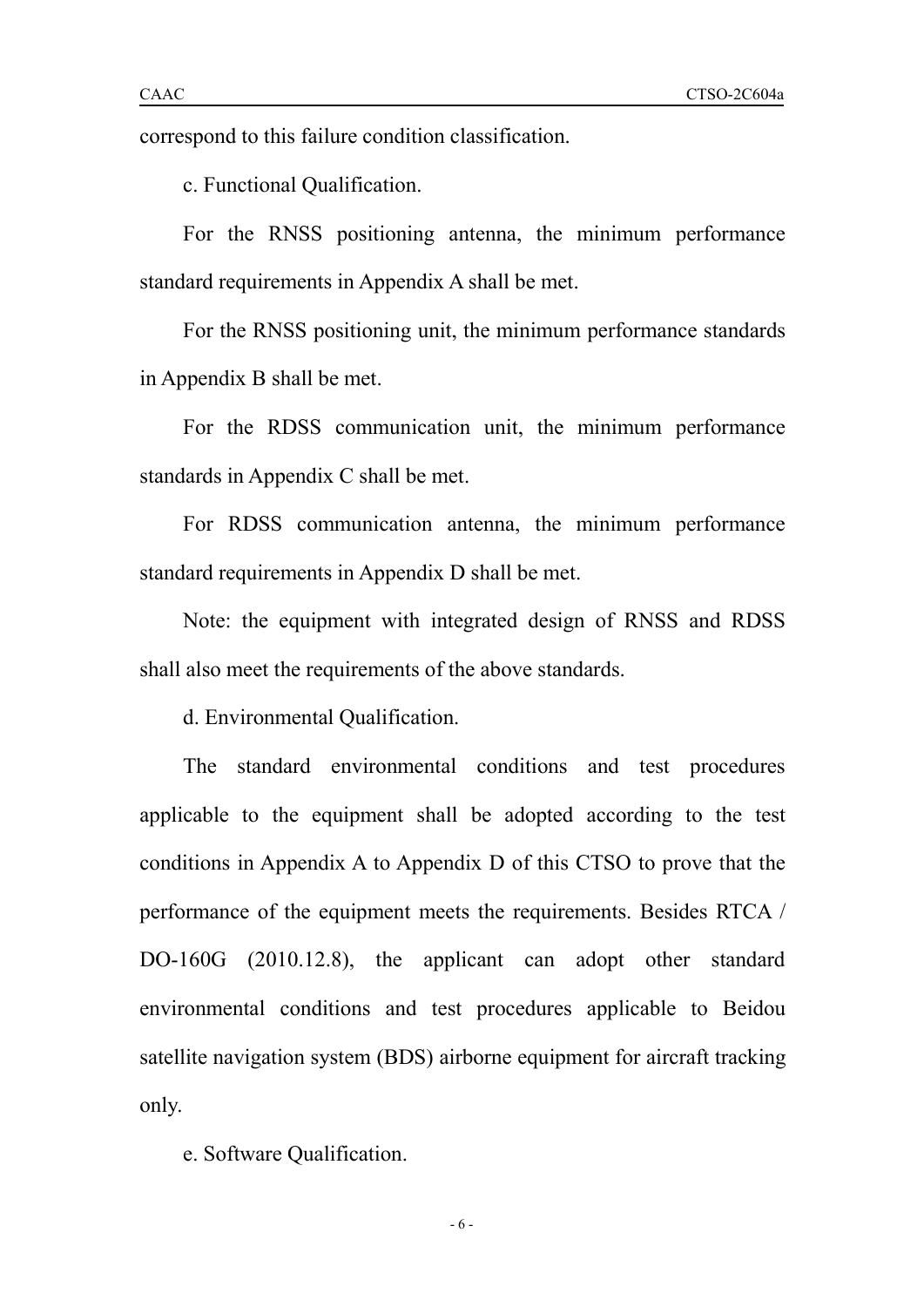If the equipment contains software, the software shall be developed in accordance with the requirements of RTCA/DO-178B(1992.12.1) or RTCA/DO-178C(2011.12.13), including applicable supplementary references. The design assurance level of the software shall be consistent with the failure condition classification defined in Section 3.b of this CTSO.

f. Electronic Hardware Qualification.

If the equipment contains complex electronic hardware, it shall be developed in accordance with the requirements of RTCA/DO-254 (2000.4.19). The design assurance level of hardware shall be consistent with the failure state category specified in Section 3.b of this CTSO. For the airborne electronic hardware determined as simple, it can be handled according to the requirements of Section 1.6 in RTCA/DO-254.

g. Deviations.

For using alternative or equivalent means of compliance to the criteria in this CTSO, the applicant must show that the equipment maintains an equivalent level of safety. Apply for a deviation under the provision of 21.368(a) in CCAR-21R4.

Note: Some performance requirements in Appendix A to Appendix D do not need to be tested under all conditions contained in RTCA/ DO-160G. If judgment and experience can show that these specific performance parameters are not vulnerable to environmental conditions,

- 7 -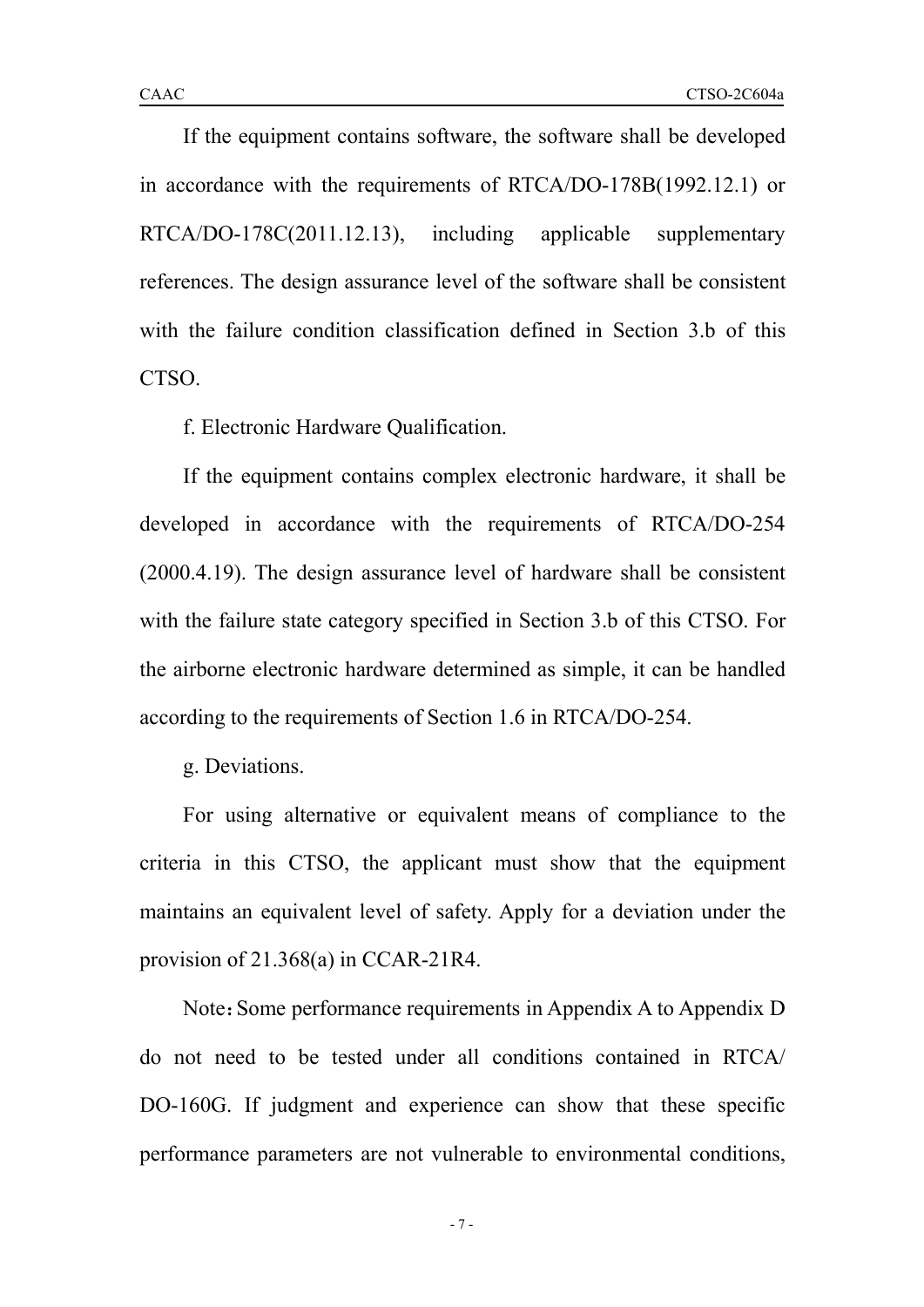and the performance levels specified in Appendix A to Appendix D will not be significantly reduced due to exposure to such special environmental conditions, such tests can be ignored.

#### **4. Marking.**

a. Mark at least one major component permanently and legibly with all the information in 21.423(b) of CCAR-21R4. The marking must include the serial number.

b. Also, mark the following permanently and legibly, with at least the manufacturer's name, subassembly part number, and the CTSO number:

(1) Each component that is easily removable (without hand tools); and,

(2) Each subassembly of the article that manufacturer determined may be interchangeable.

c. If the article includes software and/or airborne electronic hardware, then the article part numbering scheme must identify the software and airborne electronic hardware configuration. The part numbering scheme can use separate, unique part numbers for software, hardware, and airborne electronic hardware.

d. The applicant may use electronic part marking to identify software or airborne electronic hardware components by embedding the identification within the hardware component itself (using software)

- 8 -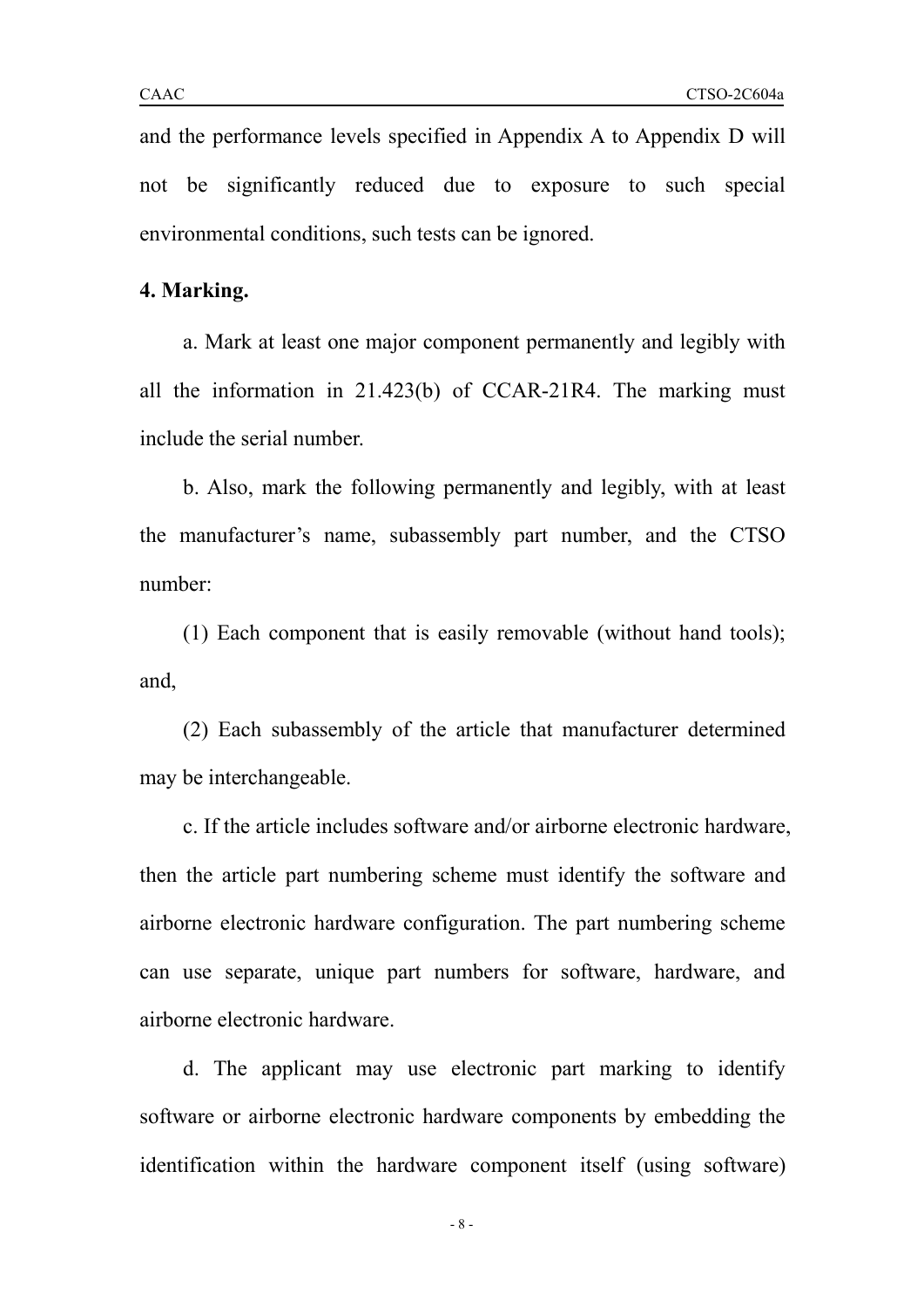rather than marking it on the equipment nameplate. If electronic marking is used, it must be readily accessible without the use of special tools or equipment.

#### **5. Application Data Requirements.**

The applicant must furnish the responsible certification personnel with the related data to support design and production approval. The application data include a statement of conformance as specified in section 21.353(a)(1) in CCAR-21R4 and one copy each of the following technical data:

a. A Manual(s) containing the following:

(1) Operating instructions and equipment limitations sufficient to describe the equipment's operational capability.

(2) Describe in detail any deviations.

(3) Installation procedures and restrictions. Ensure that the equipment complies with the requirements of this CTSO after being installed according to this installation procedure. Restrictions must identify any special installation requirements and must also include the following declarations in comments:

"This article meets the minimum performance and quality control standards required by a CTSO. Installation of this article requires separate approval."

(4) For each unique configuration of software and airborne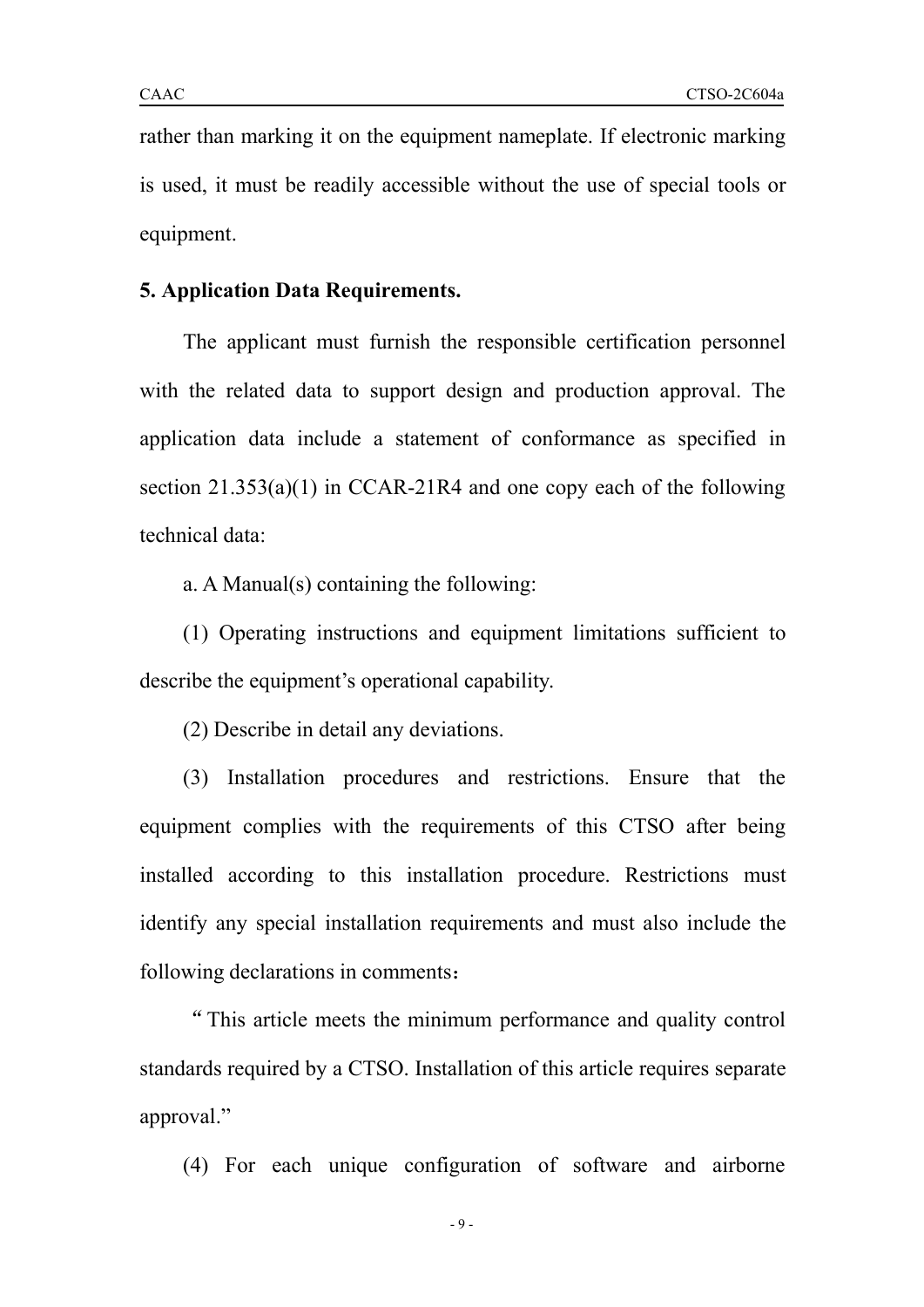electronic hardware, reference the following:

(i) Software part number including revision and design assurance level;

(ii) Airborne electronic hardware part number including revision and design assurance level;

(iii) Functional description.

(5) A summary of the test conditions used for environmental qualifications for each component of the article. For example, a form as described in RTCA/DO-160G, Environmental Conditions and Test Procedures for Airborne Equipment, Appendix A.

(6) Schematic drawings, wiring diagrams, and any other documentation necessary for installation of equipment.

 $(7)$  List the main parts of the equipment (including replaceable parts) by part number, such as antenna, transceiver or duplexer conforming to this CTSO standard. Cross indexing of supplier part numbers shallalso be included if applicable. If the equipment can only meet the requirements in Appendices A to D of this CTSO when using some special parts, the installation requirements of this part (through part number) shall be included. If the equipment is installed with standard components that are only applicable to some single operating environment, they shall be included in the installation requirements as a limitation in the installation manual.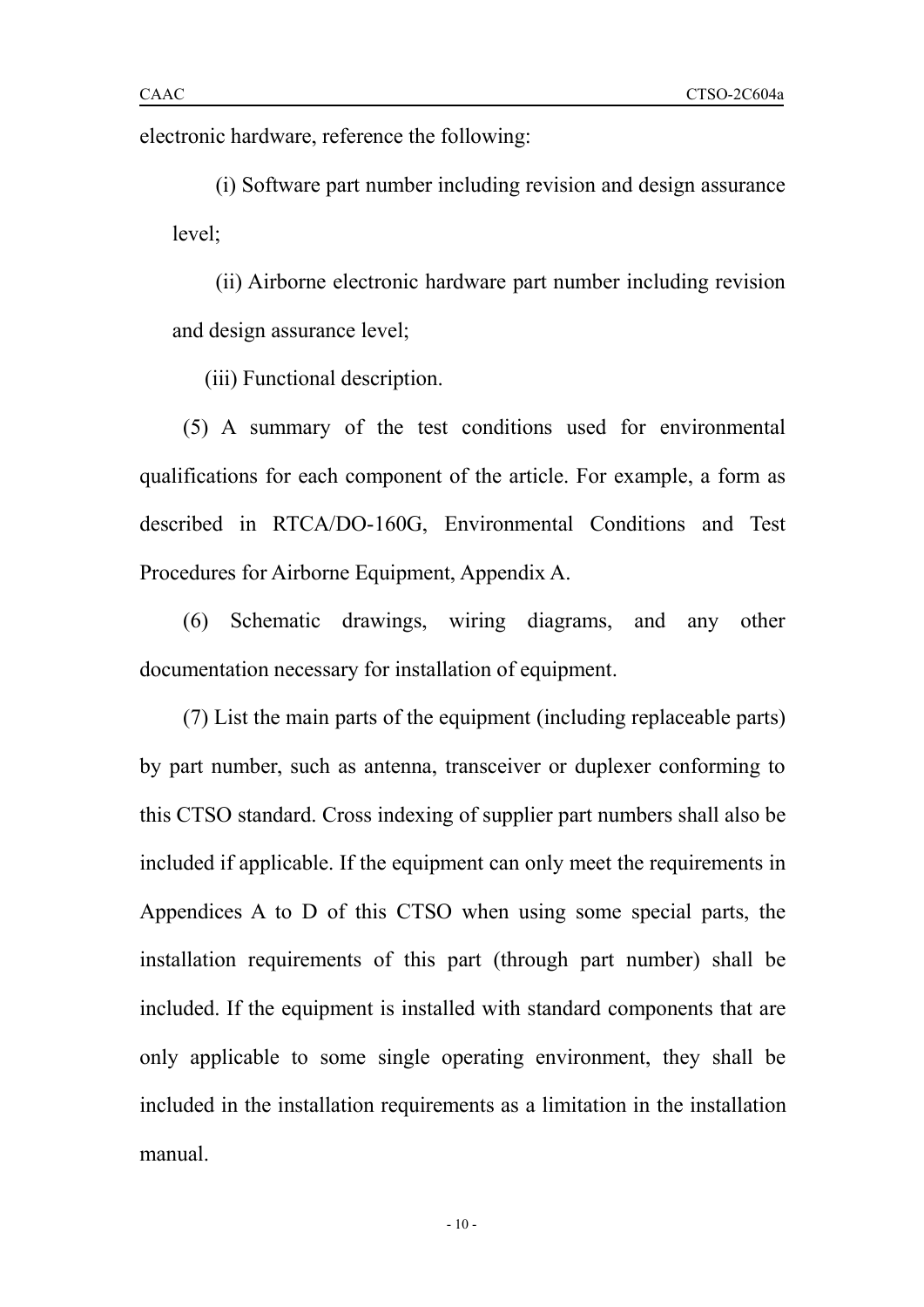b. Continuous Airworthiness document, including the requirements for periodic maintenance, calibration and repair of equipment, so as to ensure the Continuous Airworthiness of equipment. If applicable, the recommended inspection interval and service life shall be included.

c. If the equipment includes software: a plan for software aspects of certification (PSAC), software configuration index, and software accomplishment summary.

d. If the equipment contains simple or complex electronic hardware, it shall also provide: Hardware certification plan (PHAC), hardware verification plan, top-level drawings and hardware completion summary (or similar documents, if applicable).

e. A drawing depicting how the article will be marked with the information required by paragraph 4 of this CTSO.

f. Identify functionality or performance contained in the article not evaluated under paragraph 3 of this CTSO (that is, non-CTSO functions). Non-CTSO functions are accepted in parallel with the CTSO authorization. For those non-CTSO functions to be accepted, the applicant must declare these functions and include the following information with CTSO application:

(1) Description of the non-CTSO function(s), such as performance specifications, failure condition classifications, software, hardware, and environmental qualification levels. Include a statement confirming that

- 11 -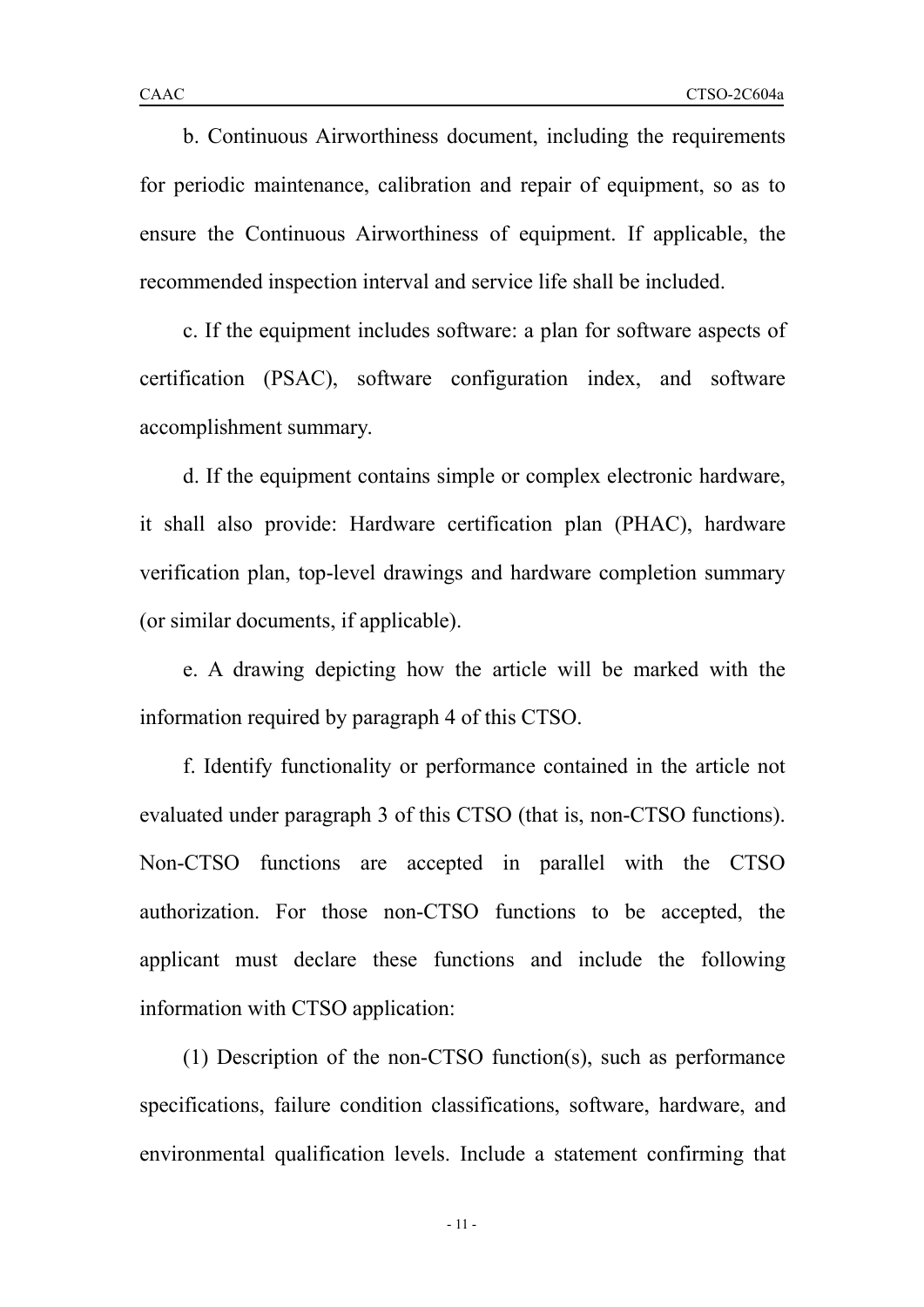the non-CTSO function(s) don't interfere with the article's compliance with the requirements of paragraph 3.

(2) Installation procedures and limitations sufficient to ensure that the non-CTSO function(s) meets the declared functions and performance specification(s) described in paragraph 5.f.(1).

(3) Instructions for continued performance applicable to the non-CTSO function(s) described in paragraph 5.f.(1).

(4) Interface requirements and applicable installation test procedures to ensure compliance with the performance data defined in paragraph  $5.f.(1)$ .

(5) Test plans, analysis and results, as appropriate, to verify that performance of the hosting CTSO article is not affected by the non-CTSO function(s).

(6) Test plans, analysis and results, as appropriate, to verify the function and performance of the non-CTSO function(s) as described in paragraph 5.f.(1).

g. The quality system description required by section 21.358 of CCAR-21R4, including functional test specifications. The quality system should ensure that it will detect any change to the approved design that could adversely affect compliance with the CTSO MPS, and reject the article accordingly.

h. Provide a description of the organization as required by 21.355 of

- 12 -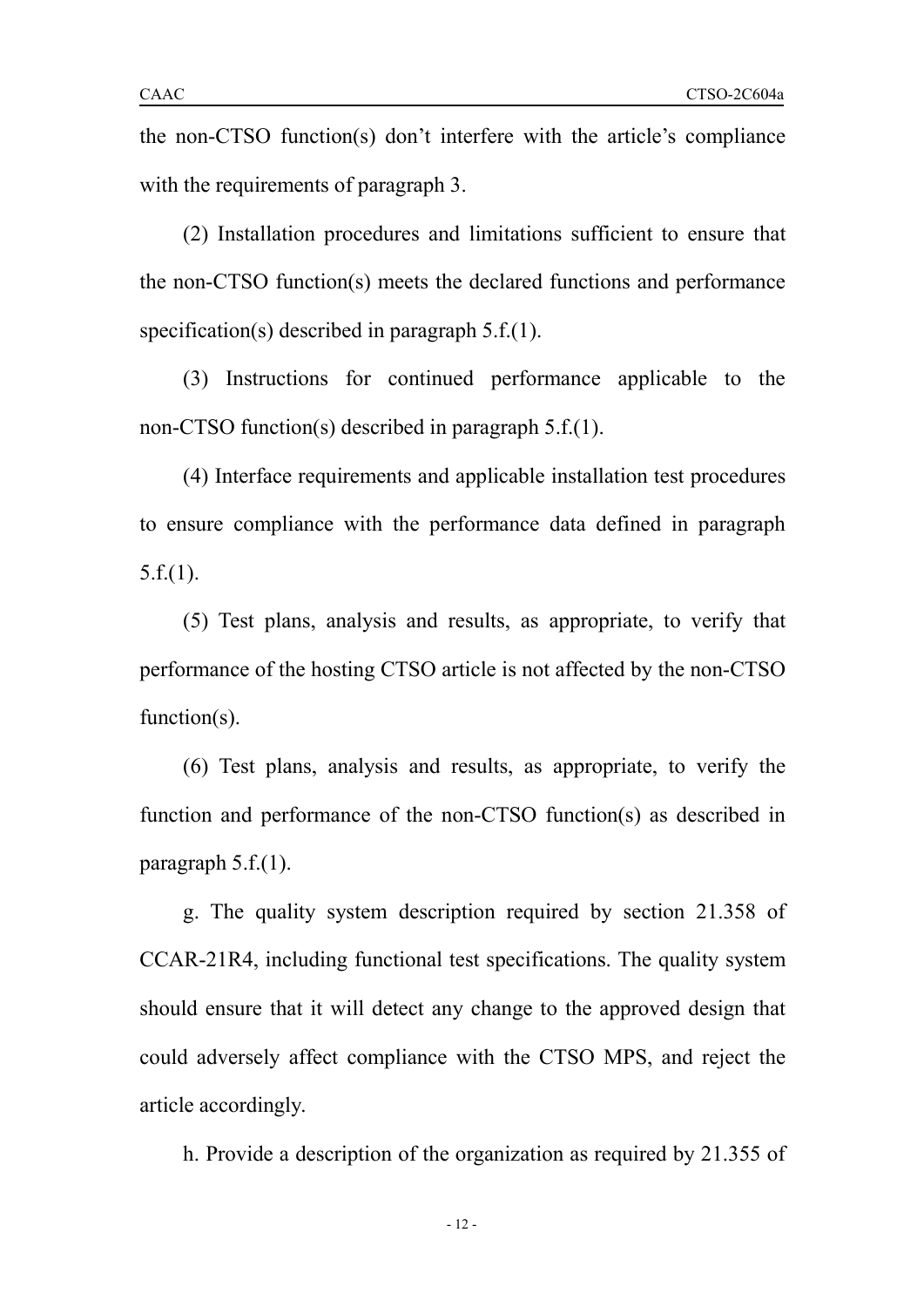CCAR-21-R4.

i. Material and process specifications list.

j. List of all drawings and processes (including revision level) that define the article's design.

k. Manufacturer's CTSO qualification report showing results of testing accomplished according to paragraph 3.c of this CTSO.

## **6. Manufacturer Data Requirements.**

Besides the data given directly to the authorities, have the following technical data available for review by the authorities:

a. Functional qualification specifications for qualifying each production article to ensure compliance with this CTSO.<br>b. Equipment calibration procedures.

c. Schematic drawings.

d. Wiring diagrams.

e. Material and process specifications.

f. The results of the environmental qualification tests conducted according to paragraph 3.d of this CTSO.

g. If the equipment contains software, provide relevant documents specified in RTCA/DO-178B or RTCA/DO-178C, including all materials supporting the applicable objectives in Annex A of RTCA/DO-178B or RTCA/DO-178C.

h. If the article includes complex custom airborne electronic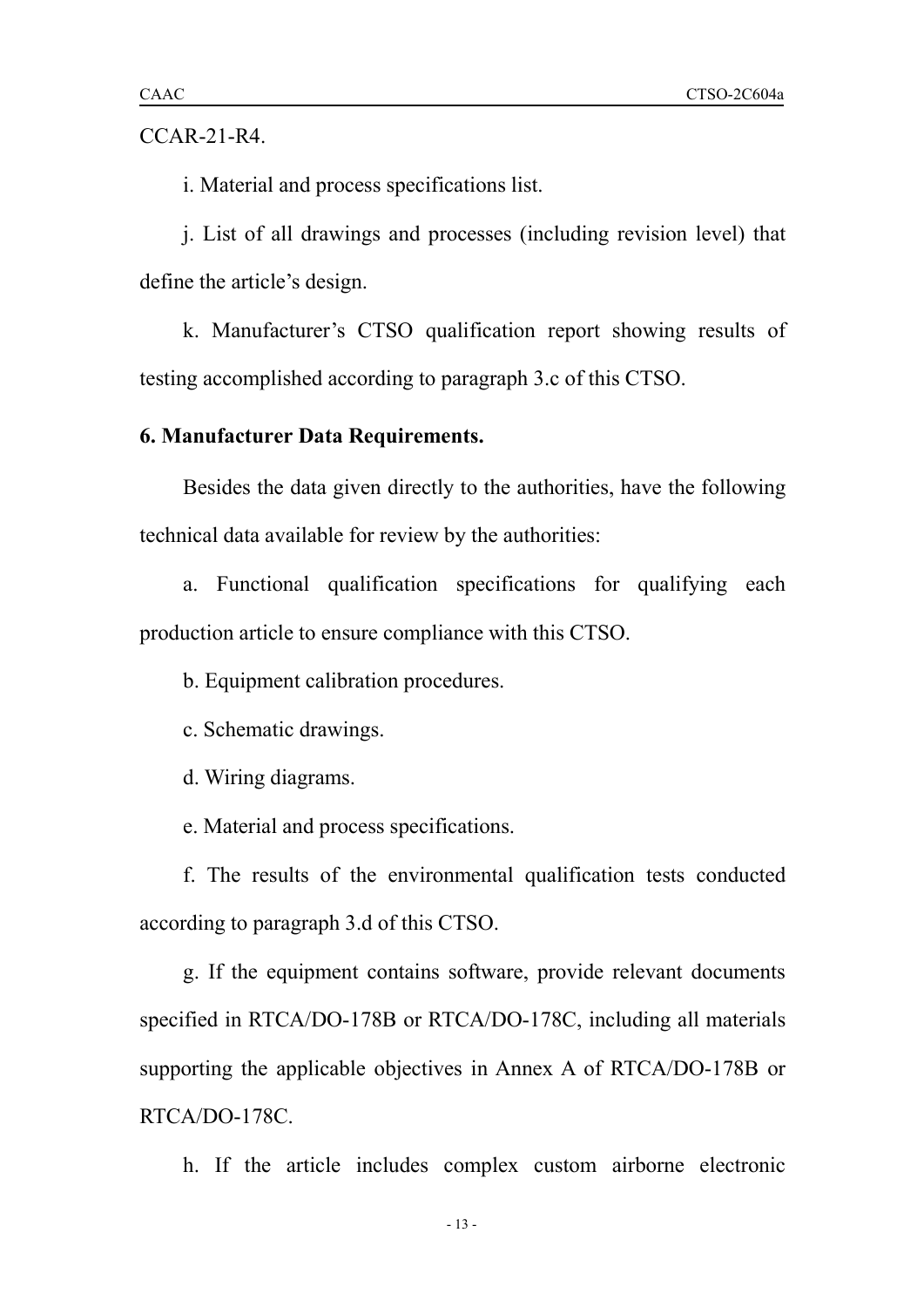hardware, the appropriate hardware life cycle data in combination with design assurance level, as defined in RTCA/DO-254, Appendix A, Table A-l. For simple custom airborne electronic hardware, the following data: test cases or procedures, test results, test coverage analysis, tool assessment and qualification data, and configuration management records, including problem reports.

i. If the article contains non-CTSO function(s), the applicant must also make available items 6.a through 6.h as they pertain to the non-CTSO function(s).

#### **7. Furnished Data Requirements.**

a. If furnishing one or more articles manufactured under this CTSO to one entity (such as an operator or repair station), provide one copy or technical data and information specified in paragraphs 5.a and 5.b of this CTSO, as well as the data necessary for the correct installation, approval, use and Continuous Airworthiness of the equipment.

b. If the article contains declared non-CTSO function(s), include one copy of the data in paragraphs 5.f.(1) through 5.f.(4).

### **8. Availability of Referenced Documents.**

a. Order RTCA documents from:

Radio Technical Commission for Aeronautics, Inc.

1150 18th Street NW, Suite 910, Washington D.C. 20036

b. Copies of the BD file can be downloaded at :

- 14 -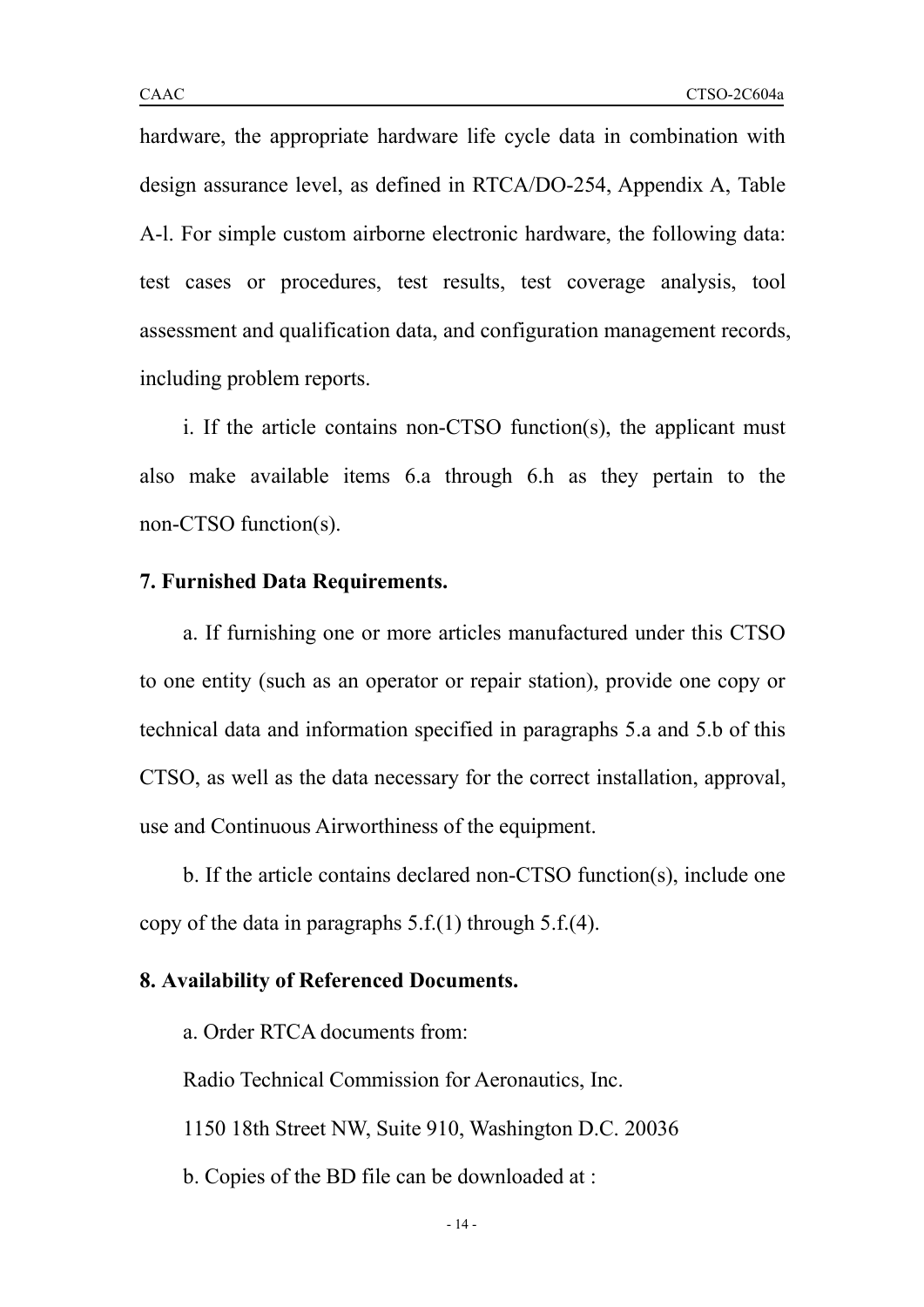[www.beidou.gov.cn](http://www.beidou.gov.cn).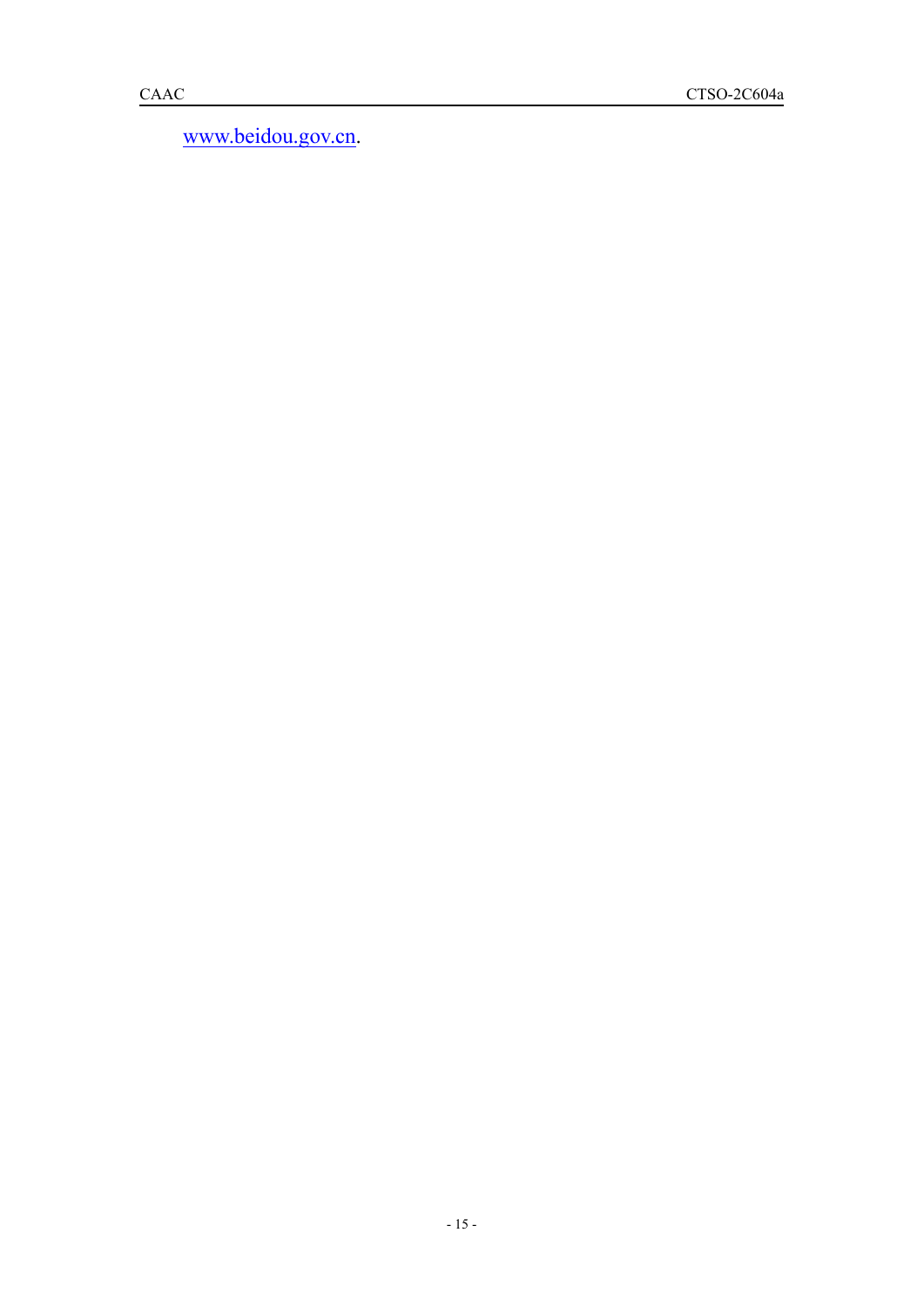## Appendix A

Minimum Performance Standards for RNSS Positioning Antenna Units

A1 RNSS B1I Frequency Positioning Antenna Requirements

A1.1RNSS B1I Frequency Passive Positioning Antenna Requirements

B1I passive antennas for airborne satellite positioning shall meet the requirements of chapter 2 of RTCA/DO-228 "Minimum Operational Performance Standards For Global Navigation Satellite System (GNSS) Airborne Antenna Equipment" (excluding 2.2.2, 2.3 and 2.4.3) and the following modifications.

1. Modify 2.1.2 to "The antenna shall perform its intended function(s), as defined by the manufacturer, and its proper use shall not create a hazard to other airspace users".

2. Modify 2.1.3 to "All equipment shall comply with the relevant requirements of the Radio Commission of China".

3. Modify the Note in 2.1.4 to "Compliance can be demonstrated through CCAR-25-R4 Appendix F".

4. Change "The antenna shall operate over the minimum frequency range of 1575.42 MHz $\pm$ 10 MHz" in 2.2.1.1 to "BDS B1I operating frequency 1561.098MHz±2.046MHz".

5. Considering the integrated design of BeiDou RNSS antenna and RDSS antenna in this CTSO, antenna gain is reduced by 2dB on the basis of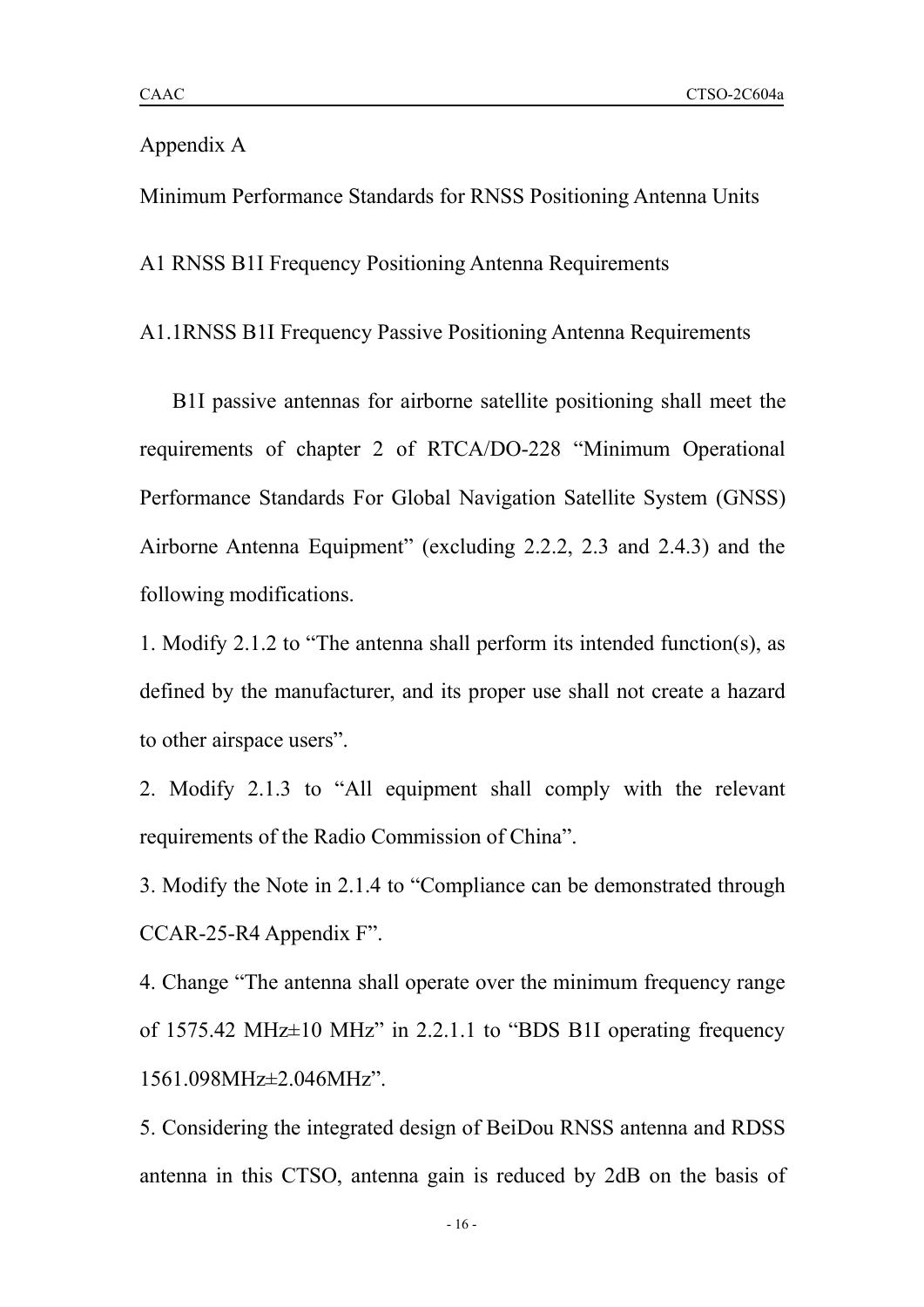section 2.2.1.4 of RTCA/DO 228, namely:

0°~5°elevation angle, -2dBic≥Gain≥-9.5dBic

 $5^{\circ}$  ~10° elevation angle, 7dBic $\geq$ Gain $\geq$ -6.5dBic

 $10^{\circ}$  ~15° elevation angle, 7dBic≥Gain≥-5dBic

Above 15°elevation angle, 7dBic≥Gain≥-4dBic

6. Change the working frequency in 2.4.1.9 to:

B1I Upper Band-edge Test Frequencies: 1561.098MHz+2.046MHz;

B1I Mid-Band Test Frequencies: 1561.098MHz;

B1I Lower Band-edge Test Frequencies:1561.098MHz-2.046MHz.

7. The test frequency used by antenna in 2.4.2.3~2.4.2.6 described in 2.4.2.1 should be consistent with item 6.

8. Deleted 2.4.2.2 Requirements for GLONASS frequency.

A1.2 RNSS B1I Frequency Active Positioning Antenna Requirements

For active antennas for airborne satellite positioning, the requirements shall meet the requirements of chapter 2 of RTCA/DO-301 "Minimum Operational Performance Standards (MOPS) for Global Navigation Satellite System (GNSS) Airborne Active Antenna Equipment for theL1 Frequency Band" (excluding Section 2.3) and the following modifications.

1. Modify 2.1.2 to "The antenna shall perform its intended function(s), as defined by the manufacturer, and its proper use shall not create a hazard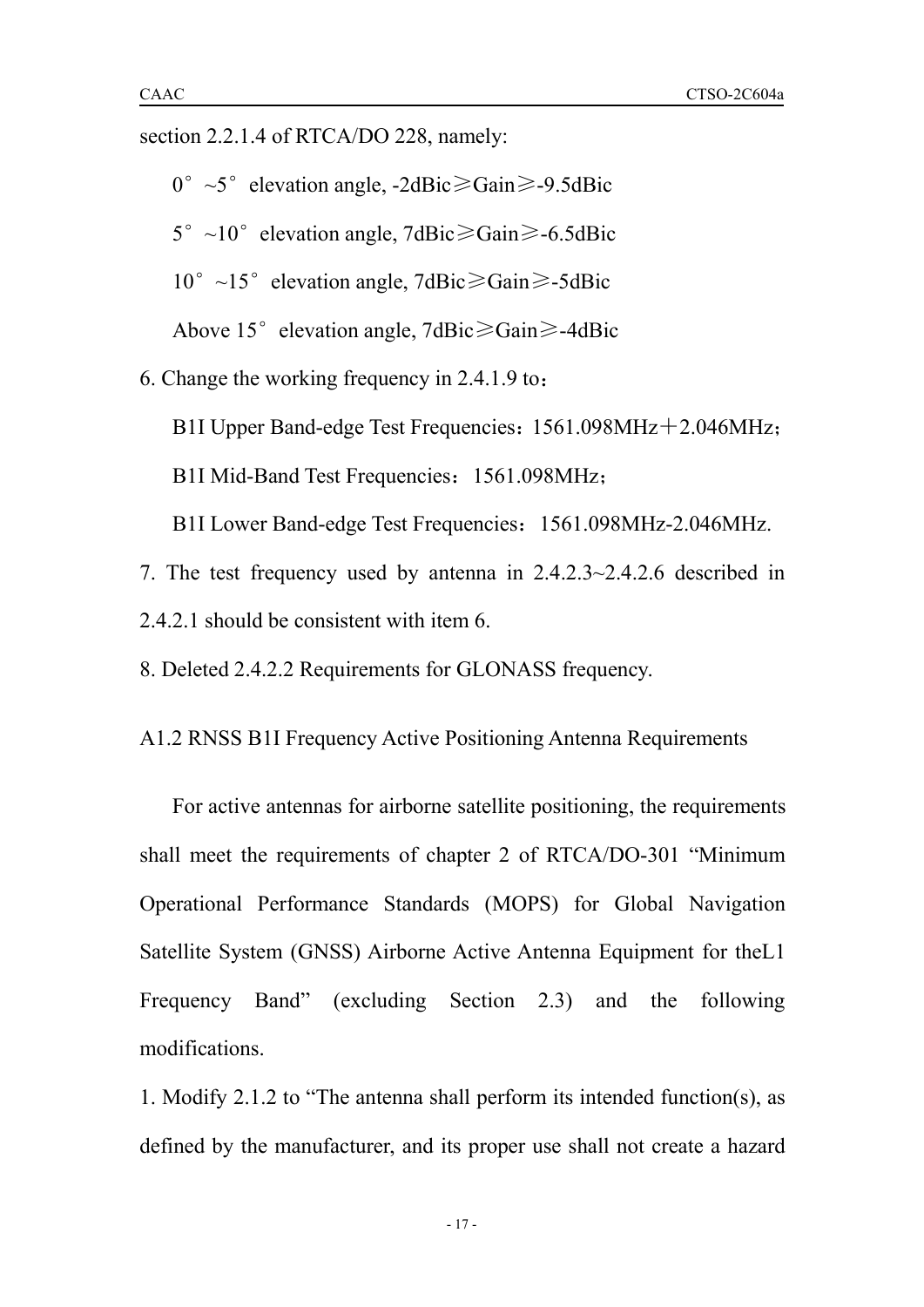to other airspace users".

2. Modify 2.1.3 to "All equipment shall comply with the relevant requirements of the Radio Commission of China".

3. Modify the Note in 2.1.4 to "Compliance can be demonstrated through CCAR-25-R4 Appendix F".

4. Change "The antenna unit shall operate over the minimum frequency range of 1575.42 MHz  $\pm$  10.23 MHz" in 2.2.1 to "BDS B1I operating frequency range of 1561.098MHz±2.046MHz".

5. Modify the output VSWR for antenna unit to " $\leq 2.0$ " in 2.2.2.

6. Modify the antenna center frequency 1575.42MHz in relative radiation pattern of antenna unit in 2.2.3.1 to 1561.098MHz; Delete 0 degree index in the table "Relative Radiation Pattern versus Elevation Angle".

7. Change the passive device gain from 1575.42MHz to 1561.098MHz in 2.2.3.2, and for the gain above  $5^{\circ}$  elevation, decrease by 2 dBic on the basis of $\ge$ -5.5dBic, that is, $\ge$ -7.5dBic.

8. Increase the G/T value in 2.2.5: when the effective working frequency is 1561.098 MHz  $\pm$  2.046MHz, the G/T value in all directions of 5° elevation Angle is  $\geq$ -33.6dB/K.

9. 2.2.6.1 Minimum Boresight Total Transducer Gain. Modify the measurement frequency of gain to 1561.098MHz± 2.046MHz.

10. 2.2.6.2 Gain of active sub-assembly, modified gain frequency is  $1561.098 MHz \pm 2.046 MHz$ ,  $\geq 26.5dB$  in bandwidth.

- 18 -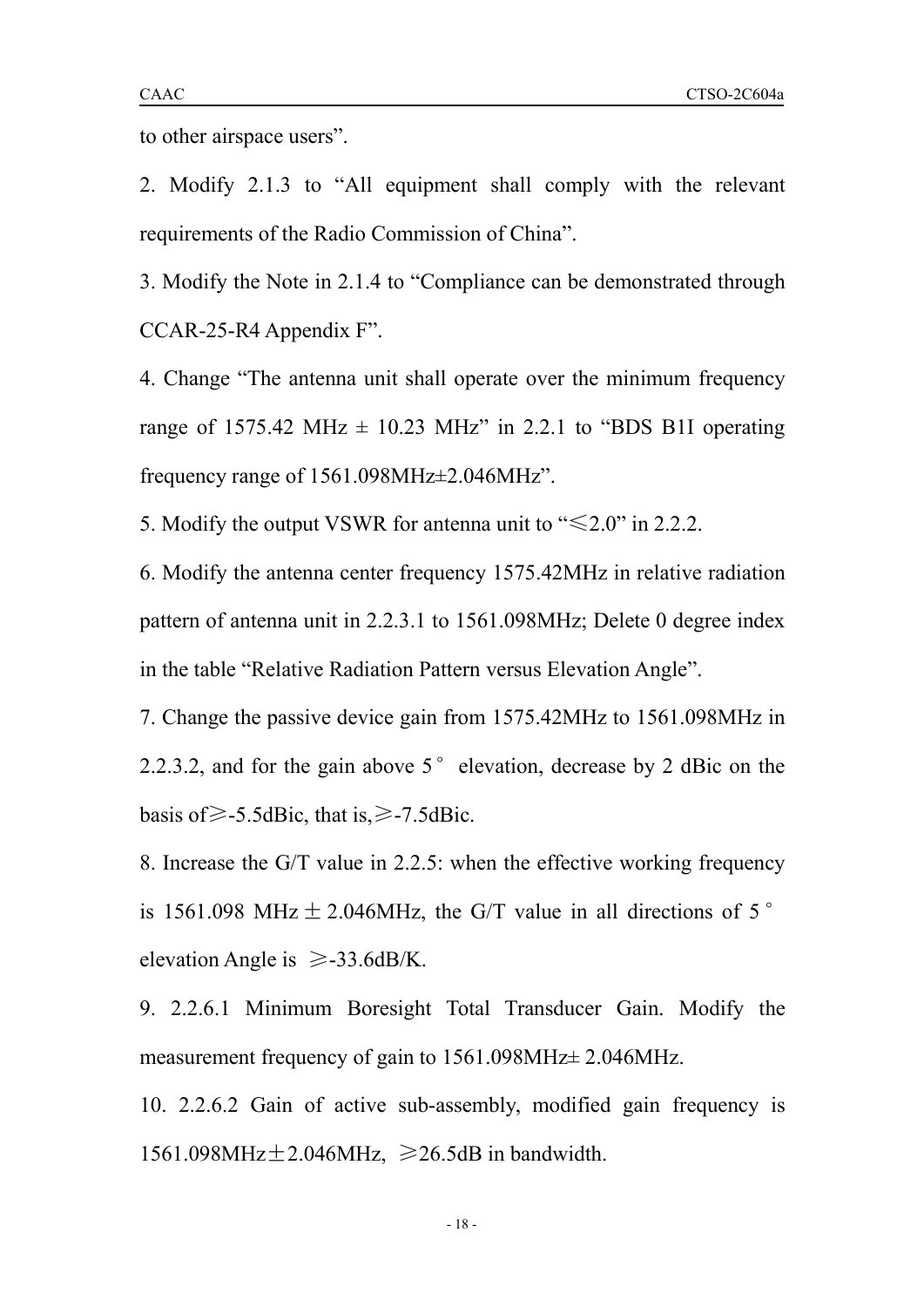11. 2.2.6.3 Boresight Transducer Gain Compression Point, change (-25dBm, 1557MHz~1593MHz) to (-25dBm, 1551MHz~1593MHz), and modify figure 2-2 accordingly. At this time, the signal frequency should be 1561.098MHz. Delete "between 1000 MHZ and 1315MHz, the minimum value should be +23dBm".



Figure 2-2 Minimum Input 1 dB Gain Compression Point vs. Frequency 12. 2.2.8 Boresight Relative Gain Frequency Response, "1575.42MHz± 7.5mhz" is changed to "1561.098 MHz±2.046MHz".

13. 2.2.8.1 The response frequency related to -3dB should be increased to 1561.098MHz, that is, the low frequency should not be higher than 1559.052MHz, and the high frequency of the gain point of -3dB should not be lower than 1563.144MHz.

14. 2.2.8.2 Maximum Boresight Relative Frequency Response is modified as follows, and corresponding modifications are made to Figure 2-3:

| Frequency (MHz)      | Relative Response (dB) |
|----------------------|------------------------|
| 1315 < $f$ < 1504.42 | $-50dB$                |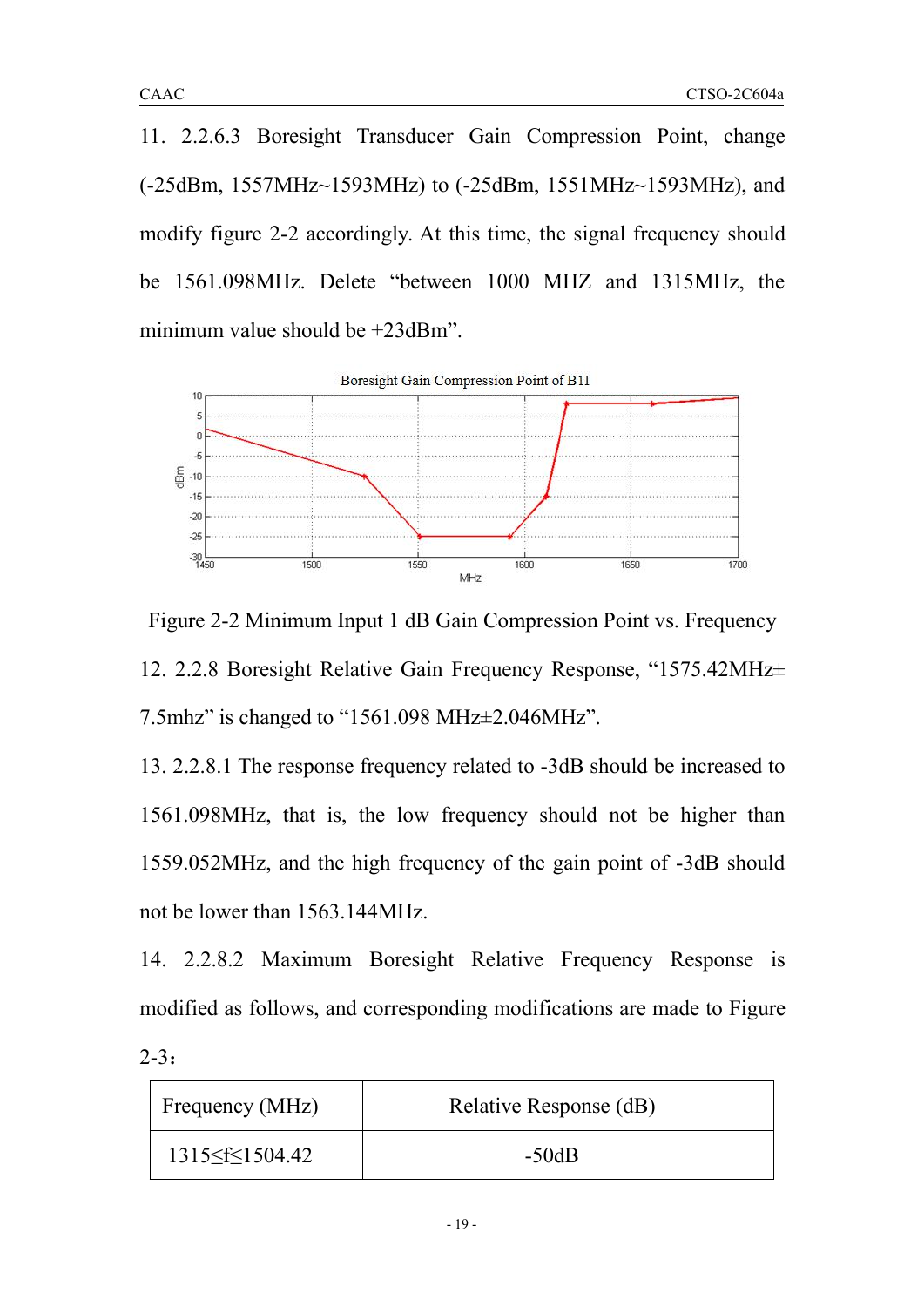| CAAC                          | CTSO-2C604a                                     |  |  |
|-------------------------------|-------------------------------------------------|--|--|
| $1504.42 \leq f \leq 1552.42$ | Linearly increasing from $-50$ dB to 0 dB       |  |  |
| 1552.42≤f≤1591.92             | 0dB                                             |  |  |
| 1591.92≤f≤1605.42             | Linearly decreasing to -25.35 dB                |  |  |
| $1605.42 \leq f \leq 1625.42$ | inearly decreasing from $-25.35$ dB to $-50$ dB |  |  |
| 1625.42 \stat \cdot 2000      | $-50dB$                                         |  |  |



Figure 2-2 Maximum Boresight Relative Frequency Response

15. 2.2.11.1 The delay center frequency of t Boresight Differential Group Delay is modified as fc=1561.098MHz, fc-2.046MHz $\leq$ f1,f2  $\leq$ fc+2.046MHz.

16. Delete the Group Delay Versus Aspect Angle requirements in 2.2.11.2.

17. Deleted the requirements for DC power interface in 2.2.12.

18. Change "Perform at minimum 17 frequencies" to "Perform at minimum 5 frequencies" in 2.4.1.9;

The test frequency is modified as follows:

"The Lower Band-edge is 1557.098MHz

GPS Mid-Band is 1561.098MHz

Upper Band-edge is 1565.098MHz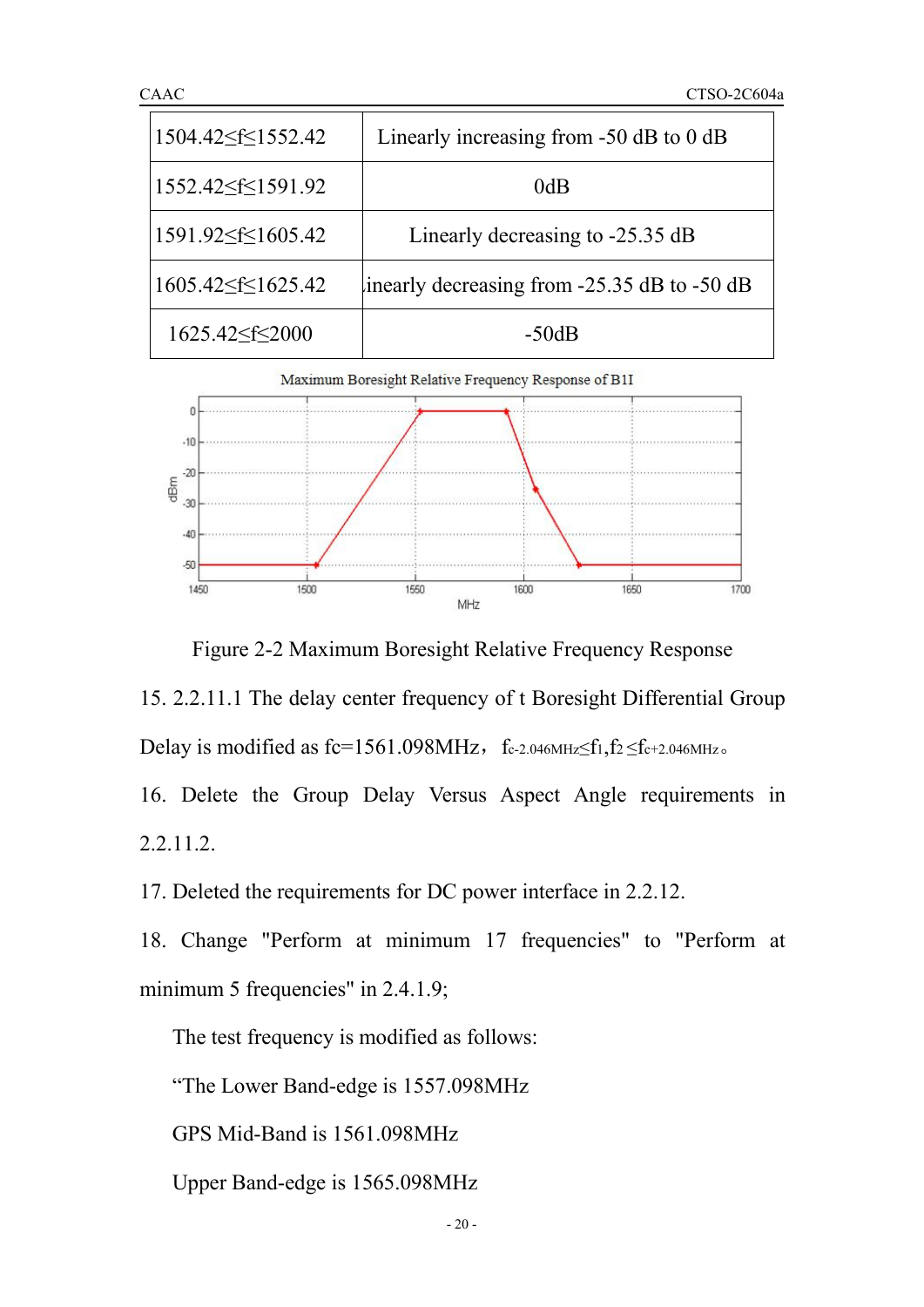...

All other measurements shall be performed within the minimum operating frequency range of 1561.098MHz±2.046MHz."

19. Modify the frequency range of 1565.42MHz~1585.42MHz in 2.4.2.1 to the working frequency of 1561.09 MHz  $\pm$  2.046 MHz for BeiDou B1I.

20. Change "L1 center Frequency 1575.42MHz" in 2.4.2.2.1 to "B1I Center Frequency 1561.098MHz".

21. Change "L1 center Frequency 1575.42MHz" in 2.4.2.2.2 to "B1I Center Frequency 1561.098MHz".

22. Change 1575.42MHz±8MHz in 2.4.2.2.3 to 1561.098MHz± 2.046MHz.

23. Change 1575.42MHz±8MHz in 2.4.2.2.5 to 1561.098MHz± 2.046MHz.

24. Delete "2.2.11.2" from "Insert the delay values in the appropriate limit formula in Section 2.2.11 and verify that the requirements of Sub-sections 2.2.11.1 and 2.2.11.2 are met." in 2.4.2.2.6.

25. Change 1575.42MHz in 2.4.2.3 to 1561.098MHz.

26. Change DO-160E in 2.4.2.6 to DO-160G.

27. 2.4.2.6.1 Boresight Gain Compression Point and Test, delete Test 1 in Table 2-5. Change 1575.42MHz to 1561.098MHz.

28. 2.4.2.6.2 Pulse Saturation Recovery Time Test, change 1575.42MHz to 1561.098MHz.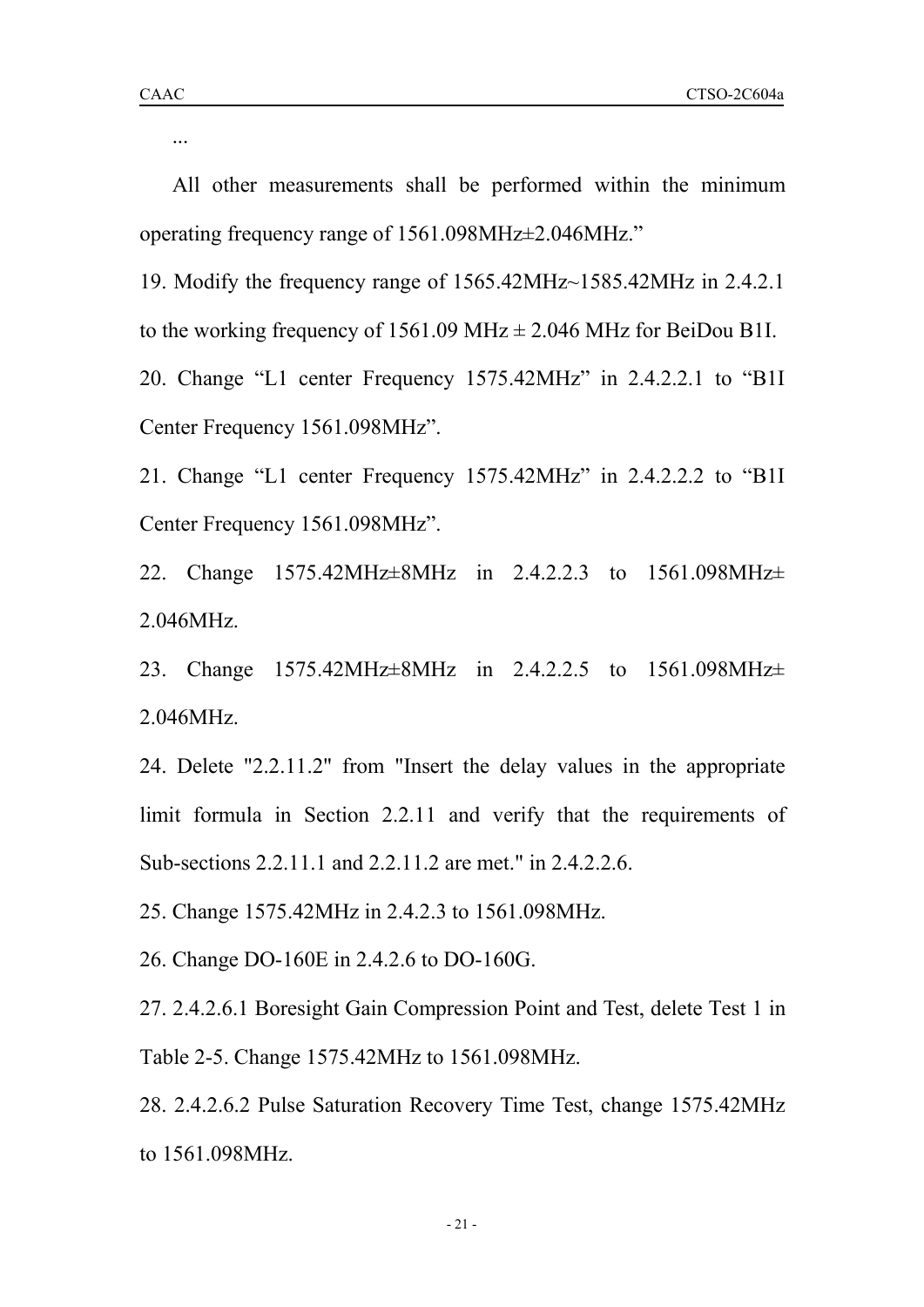29. Change 1559.42MHz~1591.42MHz in 2.4.3.1.1 to 1557.098MHz ~ 1565.098MHz.

30. Change 1575.42 MHz±16MHz in 2.4.3.1.2 to 1561.098 MHz±4MHz; Change 1567.42MHz~1583.42MHz in 2.4.3.1.2 to 1559.098MHz ~ 1563.098MHz.

31. Change 1575.42MHz±2MHz in 2.4.3.2.1 to 1561.098MHz± 2.046MHz. Removed relevant tests for the 1575.42mhz±8MHz frequency range.

32. Change 1575.42MHz±16MHz in 2.4.3.2.2 to 1561.098MHz± 4MHz.

33. Change 1575.42MHz in 2.4.3.3 to 1561.098MHz; Change 1565.42MHz in 2.4.3.3 to 1559.052MHz; Change 1585.42MHz in 2.4.3.3 to 1563.144MHz.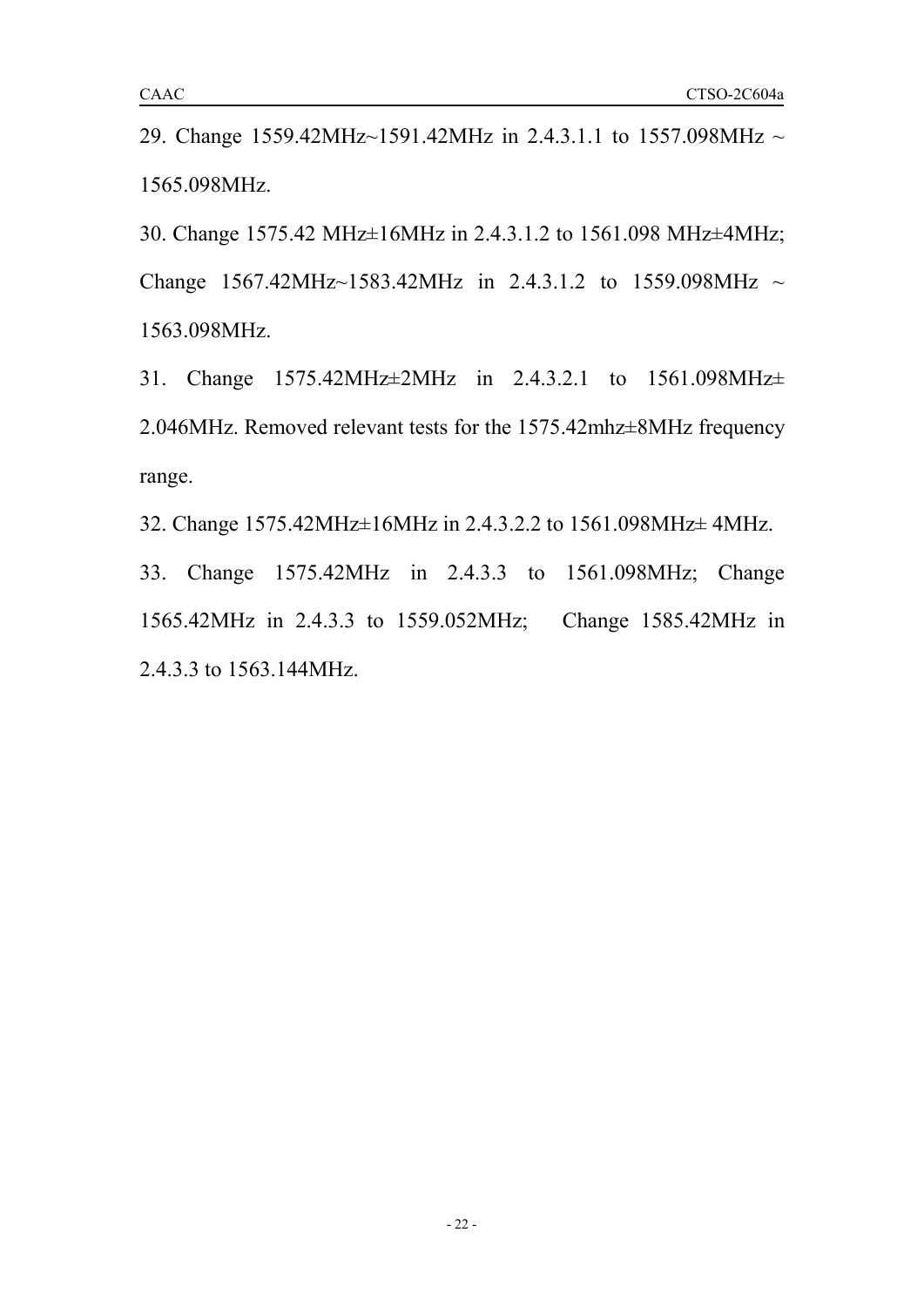#### A2 RNSS B1C Frequency Positioning Antenna Requirements

A2.1 RNSS B1C Frequency Passive Positioning Antenna Requirements

B1C passive antennas for airborne satellite positioning shall meet the requirements of chapter 2 of RTCA/DO-228 "Minimum Operational Performance Standards For Global Navigation Satellite System (GNSS) Airborne Antenna Equipment" (excluding 2.2.2, 2.3 and 2.4.3) and the following modifications.

1. Modify 2.1.2 to "The antenna shall perform its intended function(s), as defined by the manufacturer, and its proper use shall not create a hazard to other airspace users".

2. Modify 2.1.3 to "All equipment shall comply with the relevant requirements of the Radio Commission of China".

3. Modify the Note in 2.1.4 to "Compliance can be demonstrated through CCAR-25-R4 Appendix F".

4. Considering the integrated design of BeiDou RNSS antenna and RDSS antenna in this CTSO, antenna gain is reduced by 2dB on the basis of section 2.2.1.4 of RTCA/DO 228, namely:

0°~5°Elevation angle, -2dBic≥Gain≥-9.5dBic

 $5^{\circ}$  ~10° elevation angle, 7dBic $\geq$ Gain $\geq$ -6.5dBic

 $10^{\circ}$  ~15° elevation angle, 7dBic≥Gain≥-5dBic

Above 15°elevation angle, 7dBic≥Gain≥-4dBic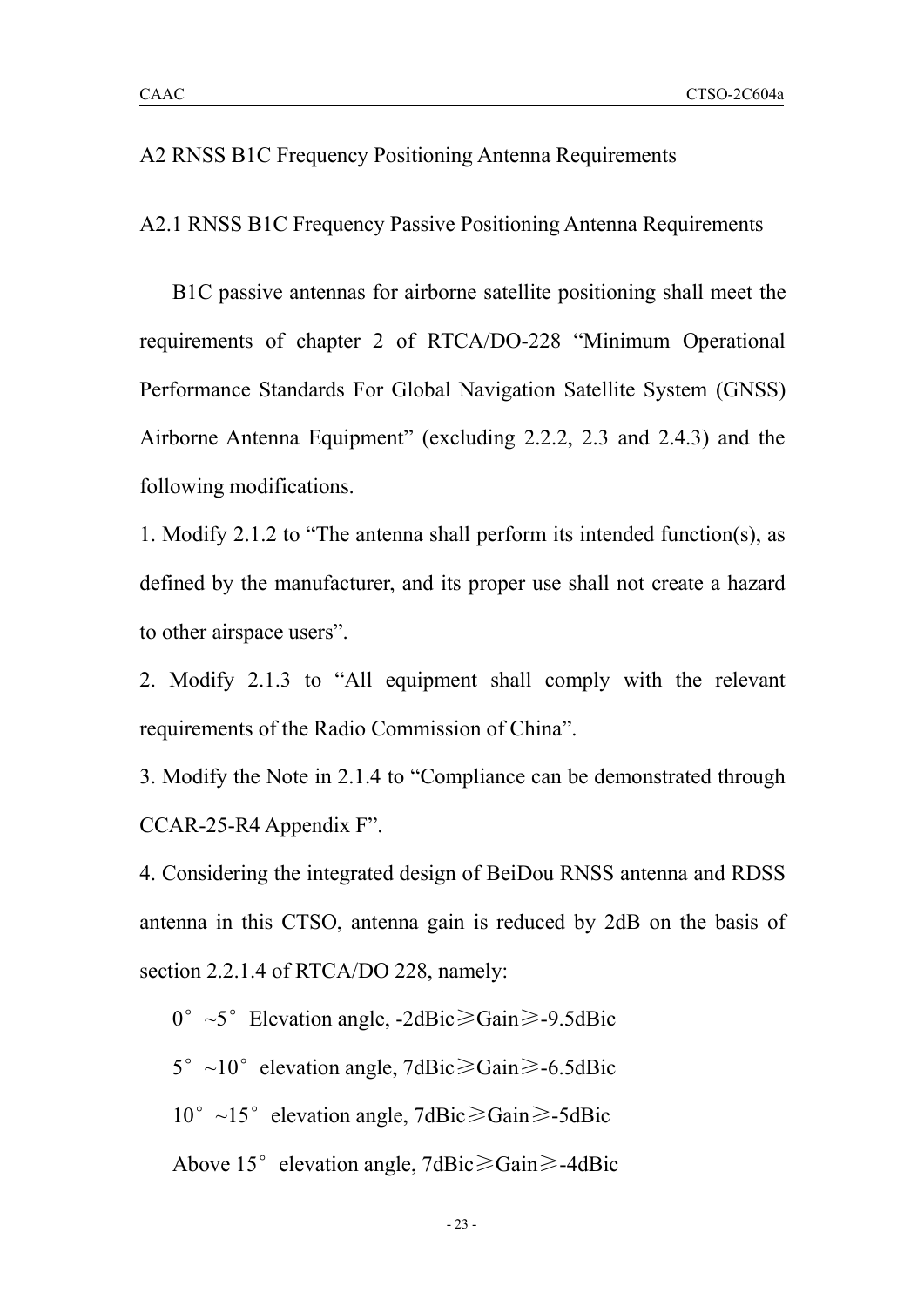A2.2 RNSS B1C Frequency Active Positioning Antenna Requirements

B1C active antennas for airborne satellite positioning should meet the requirements of Chapter 2 of RTCA/DO-301 "Minimum Operational Performance Standards (MOPS) for Global Navigation Satellite System (GNSS) Airborne Active Antenna Equipment for theL1 Frequency Band" (excluding Section 2.3) and the following modifications.

1. Modify 2.1.2 to "The antenna shall perform its intended function(s), as defined by the manufacturer, and its proper use shall not create a hazard to other airspace users".

2. Modify 2.1.3 to "All equipment shall comply with the relevant requirements of the Radio Commission of China".

3. Modify the Note in 2.1.4 to "Compliance can be demonstrated through CCAR-25-R4 Appendix F".

4. Modify the output VSWR for antenna unit to " $\leq 2.0$ " in 2.2.2.

5. 2.2.3.1Antenna Unit Relative Radiation Pattern, Delete 0 degree index in the table "Relative Radiation Pattern versus Elevation Angle".

6. 2.2.3.2 passive device gain, for the gain above  $5^{\circ}$  elevation, decrease by 2 dBic on the basis of≥-5.5dBic, that is,≥-7.5dBic.

7. 2.2.5 G/T Ratio, "The active antenna unit G/T ratio at 5 degrees elevation shall be not less than -32.6 dB/K" was changed to "The active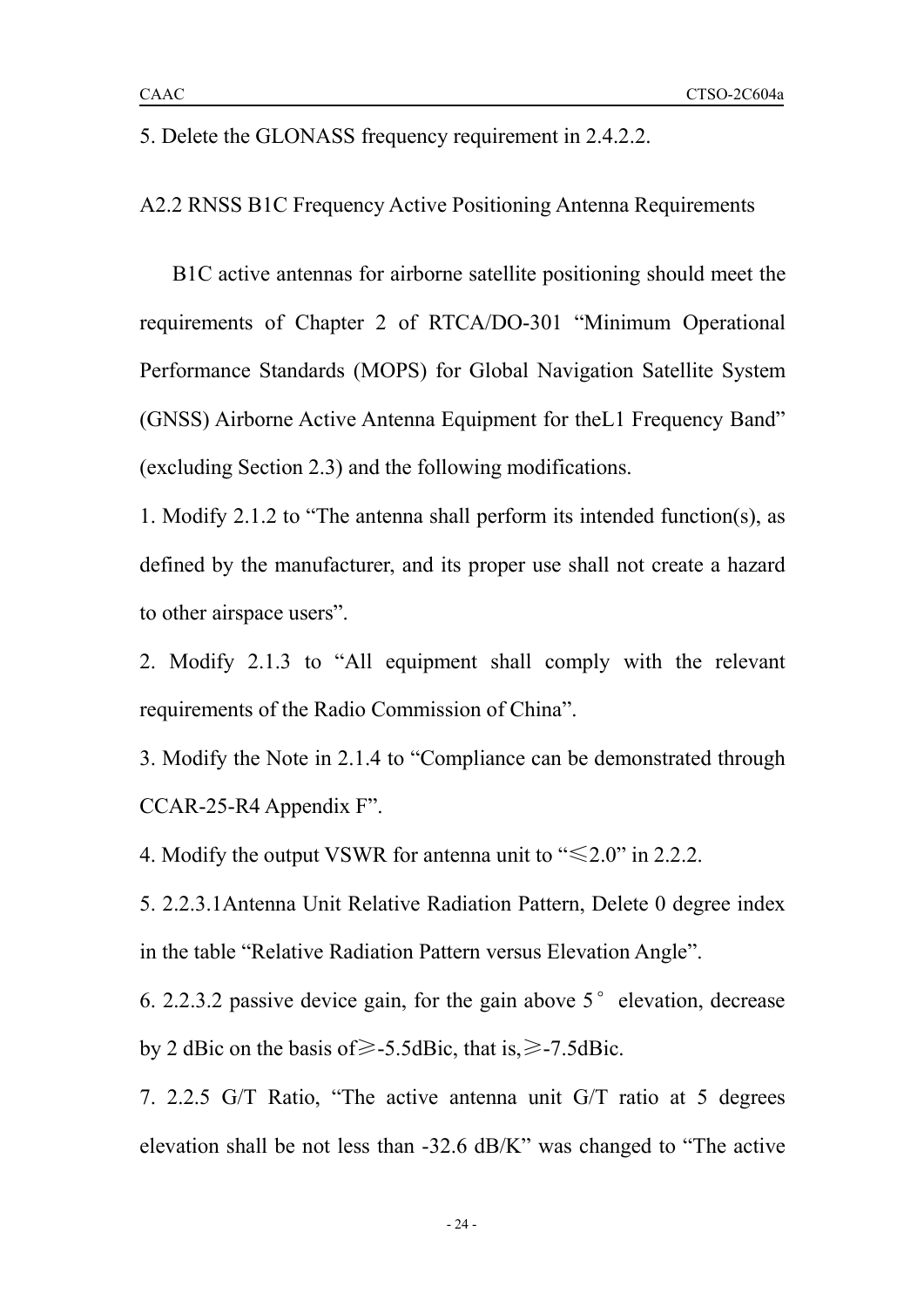antenna unit G/T ratio at 5 degrees elevation shall be not less than -33.6  $dB/K$ "; Delete "Over the frequency range  $1575.42 \pm 2$  MHz, the 5 degree elevation G/T ratio shall not be less that -31.6 dB/K over all azimuth angles and over the full environmental temperature range".

8. 2.2.6.1 Minimum Boresight Total Transducer Gain. Modify the measurement frequency of gain to 1575.42MHz $\pm$ 7.5MHz.

9. 2.2.6.2 Gain of active sub-assembly, modified gain frequency is 1575.42MHz $\pm$ 7.5MHz,  $\geq$ 26.5dB in bandwidth.

10. 2.2.6.3 Boresight Transducer Gain Compression Point, Delete "between 1000 MHZ and 1315MHz, the minimum value should be  $+23$ dBm".

11. Delete the Group Delay Versus Aspect Angle requirements in 2.2.11.2.

12. Deleted the requirements for DC power interface in 2.2.12.

13. Change "Perform at minimum 17 frequencies" to "Perform at minimum 9 frequencies" in 2.4.1.9.

14. Delete "2.2.11.2" from "Insert the delay values in the appropriate limit formula in Section 2.2.11 and verify that the requirements of Sub-sections 2.2.11.1 and 2.2.11.2 are met." in 2.4.2.2.6.

15. Change DO-160E in 2.4.2.6 to DO-160G.

16. 2.4.2.6.1 Boresight Gain Compression Point and Test, delete Test 1 in Table 2-5.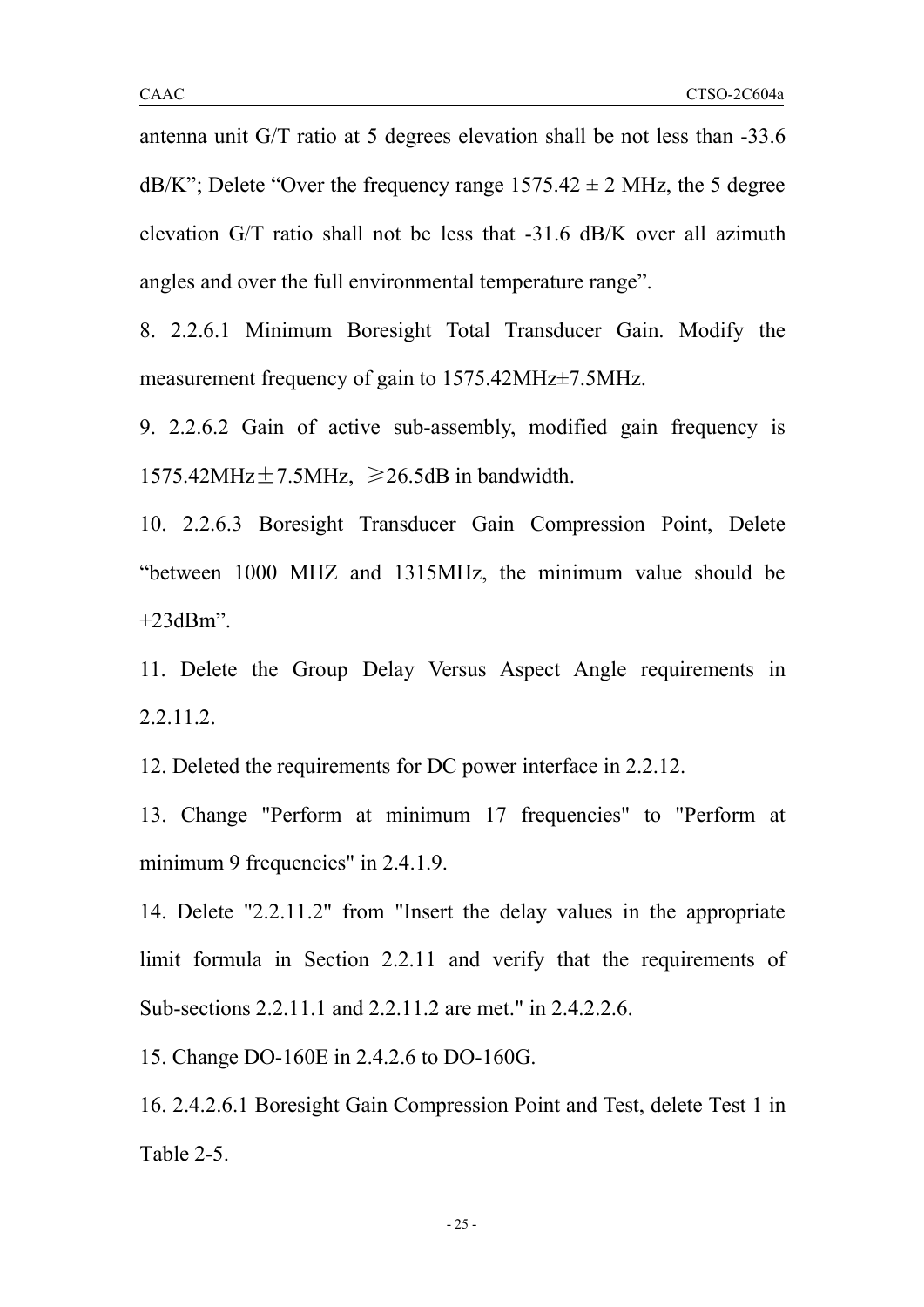17. Change 1575.42MHz±2MHz in 2.4.3.2.1 to 1575.42MHz± 7.5MHz.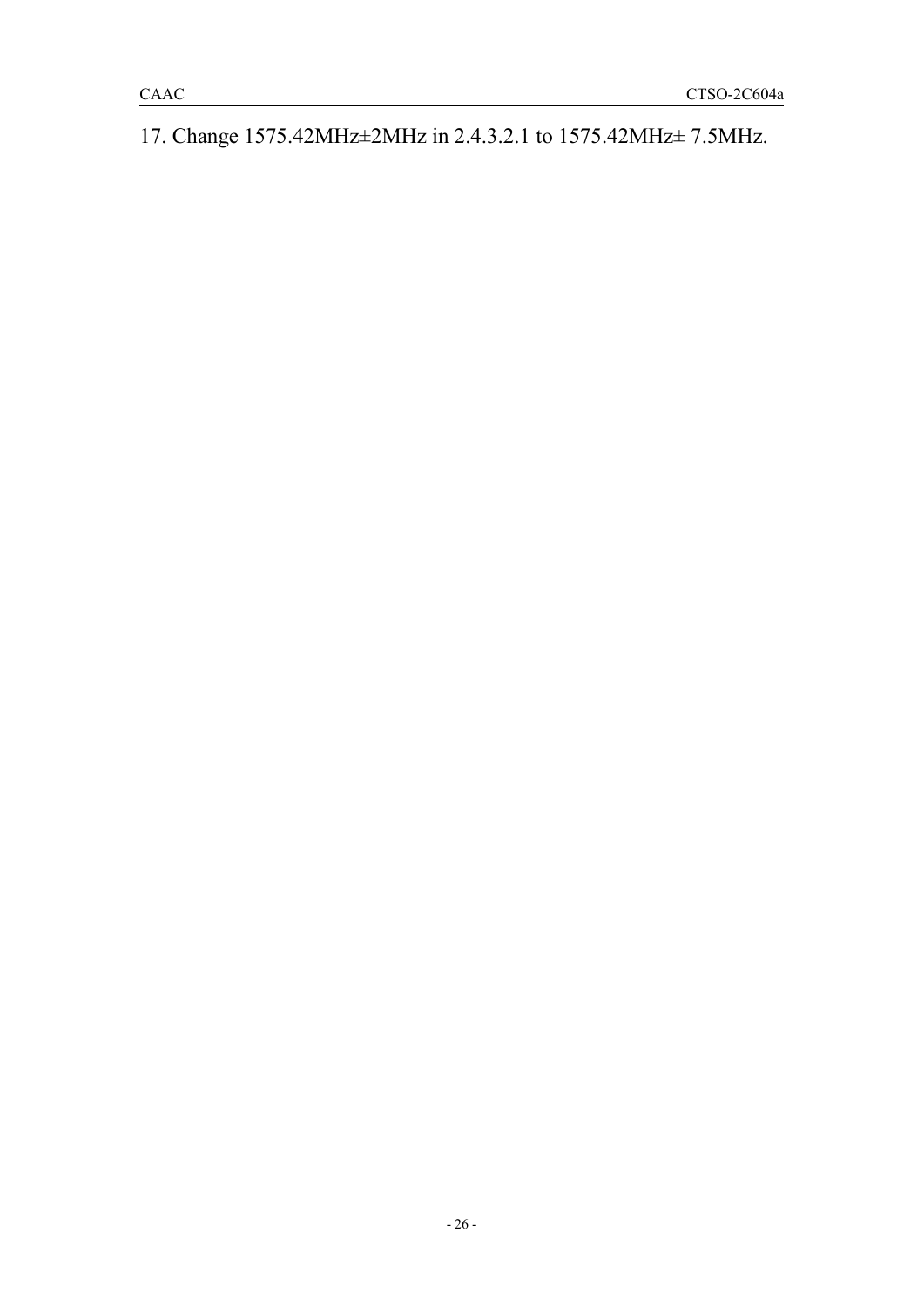## A3 RNSS B1I and B1C Frequency Positioning Antenna Requirements

A3.1 RNSS B1I and B1C Frequency Passive Positioning Antenna Requirements

B1I and B1C passive antennas for airborne satellite positioning function shall meet the requirements of B1I passive antenna (Appendix A1.1) and B1C passive antenna (Appendix A2.1) respectively.

A3.2 RNSS B1I and B1C Frequency Active Positioning Antenna Requirements

For airborne satellite positioning functions, B1I and B1C active antennas shall meet the requirements of B1I active antennas (Appendix A1.2) and B1C active antennas (Appendix A2.2) respectively, as well as the following modifications:

1. 2.2.6.3 Boresight Transducer Gain Compression Point shall meet the requirements of B1I (Appendix A1.2).

2. 2.2.8.2 Maximum Boresight Relative Frequency Response shall meet the requirements of B1I (Appendix  $A1.2$ ).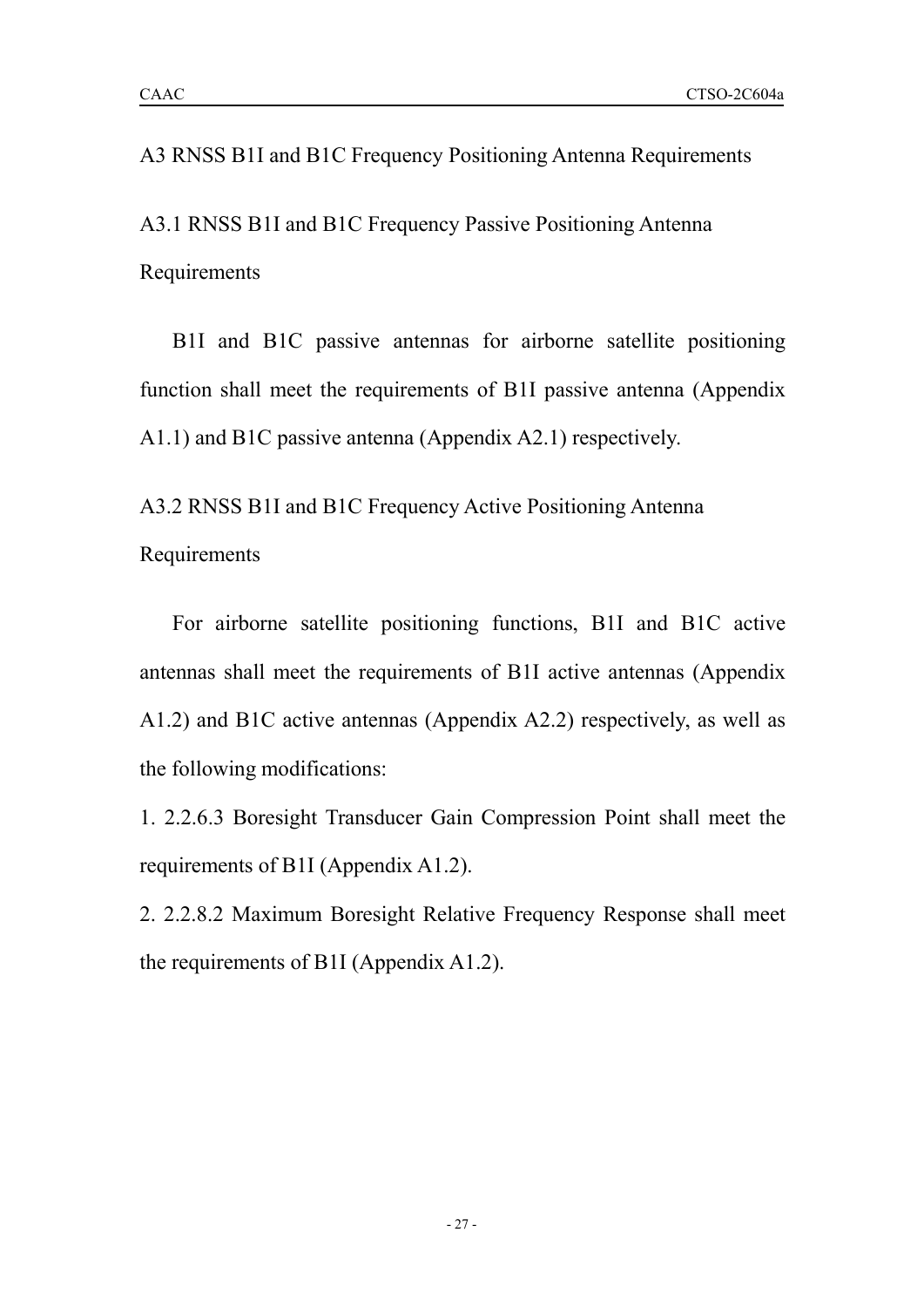The positioning unit of the RNSS shall meet the relevant requirements in sections 4.1 to 4.4 and 5.1 to 5.6 of BD420011-2015 "General specification for BeiDou/Global Navigation Satellite Systems(GNSS) positioning devices" and the following changes. The "test method" in sections 5.1 to 5.6 is not the only method of compliance, and other alternative methods may be used for testing if the applicant can demonstrate an equivalent test method. At this point, Sections 5.1 to 5.6 will serve as the basis for assessing the acceptability of alternative methods.

1. Increased airworthiness requirements. The design and manufacture of the equipment does not affect the airworthiness of the aircraft.

2. Added expected functional requirements. Equipment shall perform the intended function as specified by this MOPS and the manufacturer.

3. Added requirement "Flame Retardant. All materials used shall be flame retardant, except for small parts that do not significantly contribute to the spread of fire (eg handles, fasteners, seals, gaskets, small electrical components, etc.)"

4. Add the requirement "design the interface with other aircraft equipment to ensure that the normal or abnormal operation of BDS airborne equipment will not have an adverse impact on the operation of other

- 28 -

Units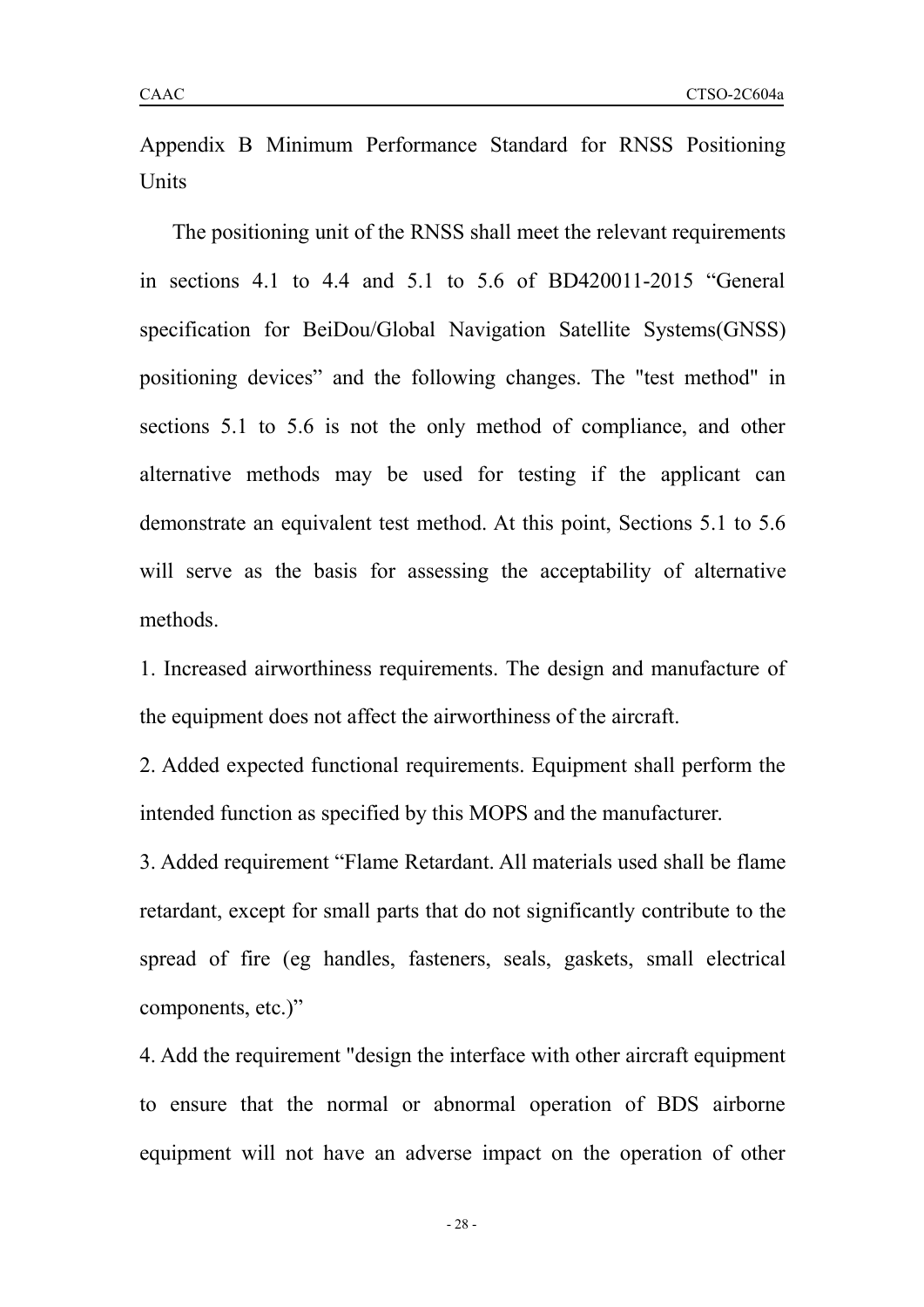equipment. On the contrary, the normal or abnormal operation of other equipment shall not have an adverse impact on BDS airborne equipment, unless expressly permitted.

Note : It is assumed that the equipment is installed correctly, and the equipment connected with it is fully designed and installed correctly."

5. Add requirement "Test Impact. Unless explicitly permitted in this MOPS, the equipment shall be designed so that the specified test procedures do not adversely affect the performance of the equipment."

6. Delete section 4.1.2.

7. Delete "b) Communication Unit" in Section 4.2.1.

8. Delete "words, graphics and signs" in 4.2.3 and "nameplate" in 4.2.4. Relevant contents shall meet the requirements of this CTSO.

9. Modify Section 4.3.1 and delete "the output format of positioning data shall comply with BD410004-2015".

10. Delete 4.3.2 Communication.

11. Delete 4.3.3 Data Store.<br>12. Delete 4.3.4 Output.

13. Delete sections 4.4.1 and 4.4.2.

14. Modify Section 4.4.6.1 by changing "-137dbm" to "-133dbm".

15. Modify section 4.4.6.2 by changing "-142dbm" to "-135dbm".

16. Modify section 4.4.6.3 by changing "-147dbm" to "-138dbm".

17. Modify 4.4.6.4, and change the dynamic performance requirement to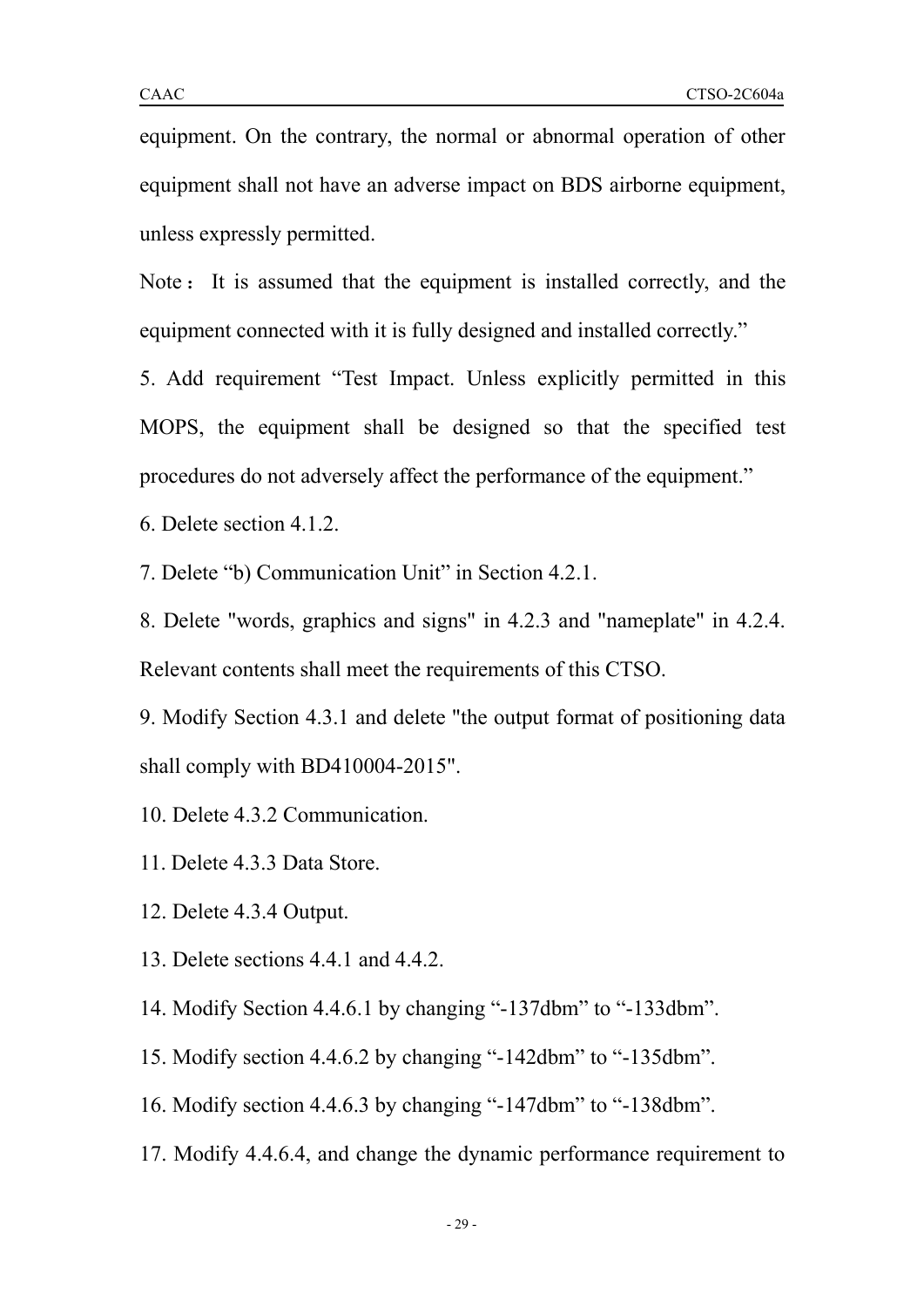"Under the operation condition of 340m/s speed and 4g acceleration..." Added height range: -500m to 13000m.

18. Delete 5.1 Test Environment. Comply with RTCA DO-160G requirements.

19. Delete 5.4.2, 5.5.2, 5.5.3 and 5.5.4.

20. Delete 5.6.1, 5.6.2, 5.6.3, 5.6.4 and 5.6.5. Relevant content should meet the requirements of RTCA DO-160G.

21. Modify 5.6.6.2 and delete "the actual navigation satellite signal can also be used to test the dynamic positioning accuracy as required. See Appendix B for the specific test method." Modify the carrier motion trajectory "a)..." and "b)..." in the original text as follows:

a) Run a fixed equipment under test in a straight line for 2min at a speed of 340m/s, and then reduce the speed to 0 at an acceleration of 4G along the same straight line.

b) Move a fixed equipment under test in a horizontal circular motion with a height of -480m±20m, a speed of 340m/s and a radius of 3000m for 5min.

c) Move a fixed equipment under test in a horizontal circular motion with a height of 12980m±20m, a speed of 340m/s and a radius of 3000m for 5min.

22. Modify 5.6.6.3 by adding a row to Table 13, namely row 4:

|  |  | Serial number   Maximum speed $(m/s)$   Maximum acceleration $(m/s^2)$ |  |
|--|--|------------------------------------------------------------------------|--|
|--|--|------------------------------------------------------------------------|--|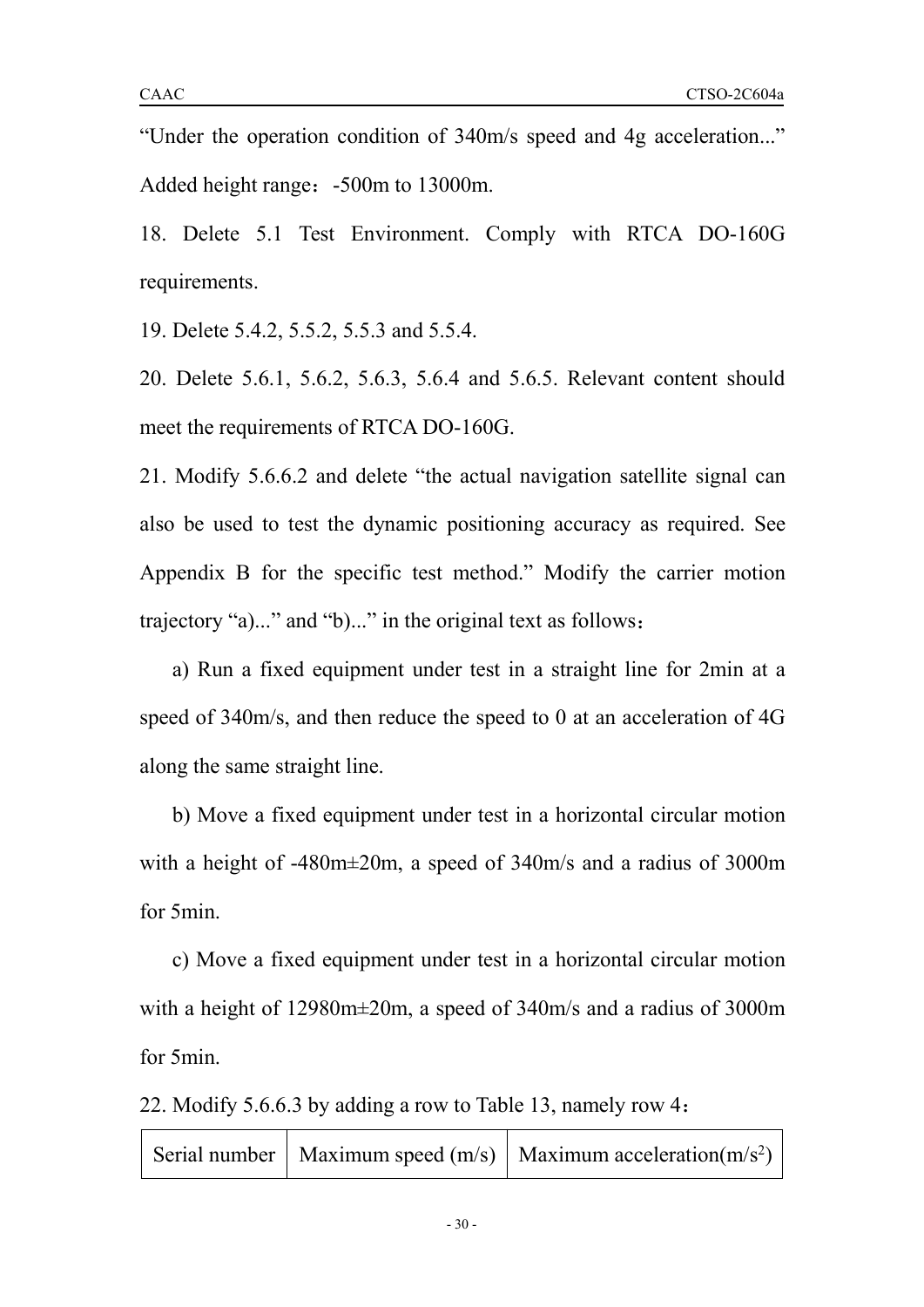| $\Delta$ | 340<br>ℸ∪<br>ັ | 392<br>J J .4 |  |
|----------|----------------|---------------|--|
|          |                |               |  |

23. According to dynamic performance requirements, modify "Design GNSS simulator to simulate user track of linear motion with speed of  $2m/s$ " in 5.6.7, 5.6.8 and 5.6.9, and change "linear motion of  $2m/s$ " to "horizontal circular motion of 340m/s with radius of 3000m".

24. 5.6.9 "Sensitivity" test shall be modified as follows according to the modification requirements in Clauses 7, 8 and 9 above.

5.6.9.1 Capture Sensitivity

Test with GNSS simulator, set the simulation speed of GNSS simulator to 340m/s and the horizontal circular motion user track with radius of 3000m. Set the signal level of each channel of each satellite output by GNSS simulatorevery time, starting from the state that the equipment cannot capture the signal, and increase in steps of 1dB. If the capture sensitivity value declared in the technical document of the tested equipment is lower than -133dBm, it can start from the level value 2dB lower than the declared sensitivity value.

Under each level value of GNSS simulator output signal, the tested equipment starts up in the cold start state. If it can capture the navigation signal within 300s and output the positioning data with three-dimensional positioning error less than 100m for 10 consecutive times at the update rate of 1Hz, record the level value, which shall not be higher than -133dBm.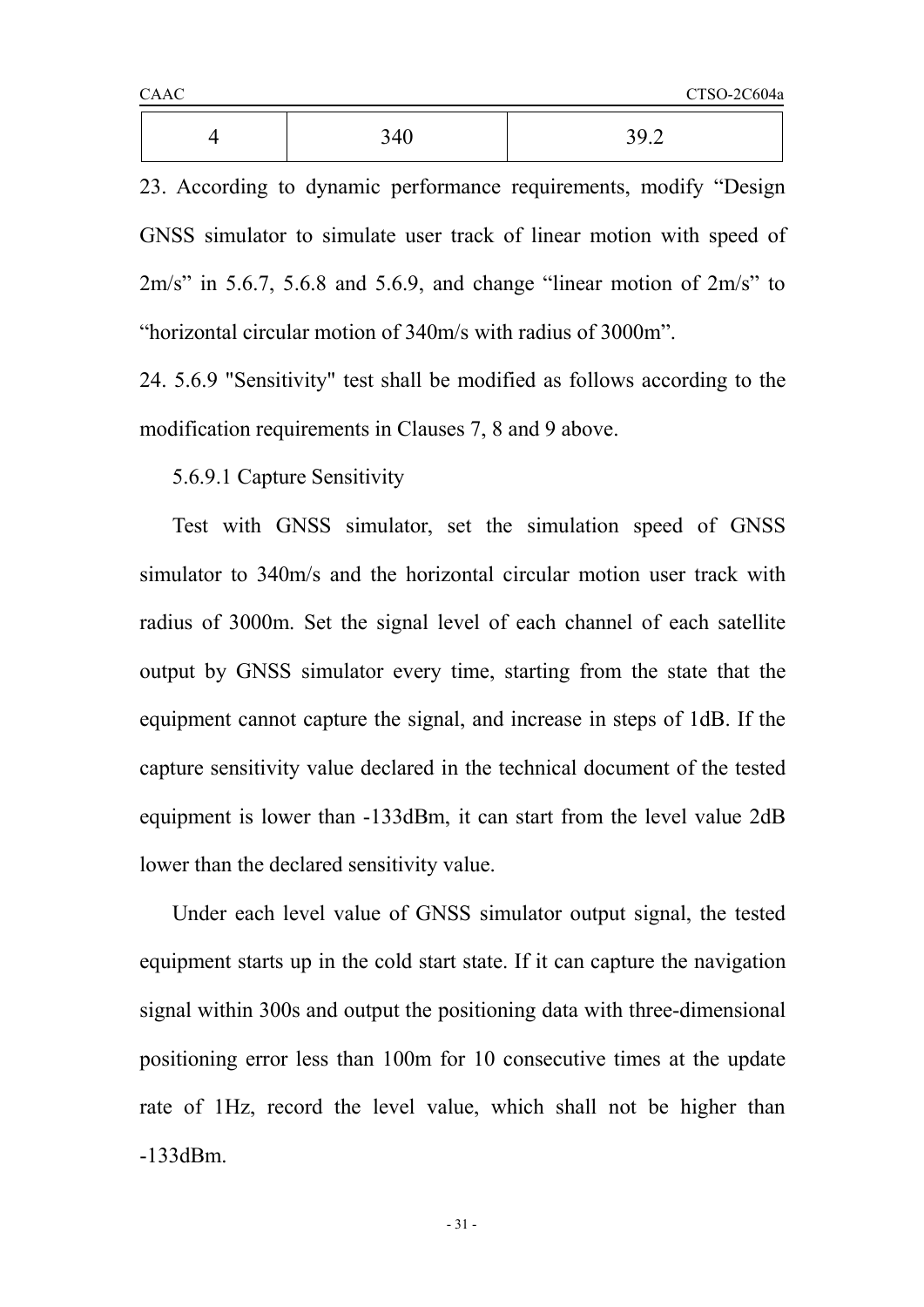#### 5.6.9.2 Recapture Sensitivity

Test with GNSS simulator, set the simulation speed of GNSS simulator to 340m/s and the horizontal circular motion user track with radius of 3000m. Each time the signal level of each channel of each satellite output by GNSS simulator is set, it starts from the quantity value that the equipment cannot capture the signal. If the technical document of the tested equipment states that the quantity value of recapture sensitivity is lower than -135dBm, it can start from the level value2dB lower than the declared sensitivity value. Under each set level value of the output signal of GNSS simulator, after the tested equipment is positioned normally (at this time, in order to enable the navigation to locate normally, the higher locatable level can be output first), control the GNSS simulator to interrupt the satellite signal for 30s and then restore to the set level value. If the tested equipment can capture the navigation signal within 300s after the signal is restored, And output the positioning data with three-dimensional positioning error less than 100m for 10 consecutive times at the update rate of 1Hz, and record the setting level value, which shall not be higher than -135dBm.

## 5.6.9.3 Tracking Sensitivity

Test with GNSS simulator, set the simulation speed of GNSS simulator to 340m/s and the horizontal circular motion user track with radius of 3000m. Under the condition of normal positioning of the

- 32 -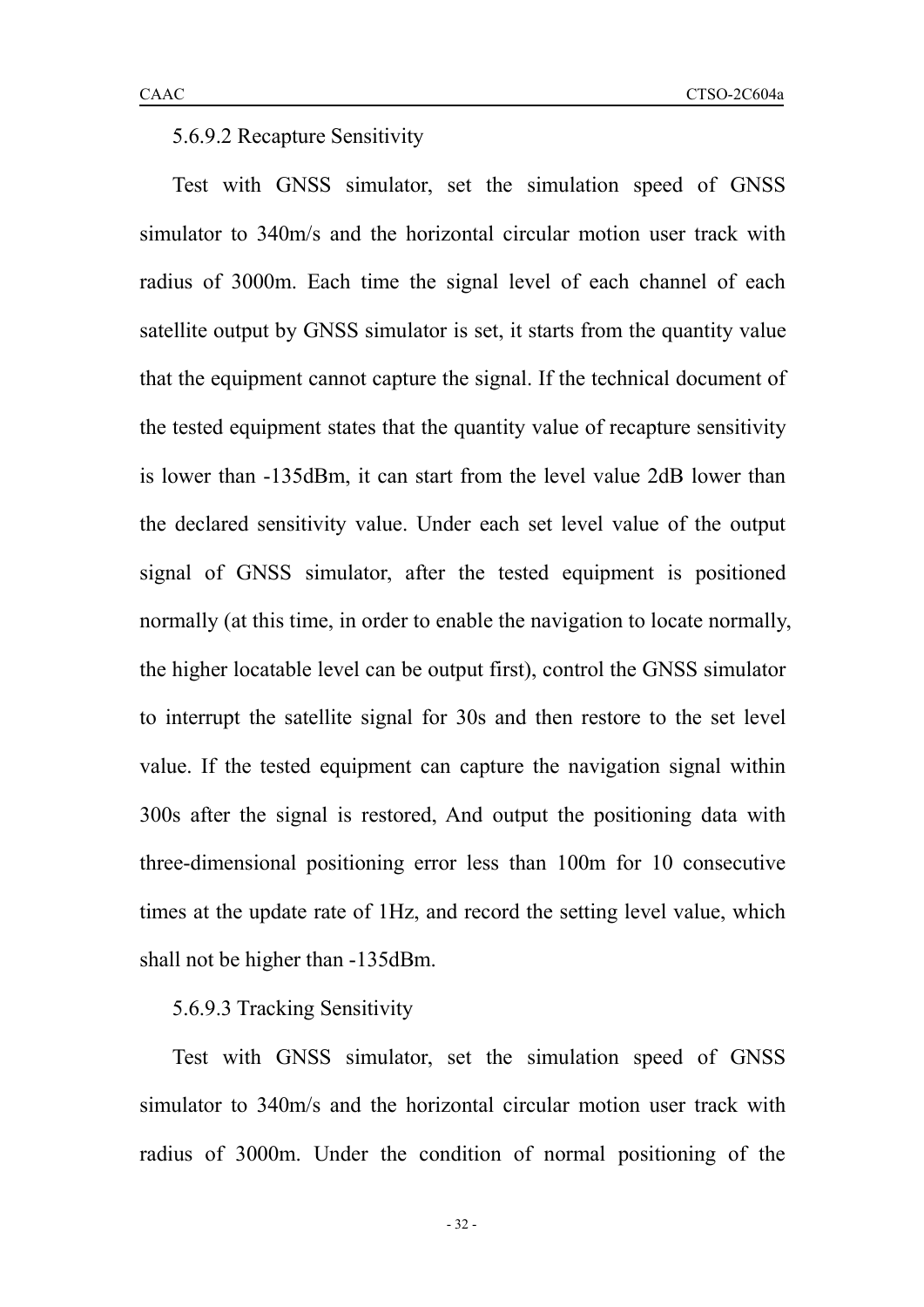equipment, set the signal level of each channel of each satellite output by GNSS simulator to decrease in 1dB steps. Under each level value of GNSS simulator output signal, test whether the tested equipment can output positioning data with three-dimensional positioning error less than 100m for 10 times in 300s, and find out the lowest level value that can make the tested equipment meet the positioning requirements, which shall not be higher than -138dBm.

25. Delete 5.6.10 "dynamic performance test", and the test of dynamic performance has been combined in 5.6.6.2 "dynamic positioning accuracy" and 5.6.6.3 "speed measurement accuracy".

26. According to the dynamic performance requirements, the "design GNSS simulator to simulate the user track of linear motion with speed of 2.5m/s±0.5m/s" in 5.6.11 is modified, and the "linear motion of 2.5m/s±0.5m/s" is modified to "horizontal circular motion with speed of 340m/s and radius of 3000m". 5.6.11 replace "shall meet the requirements of 4.4.8" with "shall meet the requirements of 4.4.7".

27. In 5.6.12, "shall meet the requirements of 4.4.9" is changed to "shall meet the requirements of 4.4.8".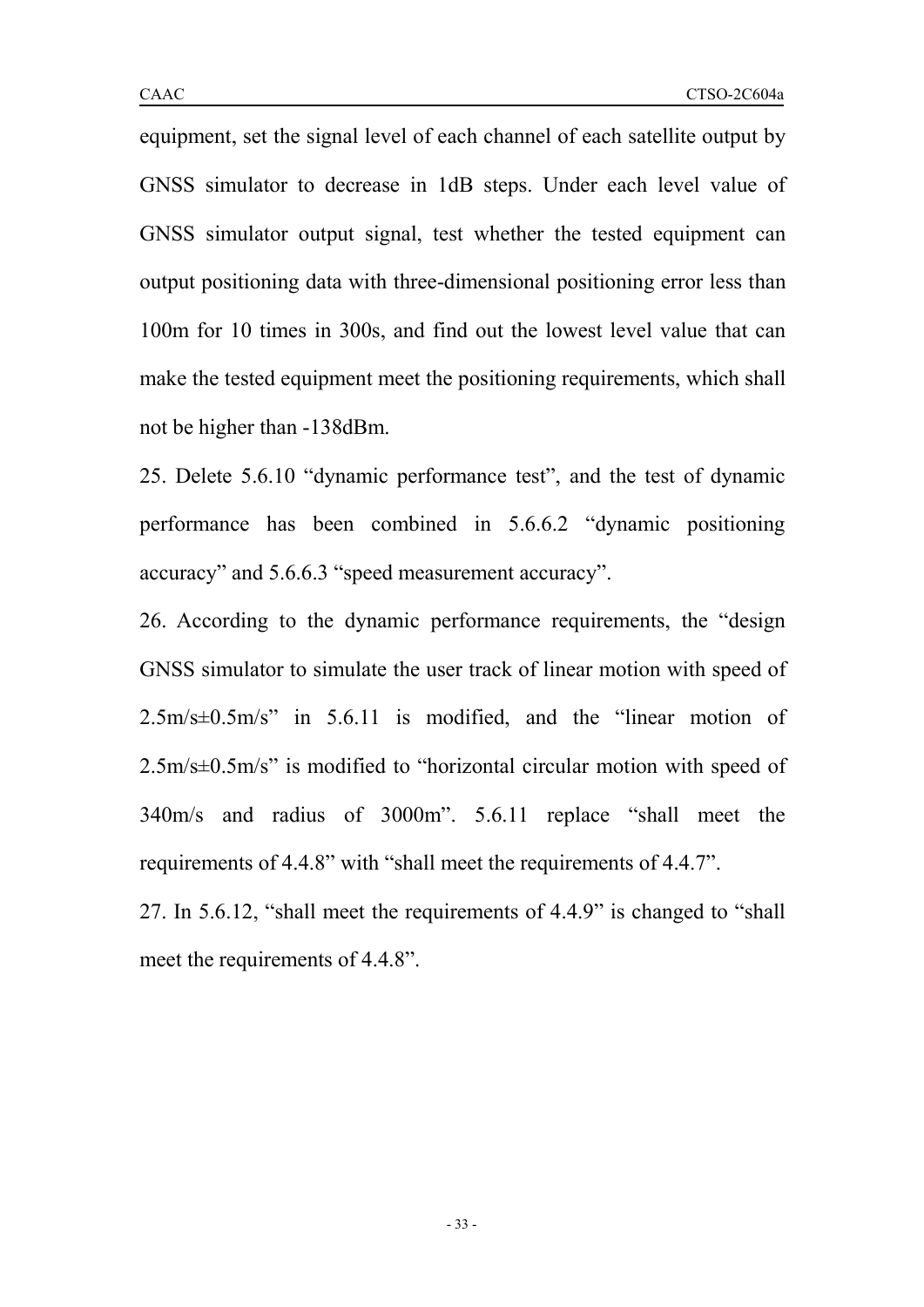C1 Minimum Performance Standard for RSMC Service of RDSS

Communication Unit

The RSMC service of RDSS communication unit shall meet the requirements in Chapters 4 and 5 of BD420007-2015 "Performance requirements and test methods for BDS RDSS unit" and the following changes. Chapter 5 "Test Methods" is not the only compliance method. If the applicant can show an equivalent test method, other alternative methods can be used for testing. At this time, the contents of Chapter 5 will be used as the basis for evaluating the acceptability of alternative methods.

1. Add airworthiness requirements. The design and manufacture of the equipment does not affect the airworthiness of the aircraft.

2. Add expected functional requirements. Equipment shall perform the intended function as specified by this MOPS and the manufacturer.

3. Add requirement "Flame Retardant. All materials used shall be flame retardant, except for small parts that do not significantly contribute to the spread of fire (eg handles, fasteners, seals, gaskets, small electrical components, etc.)"

4. Add the requirement "design the interface with other aircraft equipment to ensure that the normal or abnormal operation of BDS airborne

- 34 -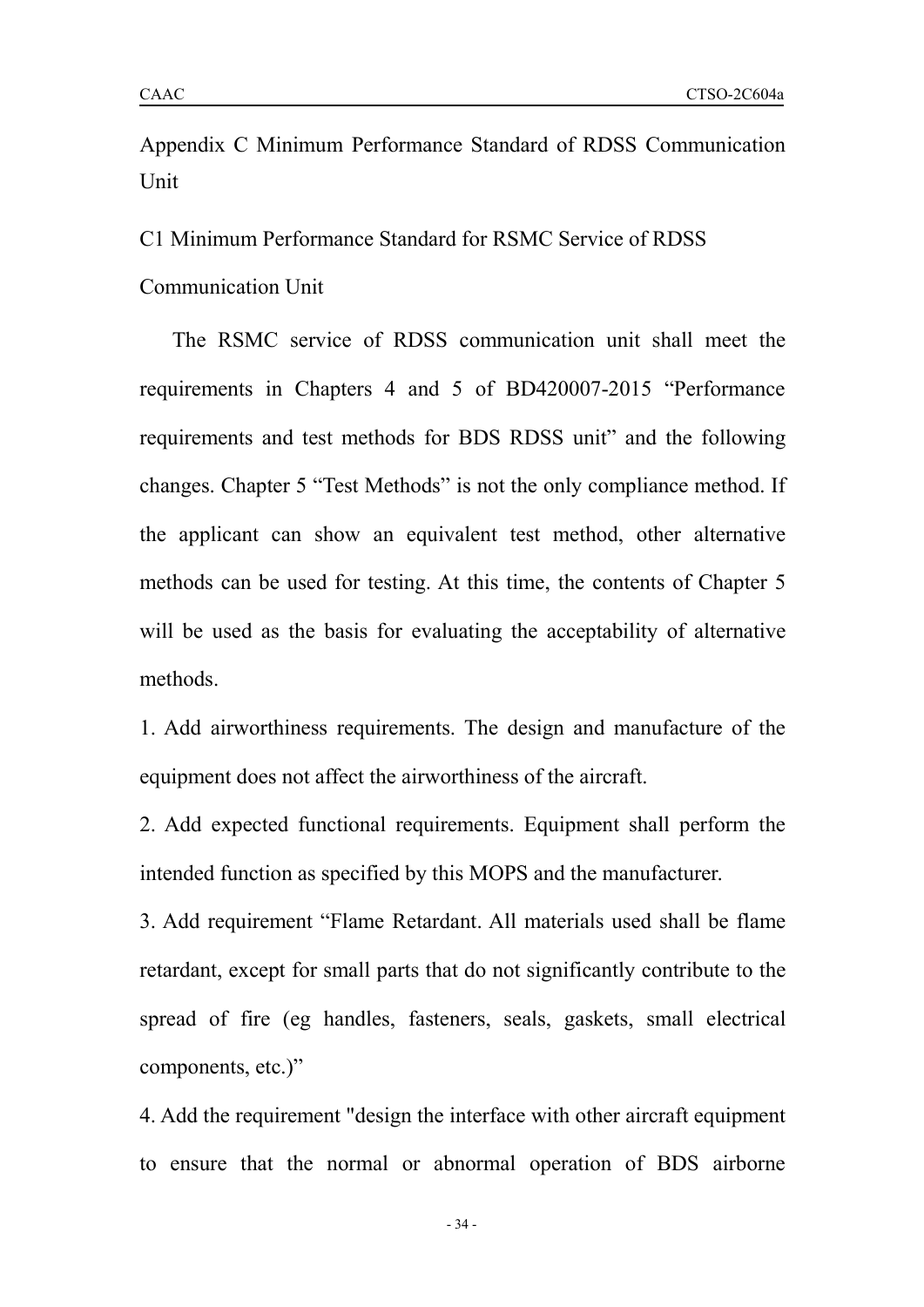equipment will not have an adverse impact on the operation of other equipment. On the contrary, the normal or abnormal operation of other equipment shall not have an adverse impact on BDS airborne equipment, unless expressly permitted.

Note : It is assumed that the equipment is installed correctly, and the equipment connected with it is fully designed and installed correctly."

5. Add requirement "Test Impact. Unless explicitly permitted in this MOPS, the equipment shall be designed so that the specified test procedures do not adversely affect the performance of the equipment."

6. The text of "RDSS unit structure of BeiDou" in Figure 1 in 4.1 is incorrect and modified to "receiving and transmitting channel".

7. Add the requirement of "Identification. RDSS unit of BeiDou needs to use physical identification method to correctly identify the serial number of BeiDou Ⅲ short message user terminal."

8. Modify 4.2.4 "a) Beidou RDSS unit shall have at least one input / output data interface, and the input / output format shall comply with the provisions of positioning unit", and delete the content of "d)".

9. Delete 4.2.5 and the relevant contents shall comply with the requirements ofRTCA DO-160G.

10. 4.3.1 Self-test and initialization function, revise "b) after BeiDou RDSS unit starts up or re captures satellite signals, automatically or manually (set by the user) send a query application in a specific format as

- 35 -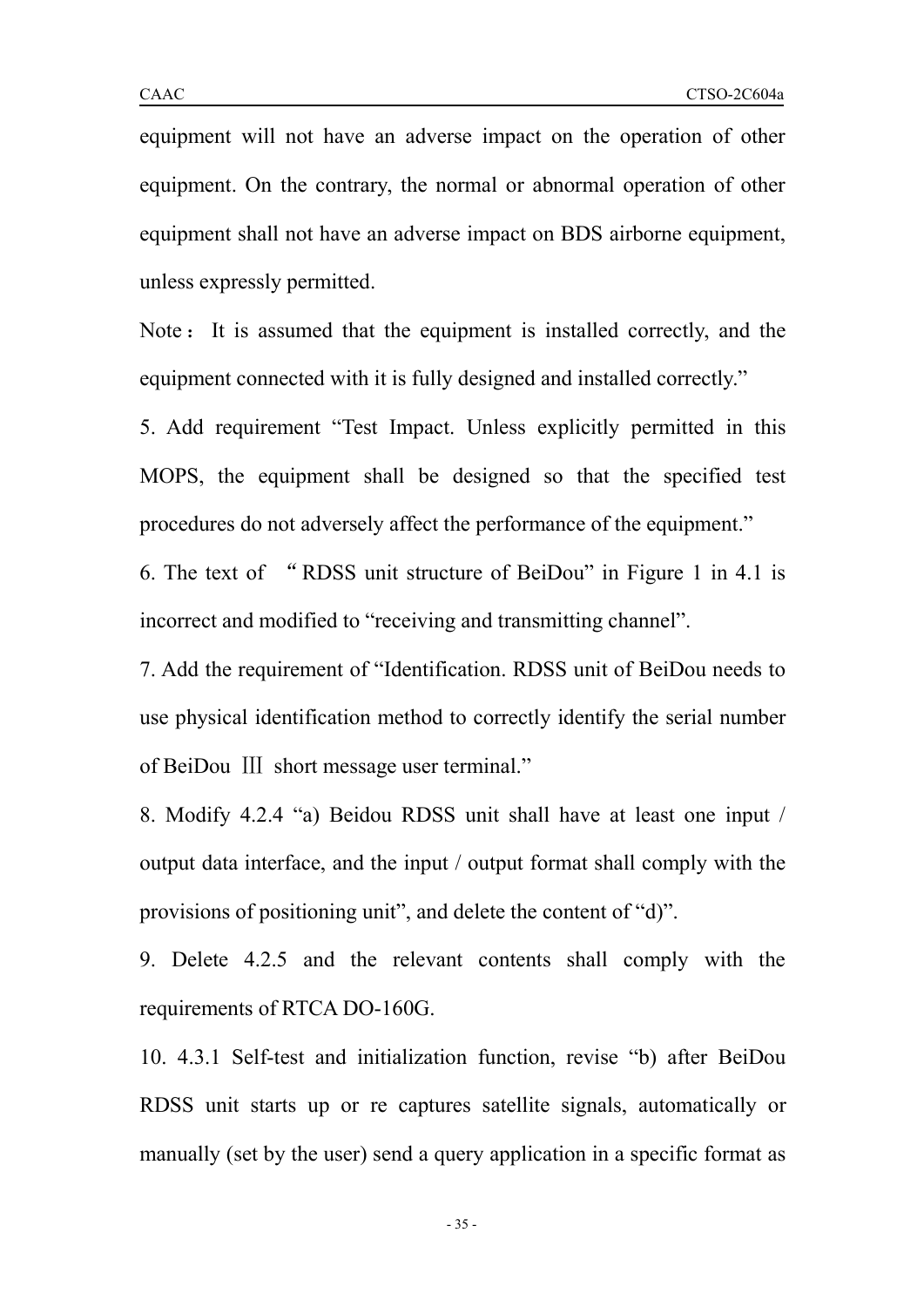required to query unreceived information" to "b) after BeiDou RDSS unit starts up or satellite signals are recovered, it can track satellite signals".

11. Delete "inhibit state" in 4.3.2 state detection function.

12. Modify 4.3.3 to "BeiDou RDSS unit registered for network access can provide short message communication function".

13. Delete 4.3.4 "Permanently close the response function", 4.3.5 "Suppress the response function", 4.3.6 "Service frequency control function", 4.3.7 "Communication level control function", 4.3.8 "System RDSS integrity information receiving and processing functions", 4.3.9 "User terminal two-way equipment delay correction function".

14. Revise 4.4.1 as "receiving sensitivity (azimuth  $0^{\circ}$   $\sim$  360 $^{\circ}$ , elevation  $60^{\circ}$ ~90°, bit error rate no more than  $1 \times 10^{-5}$ ) 24kbps of special section shall not be greater than -153.8dBw."

15. Revise 4.4.2 to "the number of receiving channels of BeiDou RDSS unit shall not be less than 8".

16. Delete 4.4.3 "First capture time", Delete 4.4.4 "recapture time", 4.4.5 "any two channel TDOA measurement error", 4.4.6 "timing accuracy", 4.4.7 "time synchronization error of transmitted signal", 4.4.8 "output power of power amplifier" and 4.4.9 "carrier phase modulation deviation of transmitted signal".

17. Modify 4.4.12 power consumption to "the power consumption performance index of RDSS unit shall meet the installation requirements,

- 36 -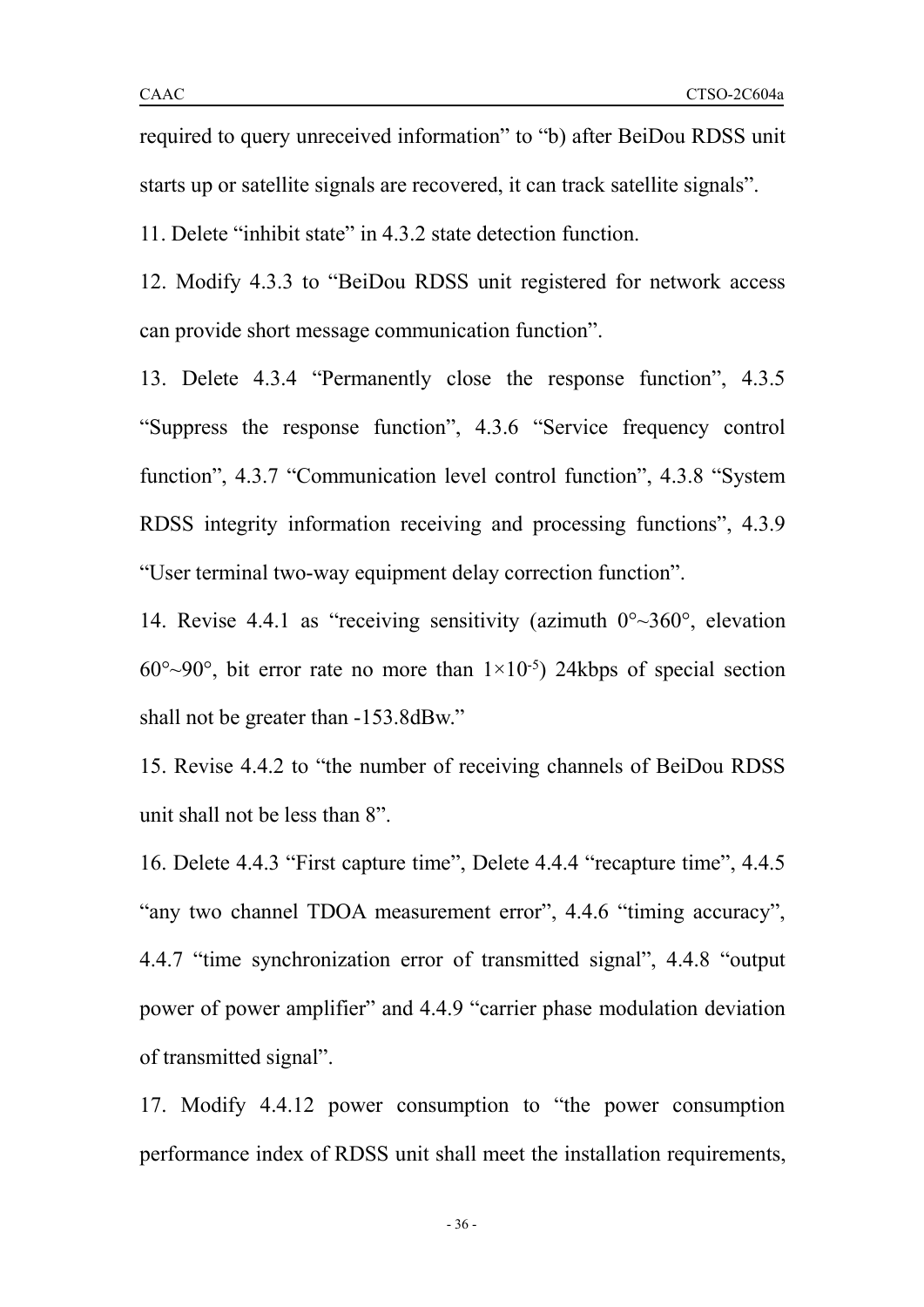18. Delete 4.5 "security".

19. Delete 5.1 test conditions. It shall comply with relevant requirements of RTCA/DO-160G.

20. Modify 5.3.3 to "b) check whether BeiDou RDSS unit normally completes the function of short message communication in the actual environment", and delete the requirement of "c)".

21. Delete 5.3.4 "power test".

22. 5.4.1 self test and initialization function test , "b) under the actual satellite signal, the data port of BeiDou RDSS unit is connected with the computer, set it to the shutdown state, set another terminal device to send message communication to it, and check whether the message communication sent by the terminal is received after startup" is changed to "b) connect the data port of BeiDou RDSS unit with the computer, confirm that the satellite signal broadcasting is normal, and check that BeiDou RDSS unit can track the satellite signal after power on".

23. 5.4.3 RDSS service function test is changed to "under the actual satellite signal, the data port of Beidou RDSS unit is connected with the computer, and RDSS service application is made according to the requirements of 4.3.3. Class R equipment is only completed through GEO satellite to check whether all functions are normal".

24. Delete 5.4.4 "permanent shutdown response function test", 5.4.5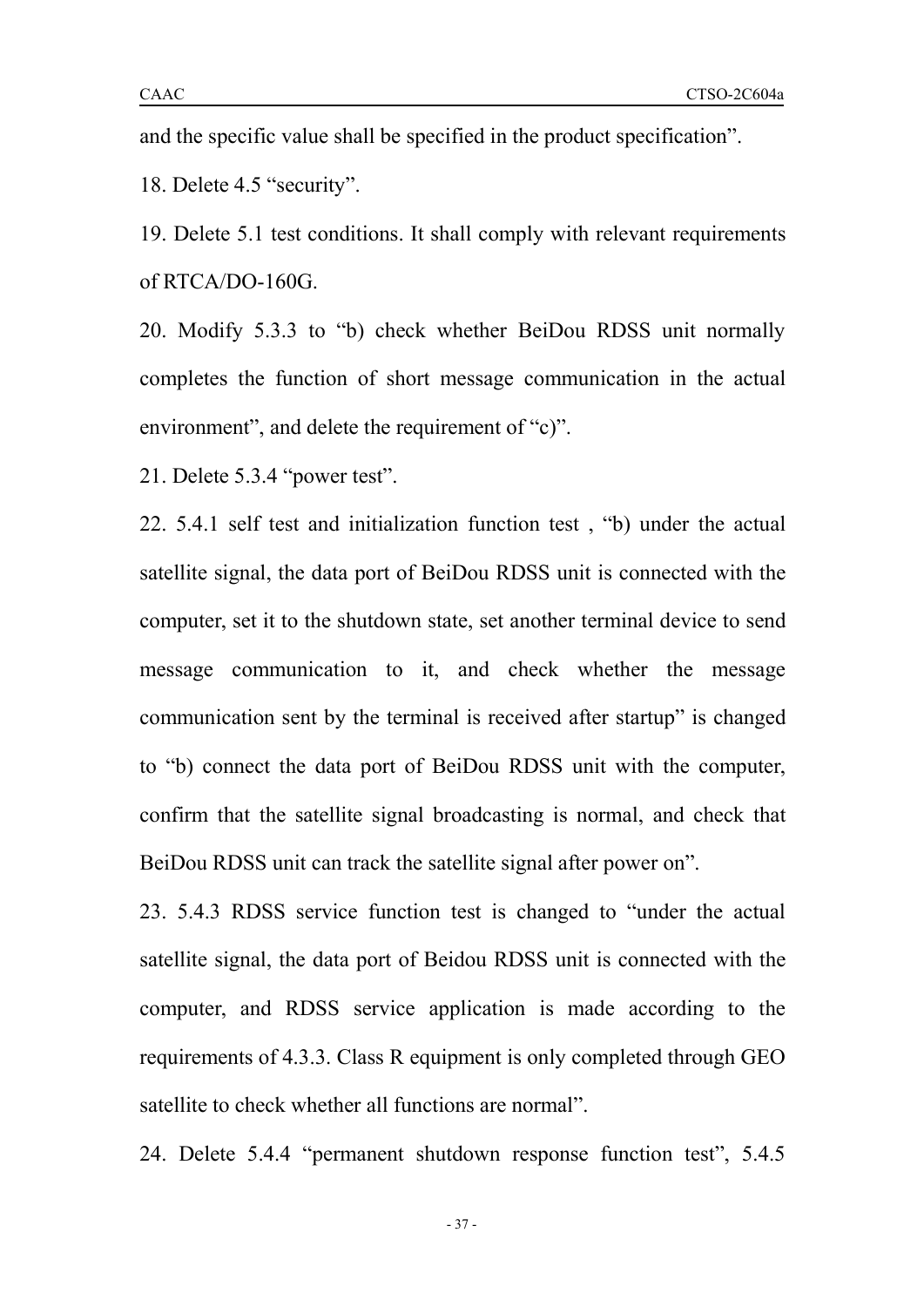"suppression response function test", 5.4.6 "service frequency control function test", 5.4.7 "communication level control function test", 5.4.8 "system RDSS integrity information receiving and processing function test", 5.4.9 "user terminal two-way equipment delay correction function test".

25. The content in 5.5.1 Receiving Sensitivity Test is changed to "Connect the BeiDou RDSS unit with the analog signal source, and the analog signal source broadcasts the satellite analog signal of s-frequency point (the signal power to the antenna interface meets the requirements of 4.4.1). The rate of the special section is 24kbps, and the test times are 4 times according to the elevation angles of 60°,70°,80°and 90°. The prototype receives test signals at different elevation angles. The sum of messages collected in a single test is 106. Compare the outbound information received by BeiDou RDSS unit with the original information broadcast by the signal source to count the bit error rate, which shall meet the requirements of 4.4.1. S carrier level shall be set to -153.8dBw".

26. 5.5.2 for the test of the number of receiving channels, change "the test system sends positioning and communication data to the unit under test through 10 beams, the power of the test signal reaching the antenna port surface of the prototype is - 127dbm, and the antenna elevation angle is 50 °" to "the test system broadcasts 8 beam signals, the power of the test signal reaching the antenna port surface of the unit under test is -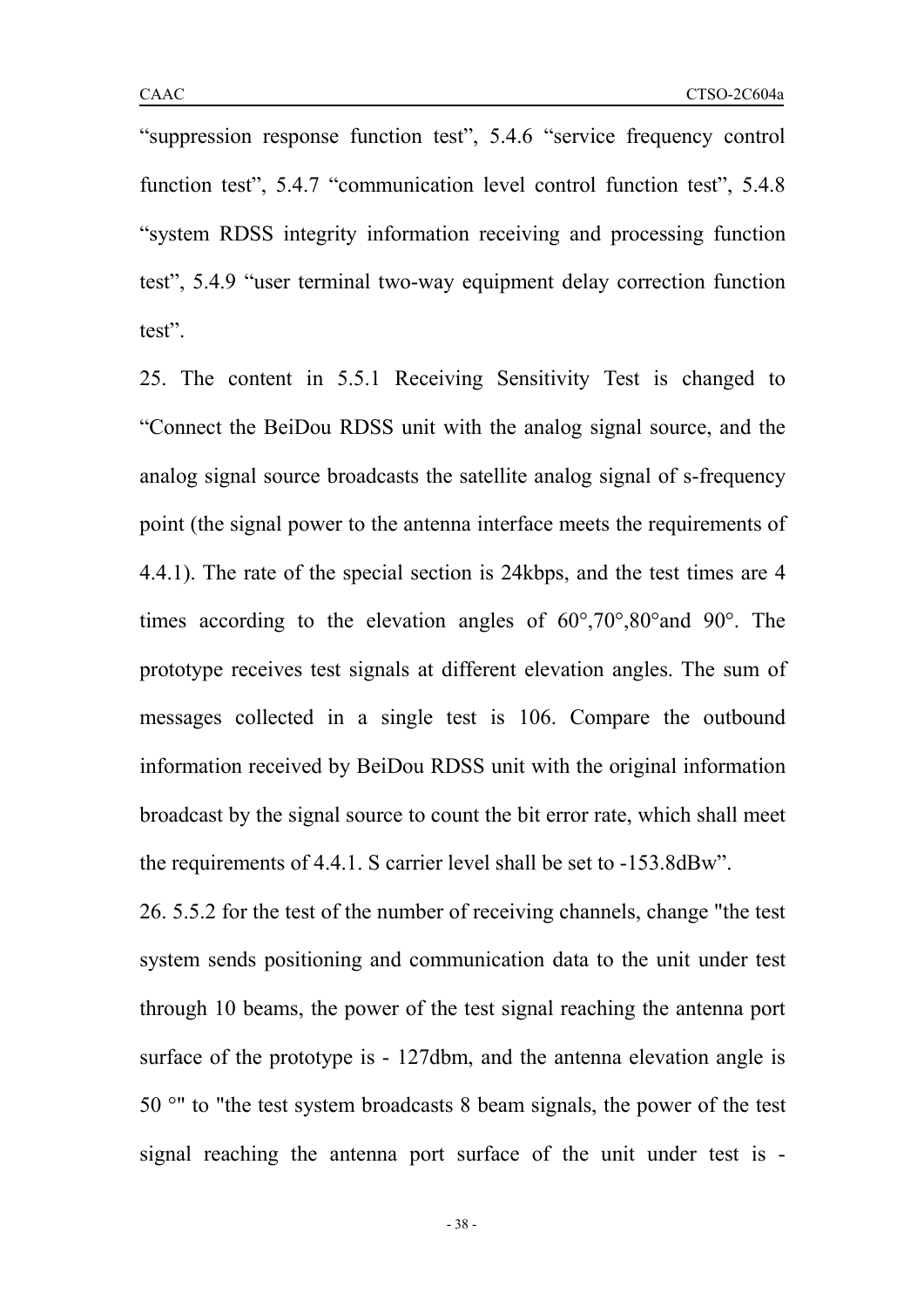153.8dbw, and the antenna elevation angle is  $60^{\circ}$  "

27.Delete 5.5.3 "first acquisition time test", 5.5.4 "recapture time test", 5.5.5 "Any two-channel time difference measurement error test", 5.5.6 "timing accuracy", 5.5.7 "transmission signal time synchronization error test", 5.5.8 "power amplifier output power test", 5.5.9 "transmission signal carrier phase modulation deviation test", 5.5.10 "frequency accuracy test of transmitted signal".

28. Delete 5.6 "Security Testing".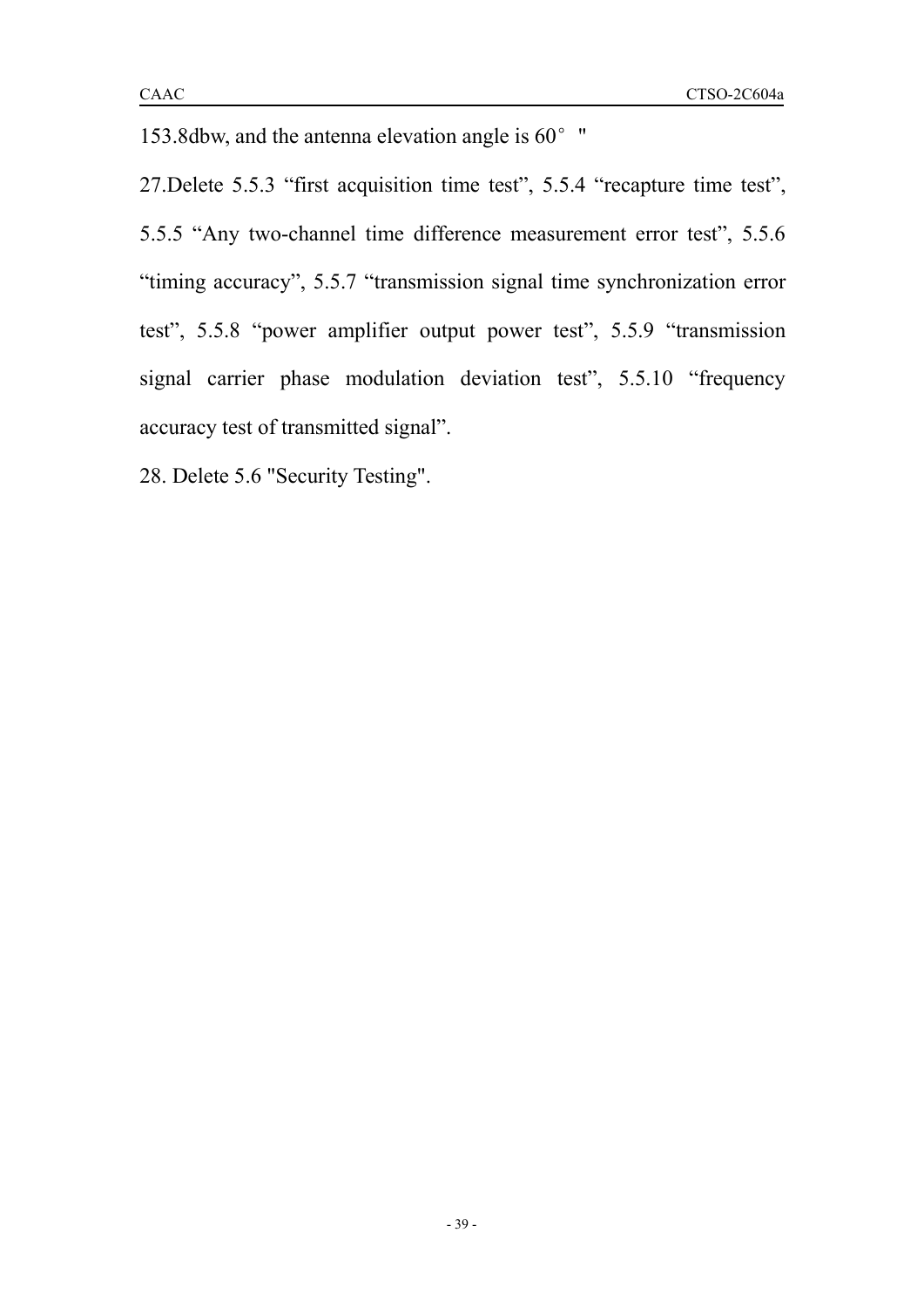The GSMC service of RDSS communication unit shall meet the requirements in Chapters 4 and 5 of BD420007-2015 "Performance requirements and test methods for BDS RDSS unit" and the following changes. Chapter 5 "Test Methods" is not the only compliance method. If the applicant can show an equivalent test method, other alternative methods can be used for testing. At this time, the contents of Chapter 5 will be used as the basis for evaluating the acceptability of alternative methods.

1. Add airworthiness requirements. The design and manufacture of the equipment does not affect the airworthiness of the aircraft.

2. Add expected functional requirements. Equipment shall perform the intended function as specified by this MOPS and the manufacturer.

3. Add requirement "Flame Retardant. All materials used shall be flame retardant, except for small parts that do not significantly contribute to the spread of fire (eg handles, fasteners, seals, gaskets, small electrical components, etc.)"

4. Add the requirement "design the interface with other aircraft equipment to ensure that the normal or abnormal operation of BDS airborne equipment will not have an adverse impact on the operation of other equipment. On the contrary, the normal or abnormal operation of other

- 40 -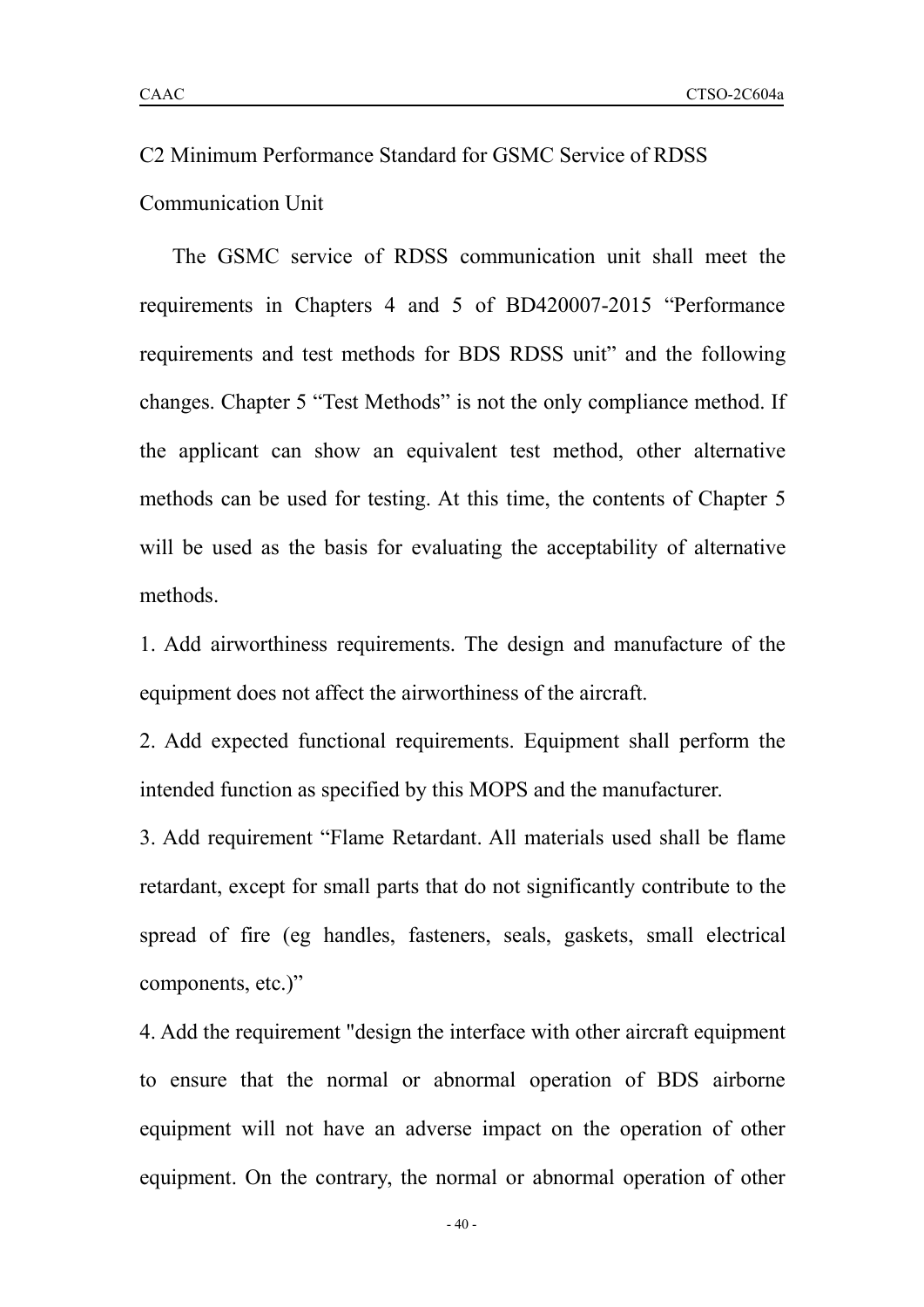equipment shall not have an adverse impact on BDS airborne equipment, unless expressly permitted.

Note : It is assumed that the equipment is installed correctly, and the equipment connected with it is fully designed and installed correctly."

5. Add requirement "Test Impact. Unless explicitly permitted in this MOPS, the equipment shall be designed so that the specified test procedures do not adversely affect the performance of the equipment."

6. In 4.1, the text of the BeiDou RDSS unit structure diagram in Figure 1 is changed to "Receive and Transmit Channel".

7. Add the requirement of "Identification. BeiDou RDSS unit needs to use physical identification method to correctly identify the serial number of BeiDou Ⅲ short message user terminal."

8. Modify 4.2.4 "a) Beidou RDSS unit shall have at least one input / output data interface, and the input / output format shall comply with the provisions of positioning unit", and delete the content of "d)".

9. Delete 4.2.5 and the relevant contents shall comply with the requirements of RTCA DO-160G.

10. 4.3.1 Self-test and initialization function, revise "b) after BeiDou RDSS unit starts up or re captures satellite signals, automatically or manually (set by the user) send a query application in a specific format as required to query unreceived information" to "b) after BeiDou RDSS unit starts up or satellite signals are recovered, it can track satellite signals".

- 41 -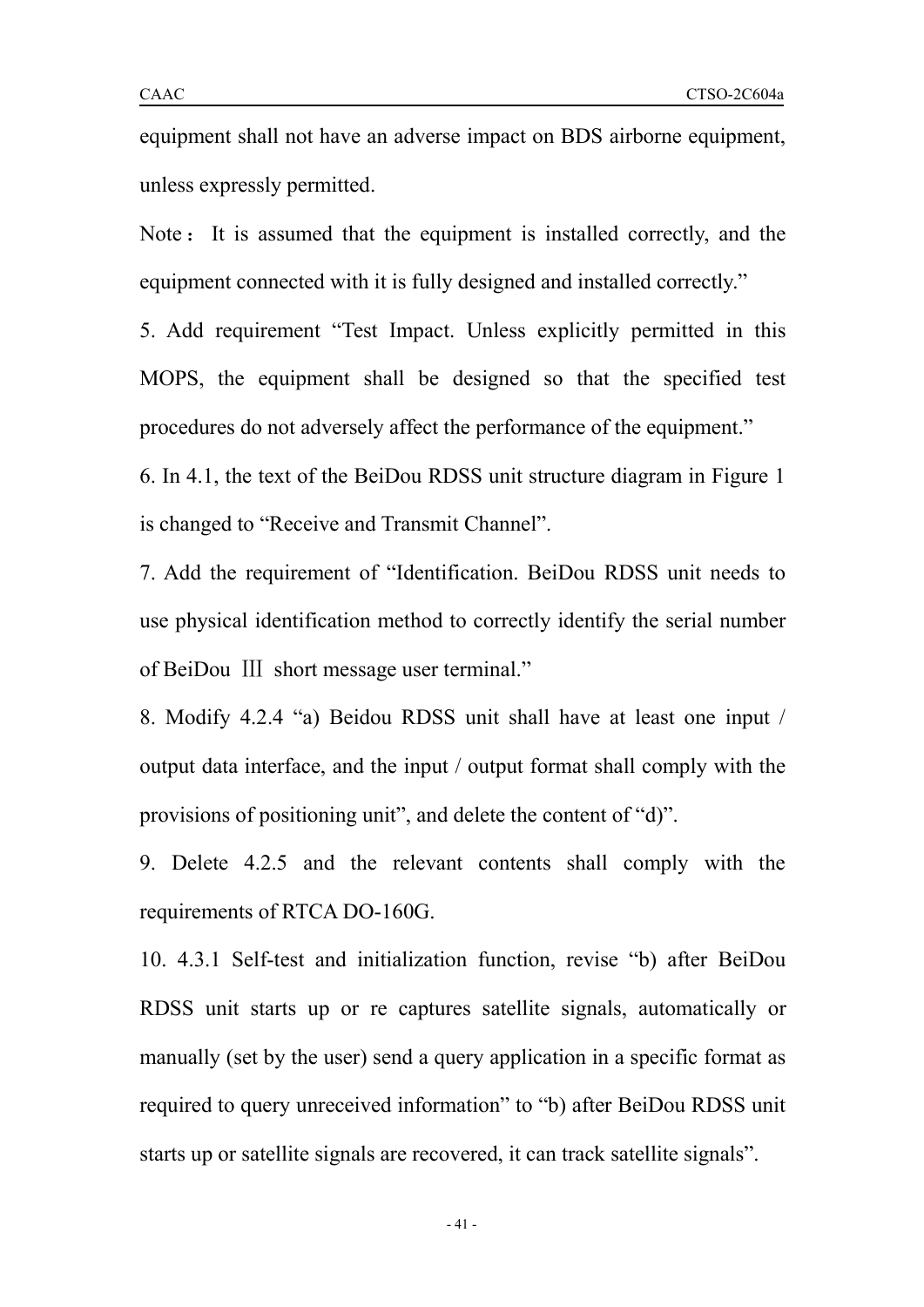12. Modify 4.3.3 to "BeiDou RDSS unit registered for network access can provide short message communication function".

13. Delete 4.3.4 "Permanently close the response function", 4.3.5 "Suppress the response function", 4.3.6 "Service frequency control function", 4.3.7 "Communication level control function", 4.3.8 "System RDSS integrity information receiving and processing functions", 4.3.9 "User terminal two-way equipment delay correction function".

14. Revise 4.4.1 as "receiving sensitivity (azimuth  $0^{\circ}$   $\sim$  360 $^{\circ}$ , elevation  $60^{\circ}$ ~90°, bit error rate no more than  $1\times10^{-5}$ ) shall not be greater than -159.8dBw."

15. Revise 4.4.2 to "the number of receiving channels of BeiDou RDSS unit shall not be less than 12".

16. Delete 4.4.3 "First capture time", Delete 4.4.4 "recapture time", 4.4.5 "any two channel TDOA measurement error", 4.4.6 "timing accuracy", 4.4.7 "time synchronization error of transmitted signal", 4.4.8 "output power of power amplifier" and 4.4.9 "carrier phase modulation deviation of transmitted signal", 4.4.10 "Transmitted Signal Frequency Accuracy".

17. Modify 4.4.12 power consumption to "the power consumption performance index of RDSS unit shall meet the installation requirements, and the specific value shall be specified in the product specification".

18. Delete 4.5 "security".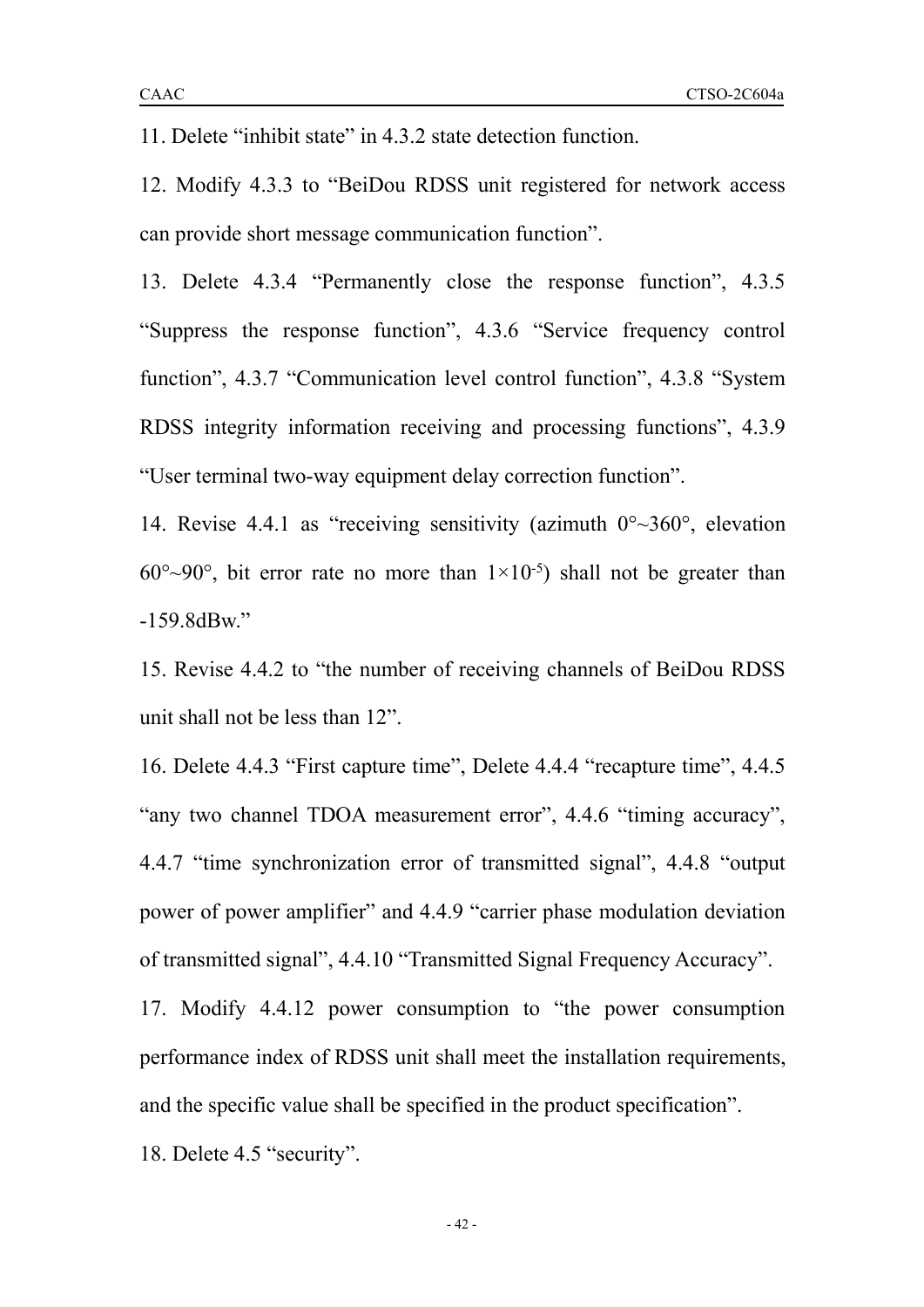19. Delete 5.1 test conditions. It shall comply with relevant requirements of RTCA/DO-160G.

20. Modify 5.3.3 to "b) check whether BeiDou RDSS unit normally completes the function of short message communication in the actual environment", and delete the requirement of "c)".

21. Delete 5.3.4 "power test".

22. 5.4.1 self test and initialization function test , "b) under the actual satellite signal, the data port of BeiDou RDSS unit is connected with the computer, set it to the shutdown state, set another terminal device to send message communication to it, and check whether the message communication sent by the terminal is received after startup" is changed to "b) connect the data port of BeiDou RDSS unit with the computer, confirm that the satellite signal broadcasting is normal, and check that BeiDou RDSS unit can track the satellite signal after power on".

23. 5.4.3 RDSS service function test is changed to "under the actual satellite signal, the data port of Beidou RDSS unit is connected with the computer, and RDSS service application is made according to the requirements of 4.3.3. Class G equipment is only completed through GEO satellite to check whether all functions are normal".

24. Delete 5.4.4 "permanent shutdown response function test", 5.4.5 "suppression response function test", 5.4.6 "service frequency control function test", 5.4.7 "communication level control function test", 5.4.8

- 43 -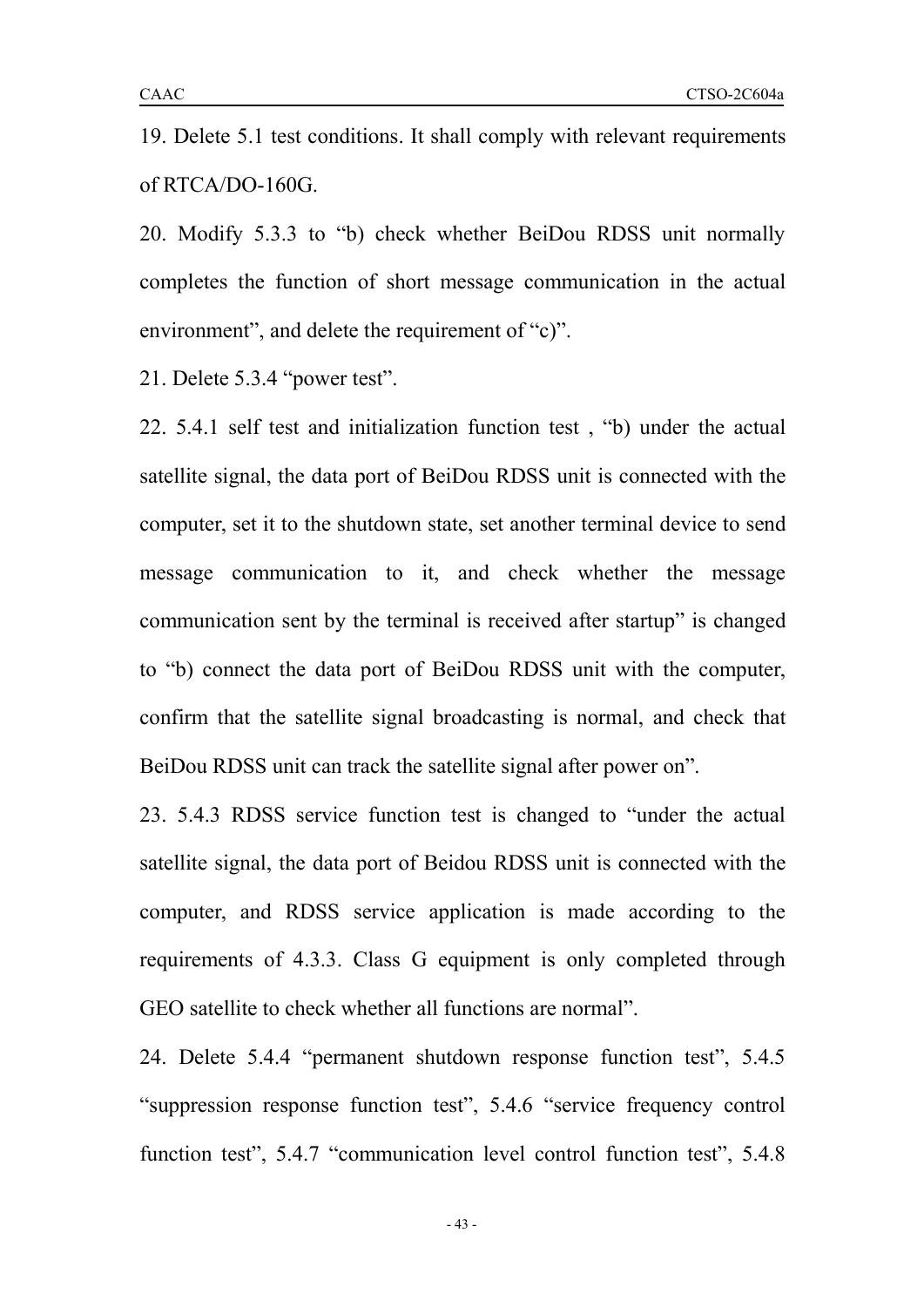"system RDSS integrity information receiving and processing function test", 5.4.9 "user terminal two-way equipment delay correction function test".

25. The content in 5.5.1 Receiving Sensitivity Test is changed to "Connect the BeiDou RDSS unit with the analog signal source, and the analog signal source broadcasts the B2b frequency point satellite analog signal (the signal power to the entrance of the antenna active component meets the requirements of C.4.4.1), and the test elevation is 90 $\degree$ . The sum of messages collected in a single test is 10 6 . Compare the outbound information received by BeiDou RDSS unit with the original information broadcast by the signal source to count the bit error rate, which shall meet the requirements of C.4.4.1. B2b carrier level shall be set to  $-159.8$ dBw".

26. 5.5.2 Receive channel number test, change "The test system sends positioning and communication data to the unit under test through 10 beams. The test signal reaches the prototype antenna with a surface power of -127dBm and an antenna elevation angle of 50°" to "The test system sends positioning and communication data to the unit under test through 12 beams. The test signal reaches the prototype antenna with a surface power of -129.8dBm and an antenna elevation angle of 90°".

27. Delete 5.5.3 "first acquisition time test", 5.5.4 "recapture time test", 5.5.5 "Any two-channel time difference measurement error test", 5.5.6 "timing accuracy", 5.5.7 "transmission signal time synchronization error

- 44 -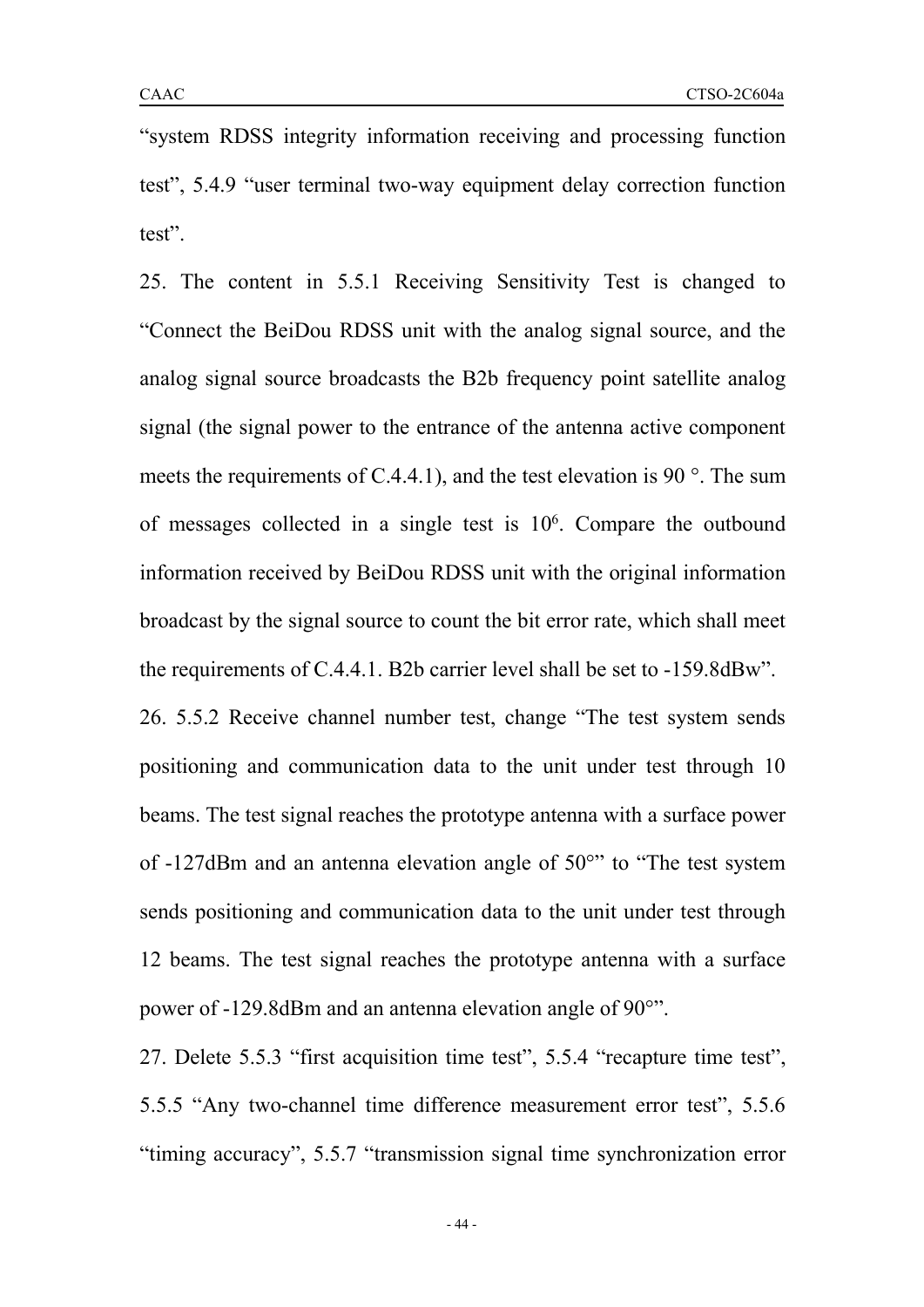test", 5.5.8 "power amplifier output power test", 5.5.9 "transmission signal carrier phase modulation deviation test", 5.5.10 "frequency accuracy test of transmitted signal".

28. Delete 5.6 "Security Testing".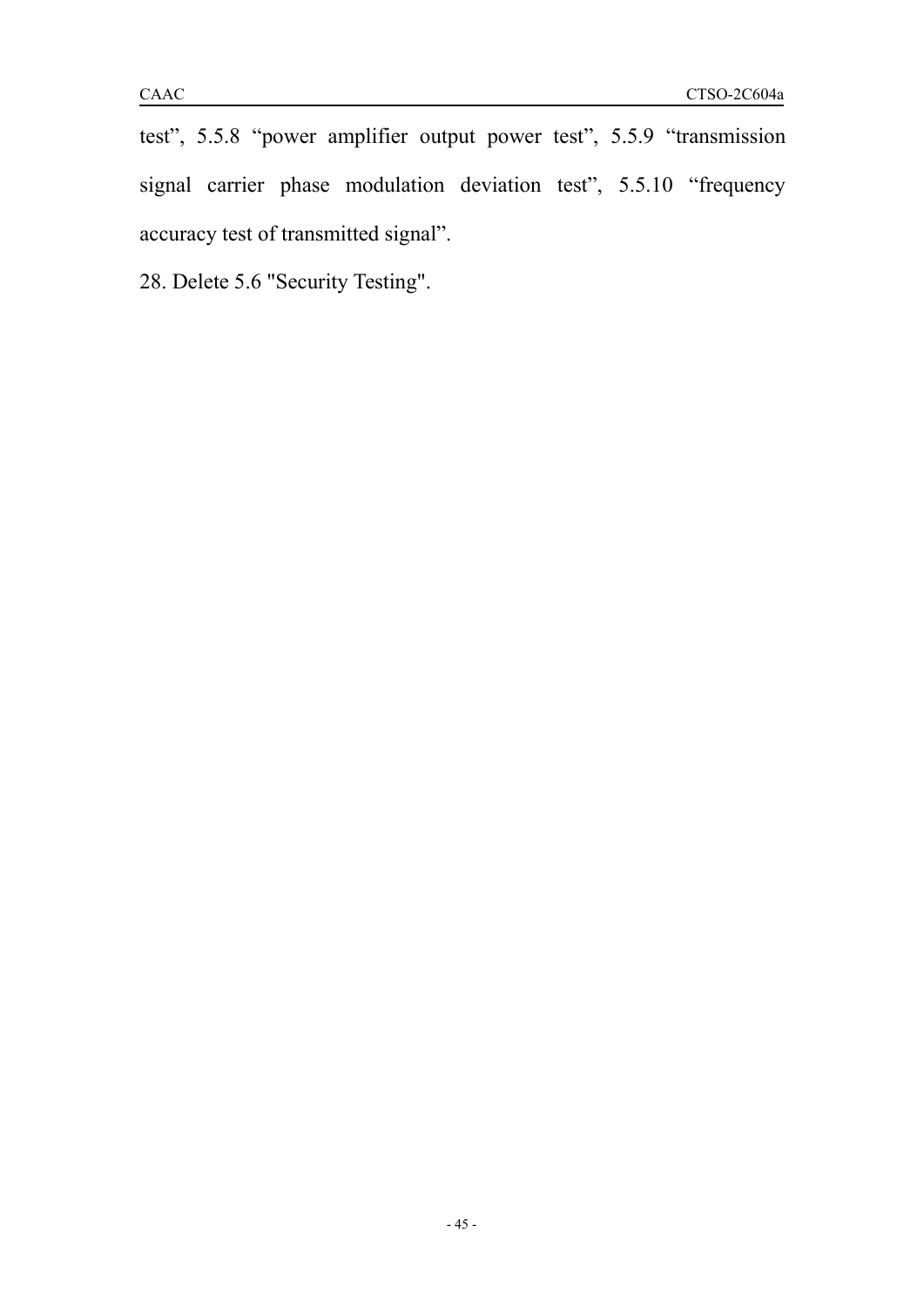# C3 RDSS Communication Unit RSMC and GSMC Service Minimum Performance Standards

In the closed area of  $75^{+0.1}_{0}$  to  $135^{0}_{-0.1}$  east longitude and  $10^{+0.1}_{0}$  to  $55^{0}_{-0.1}$ north latitude, the RSMC service is preferentially used, and the requirements of Appendix C1 must be met. The use of GMSC services beyond the scope of this area must meet the requirements of Appendix C2.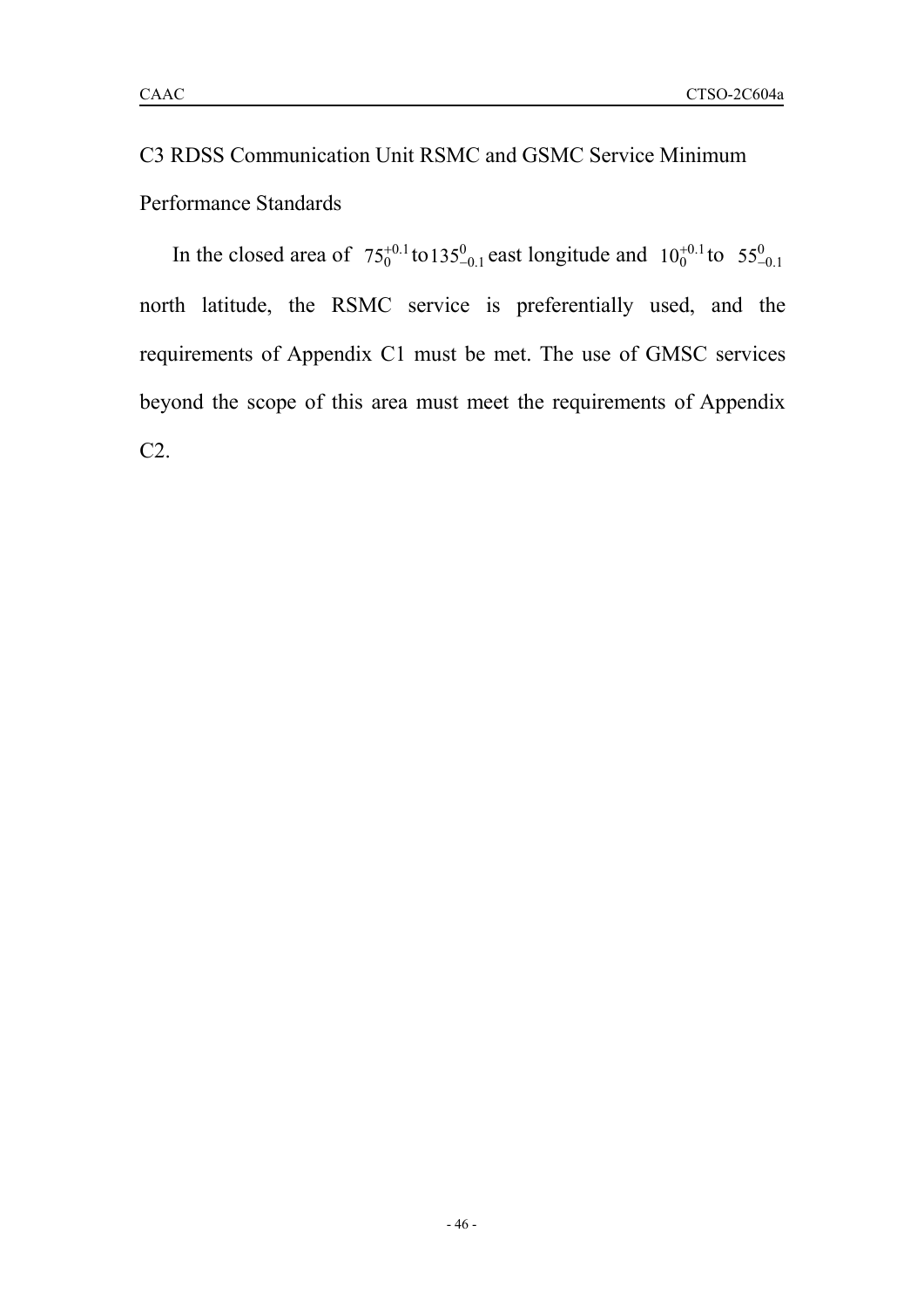Appendix D Minimum Performance Standard for RDSS Communication Antennas

D1 RSMC Service Minimum Performance Standard for RDSS

Communication Antennas

D1.1 S-Frequency Receiving Antenna

D1.1.1 S-Frequency passive receiving antenna

The passive receiving antenna of S-Frequency shall meet the following minimum performance standards. Refer to sections 5.6 and 5.7 of BD420004-2015 "Performance requirements and test methods for BDS RDSS unit" for test methods. However, the test method is not the only compliance method. If the applicant can show an equivalent test method, other alternative methods can be used for testing. At this time, the contents of sections 5.6 and 5.7 will be used as the basis for evaluating the acceptability of alternative methods.

1. Airworthiness. The design and manufacture of the antenna will not affect the airworthiness of the aircraft.

2. Expected function. The antenna shall perform the expected functions specified by this MOPS and the manufacturer, and its reasonable use shall not cause harm to other airspace users.

3. Flame retardancy. Except for small parts that will not significantly contribute to the spread of fire (such as handles, fasteners, seals, gaskets,

- 47 -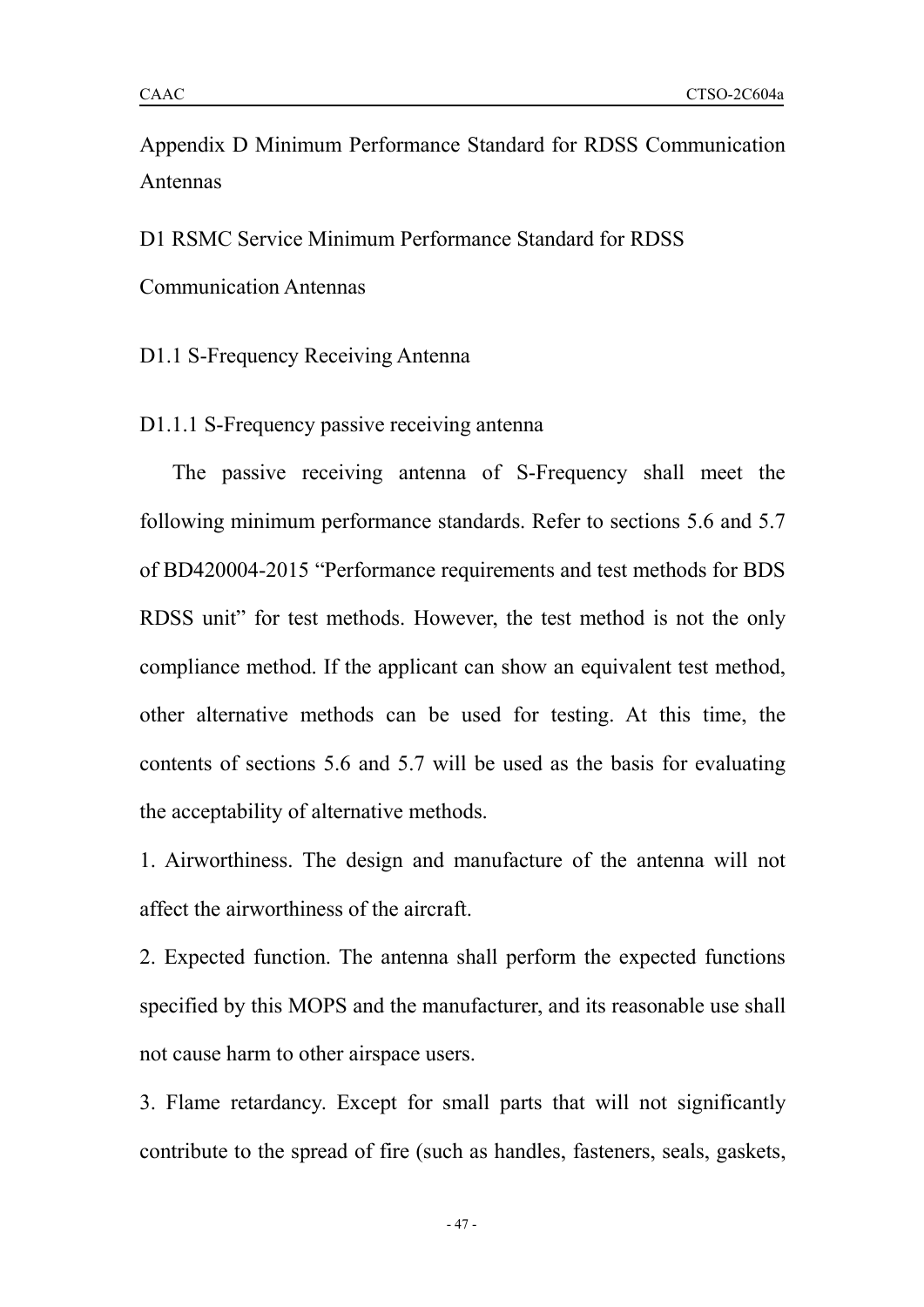small electrical components, etc.), all materials used shall be flame retardant materials.

4. Test the impact. Unless explicitly permitted in this MOPS, the antenna shall be designed so that the specified test procedures will not adversely affect the performance of the equipment.

5. All equipment shall comply with the relevant requirements of China Radio Commission.

6. VSWR. Within the working frequency band, the standing wave ratio of antenna output voltage shall not be greater than 2.0, and the nominal characteristic impedance shall be 50  $\Omega$ .

7. Polarization characteristics and normal axis ratio. The polarization direction of the antenna shall be right-handed circular polarization. Within the working frequency band, the normal axis ratio of the antenna shall not be greater than 3dB.

8. Normal polarization gain. The normal polarization gain shall not be less than 3dBic.

9. 10° elevation polarization gain out of roundness. The out of roundness of 10° elevation polarization gain shall not be greater than 4.0dB.

10. Average polarization gain at 10° elevation. The average polarization gain at 10° elevation shall not be less than -9.0dBic.

11. Operating frequency. The operating frequency of S-Frequency receiving antenna is  $2491.75 \text{MHz} \pm 8.16 \text{MHz}$ .

- 48 -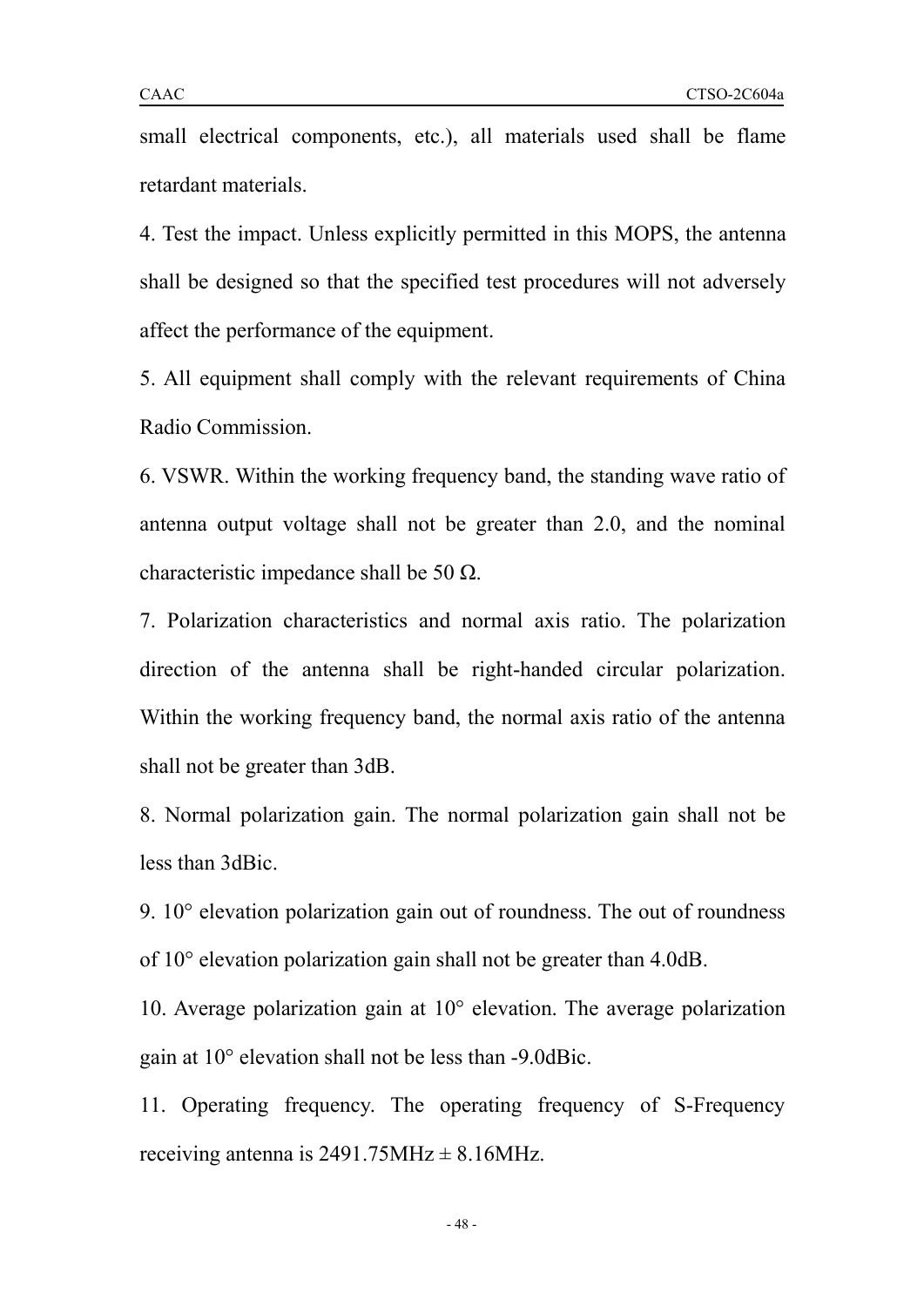D1.1.2 S-Frequency Active Receiving Antenna

1. Summary. The performance index of the passive antenna used by the active antenna shall meet the requirements of "S-Frequency passive receiving antenna".

2. Voltage standing wave ratio. Within the working frequency band, the VSWR of the antenna output port shall not be greater than 2.0, and the nominal characteristic impedance shall be 50  $Ω$ .

3. Noise figure. Within the working frequency band, the noise coefficient value of the low noise amplifier shall not be greater than 2.5dB, and the specific value shall be clearly listed in the product manual or technical specification.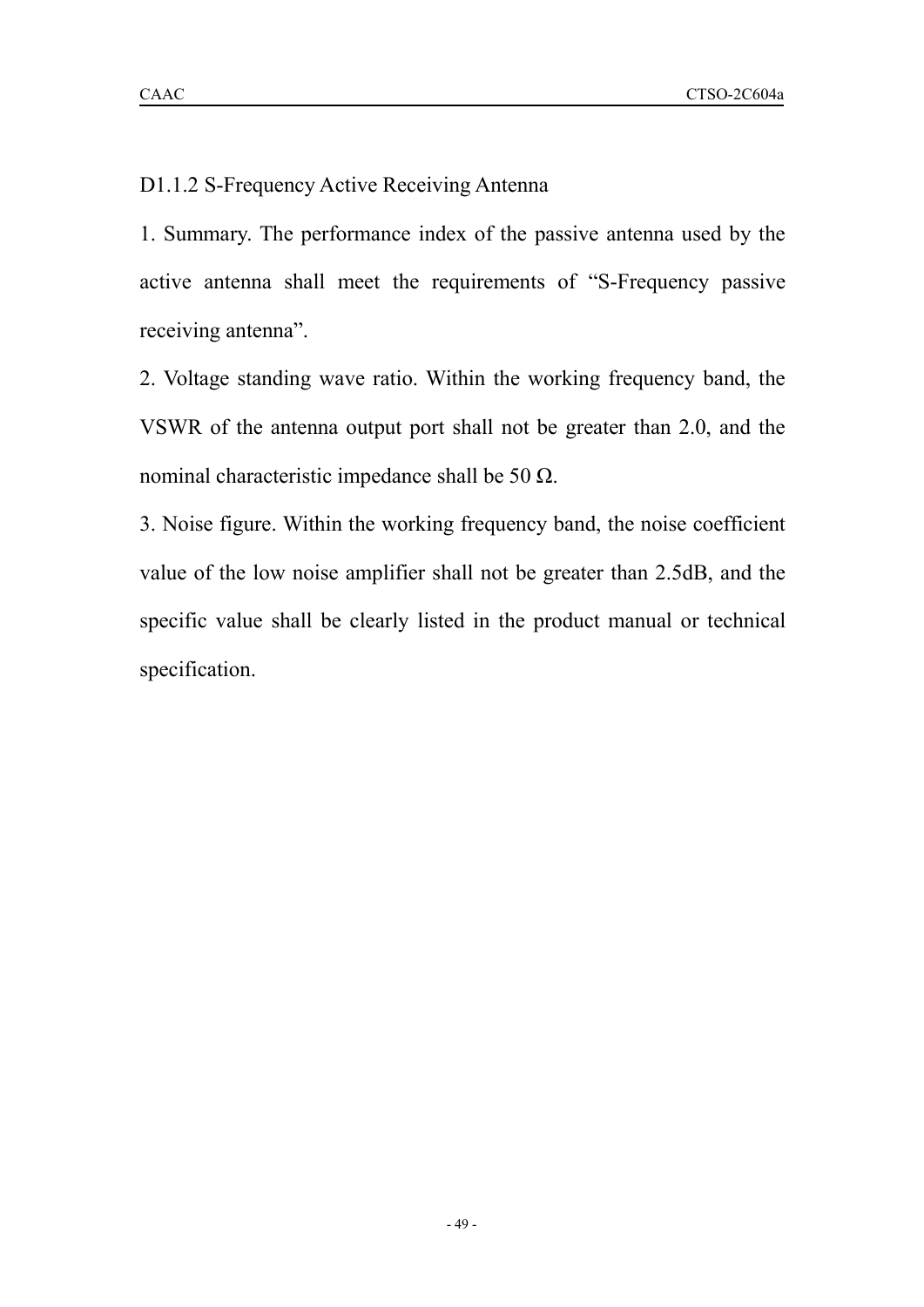LF1 and LF2 frequency transmitting antennas shall meet the following minimum performance standards. For test methods, refer to sections 5.6-5.7 in BD420004 "Performance requirements and test methods for BDS RDSS unit" and the following supplements. However, this test method is not the only compliance method. If the applicant can show an equivalent test method, other alternative methods can be used for testing. At this time, the content of the test method will be used as the basis for evaluating the acceptability of alternative methods.

1. Airworthiness. The design and manufacture of the antenna will not affect the airworthiness of the aircraft.

2. Expected function. The antenna shall perform the expected functions specified by this MOPS and the manufacturer, and its reasonable use shall not cause harm to other airspace users.

3. Flame retardancy. Except for small parts that will not significantly contribute to the spread of fire (such as handles, fasteners, seals, gaskets, small electrical components, etc.), all materials used shall be flame retardant materials.

4. Test the impact. Unless explicitly permitted in this MOPS, the antenna shall be designed so that the specified test procedures will not adversely affect the performance of the equipment.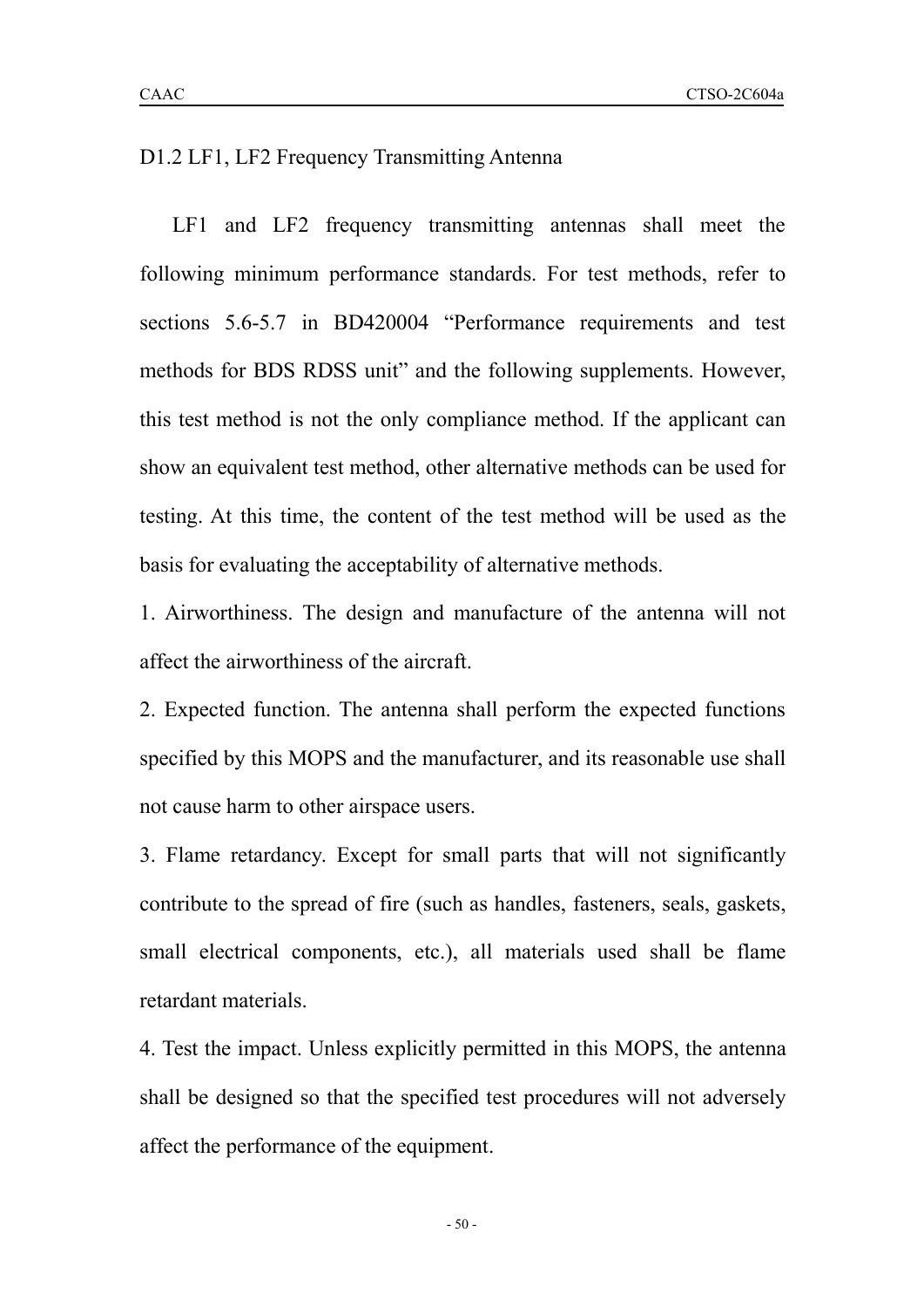6. Operating frequency. The working frequency of L-frequency point transmitting antenna is LF1:  $1614.26 \pm 4.08$ MHz; Lf2 :  $1618.34 \pm 1.08$ 4.08MHz。

7. Polarization mode and normal axial ratio. The antenna adopts left-handed circular polarization mode, and the maximum axial ratio within the coverage shall not exceed 3dB.

8. VSWR. Within the working frequency band, the standing wave ratio of antenna output voltage shall not be greater than 2.0, and the nominal characteristic impedance shall be 50  $\Omega$ .

9. Normal polarization gain. The normal polarization gain shall not be less than 2dBic.

10. 10° elevation polarization gain out of roundness. The out of roundness of 10° elevation polarization gain shall not be greater than 4.0dB.

11. Average polarization gain at  $10^{\circ}$  elevation. The average polarization gain at 10° elevation shall not be less than -9.0dBic.

12. Transmit EIRP. The equivalent omnidirectional radiation power (EIRP) of the antenna shall not be greater than  $15dBw$  (azimuth  $0^{\circ} \sim 360^{\circ}$ , elevation  $10^{\circ}$ ~70°).

13. The test methods to supplement the requirements related to

- 51 -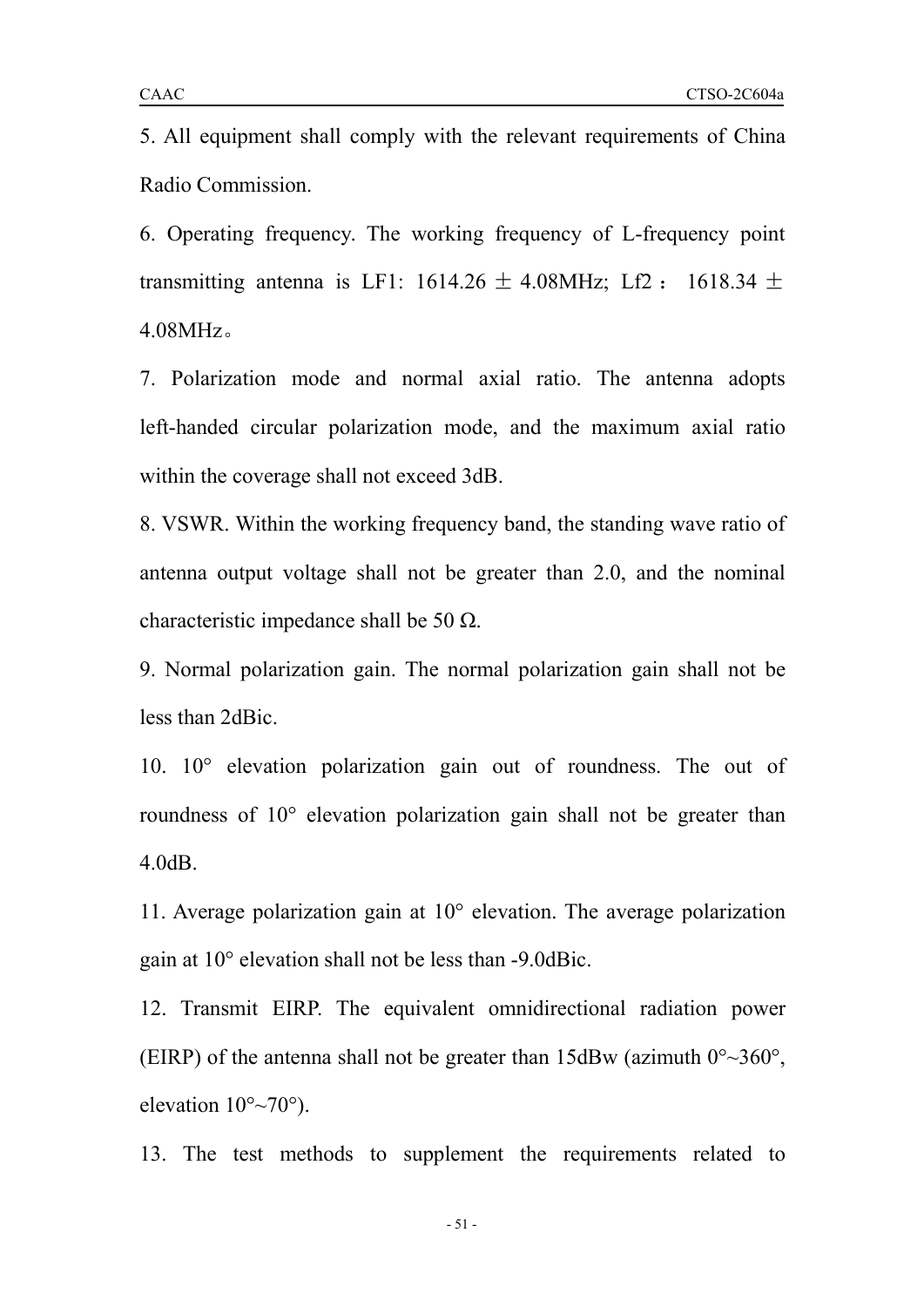transmitting EIRP are as follows:

Transmit  $EIRP = power$  amplifier power  $+$  antenna gain. Its value can be set up in the test environment as shown in the figure below. The RDSS integrated test platform controls the RDSS transceiver test terminal 1 to output with the maximum transmit power. At the same time, it controls the antenna attitude control unit, sets the azimuth and pitch angle to meet the test requirements, and measures the signal level at the calibrated RDSS receiving antenna, Transmit EIRP = power at the feed port of RDSS receiving antenna - gain of RDSS receiving antenna + spatial attenuation. Test the EIRP of transmitting antenna. If it is no more than 15dbw, it meets the requirements.



Figure 1 Construction of the transmit EIRP test environment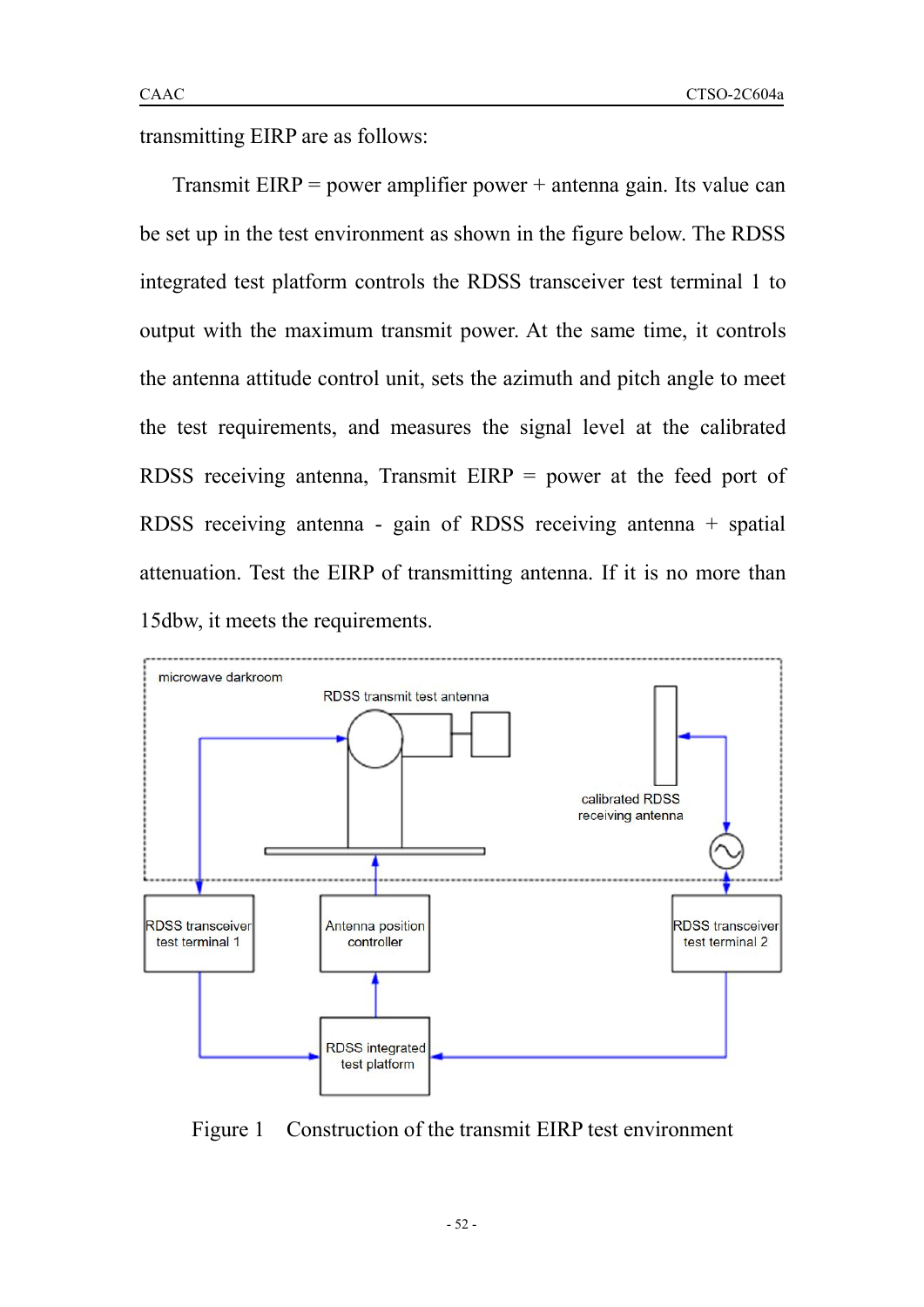# D2 GSMC Service Minimum Performance Standard for RDSS Communication Antennas

D2.1 B2b Frequency Receiving Antenna

#### D2.1.1 B2b Frequency Passive Receiving Antenna

B2b frequency point passive receiving antenna shall meet the following minimum performance standards. The test method can refer to the relevant contents in sections 5.6 and 5.7 of BD420004-2015 "Performance requirements and test methods for BDS RDSS unit". However, the test method is not the only compliance method. If the applicant can show the equivalent test method, other alternative methods can be used for testing.At this time, the contents in sections 5.6 and 5.7 will be used as the basis for evaluating the acceptability of alternative methods.

1. Airworthiness. The design and manufacture of the antenna will not affect the airworthiness of the aircraft.

2. Expected function. The antenna shall perform the expected functions specified by this MOPS and the manufacturer, and its reasonable use shall not cause harm to other airspace users.

3. Flame retardancy. Except for small parts that will not significantly contribute to the spread of fire (such as handles, fasteners, seals, gaskets, small electrical components, etc.), all materials used shall be flame

- 53 -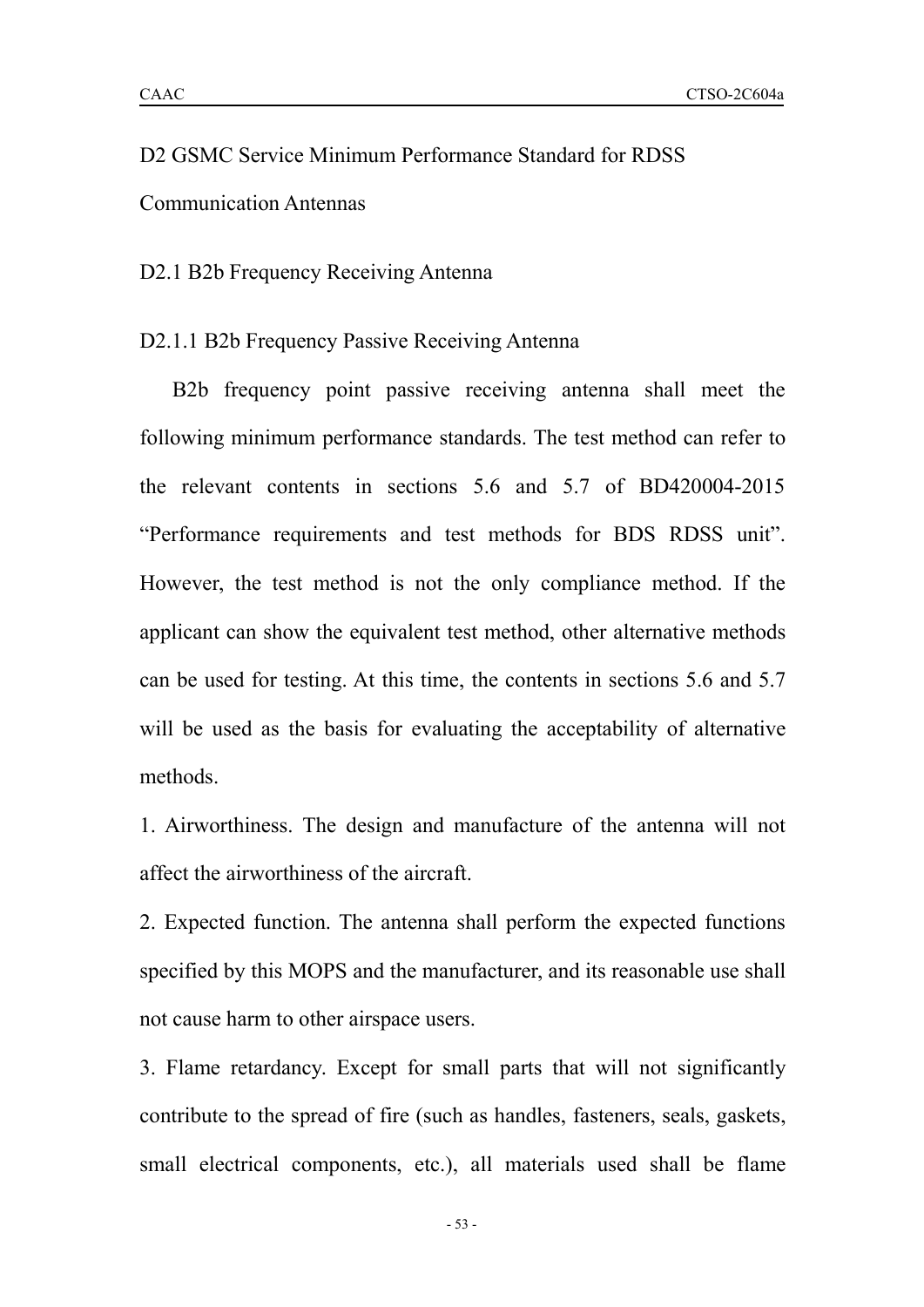retardant materials.

4. Test the impact. Unless explicitly permitted in this MOPS, the antenna shall be designed so that the specified test procedures will not adversely affect the performance of the equipment.

5. All equipment shall comply with the relevant requirements of China Radio Commission.

6. VSWR. Within the working frequency band, the standing wave ratio of antenna output voltage shall not be greater than 2.0, and the nominal characteristic impedance shall be 50  $\Omega$ .

7. Polarization characteristics and normal axis ratio. The polarization direction of the antenna shall be right-handed circular polarization. Within the working frequency band, the normal axis ratio of the antenna shall not be greater than 3dB.

8. Normal polarization gain. The normal polarization gain shall not be less than 2dBic.

9. 10° elevation polarization gain out of roundness. The out of roundness of 10° elevation polarization gain shall not be greater than 4.0dB.

10. Average polarization gain at 10° elevation. The average polarization gain at 10° elevation shall not be less than -9.0dBic.

11. Operating frequency. The working frequency of B2b frequency point receiving antenna is 1207.14MHz $\pm$ 10.23MHz.

- 54 -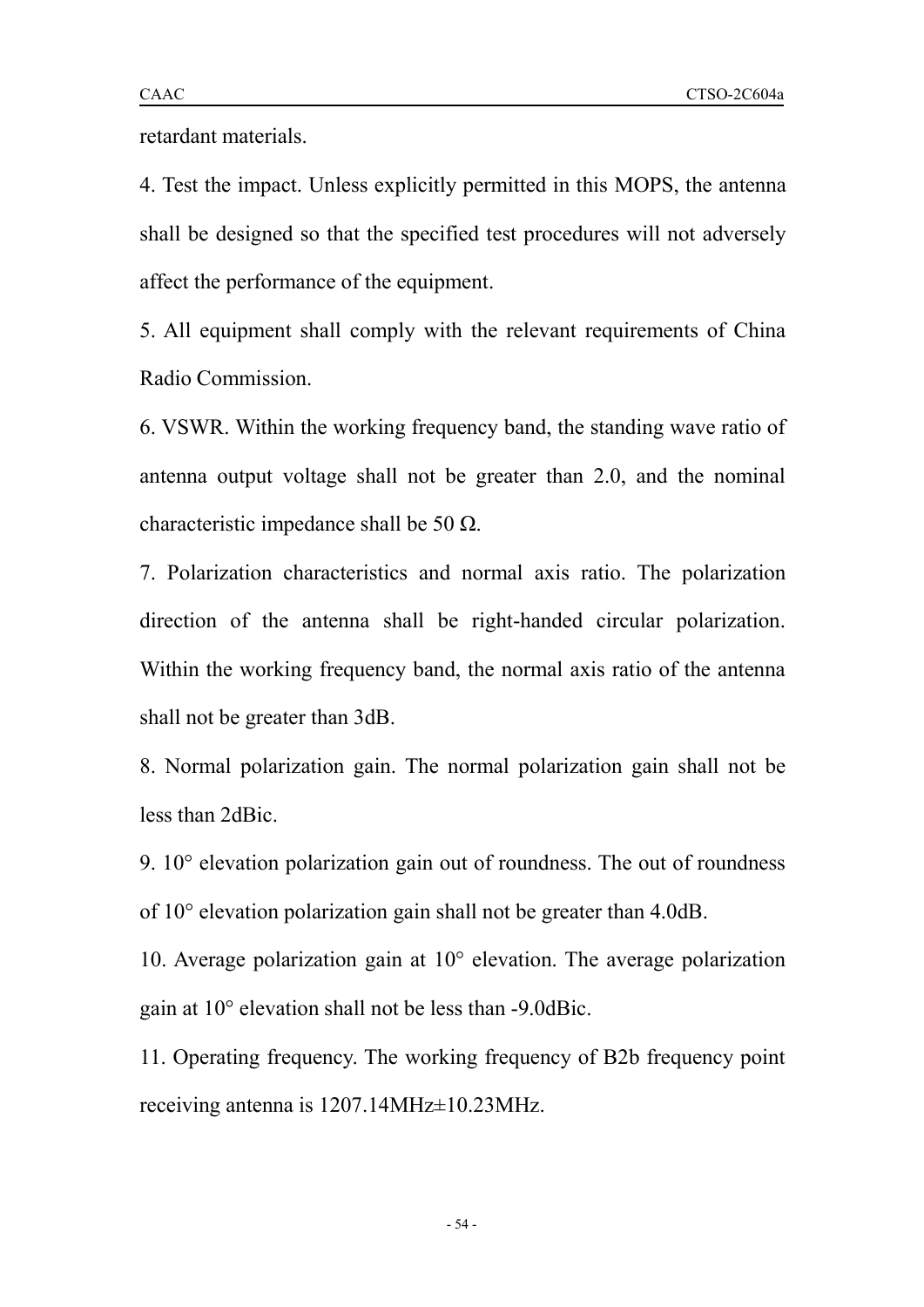## D2.1.2 B2B Frequency Active Receiving Antenna

1. Summary. The performance index of the passive antenna used by the active antenna shall meet the requirements of "B1b Frequency passive receiving antenna".

2. Voltage standing wave ratio. Within the working frequency band, the VSWR of the antenna output port shall not be greater than 2.0, and the nominal characteristic impedance shall be 50  $Ω$ .

3. Noise figure. Within the working frequency band, the noise coefficient value of the low noise amplifier shall not be greater than 2.5dB, and the specific value shall be clearly listed in the product manual or technical specification.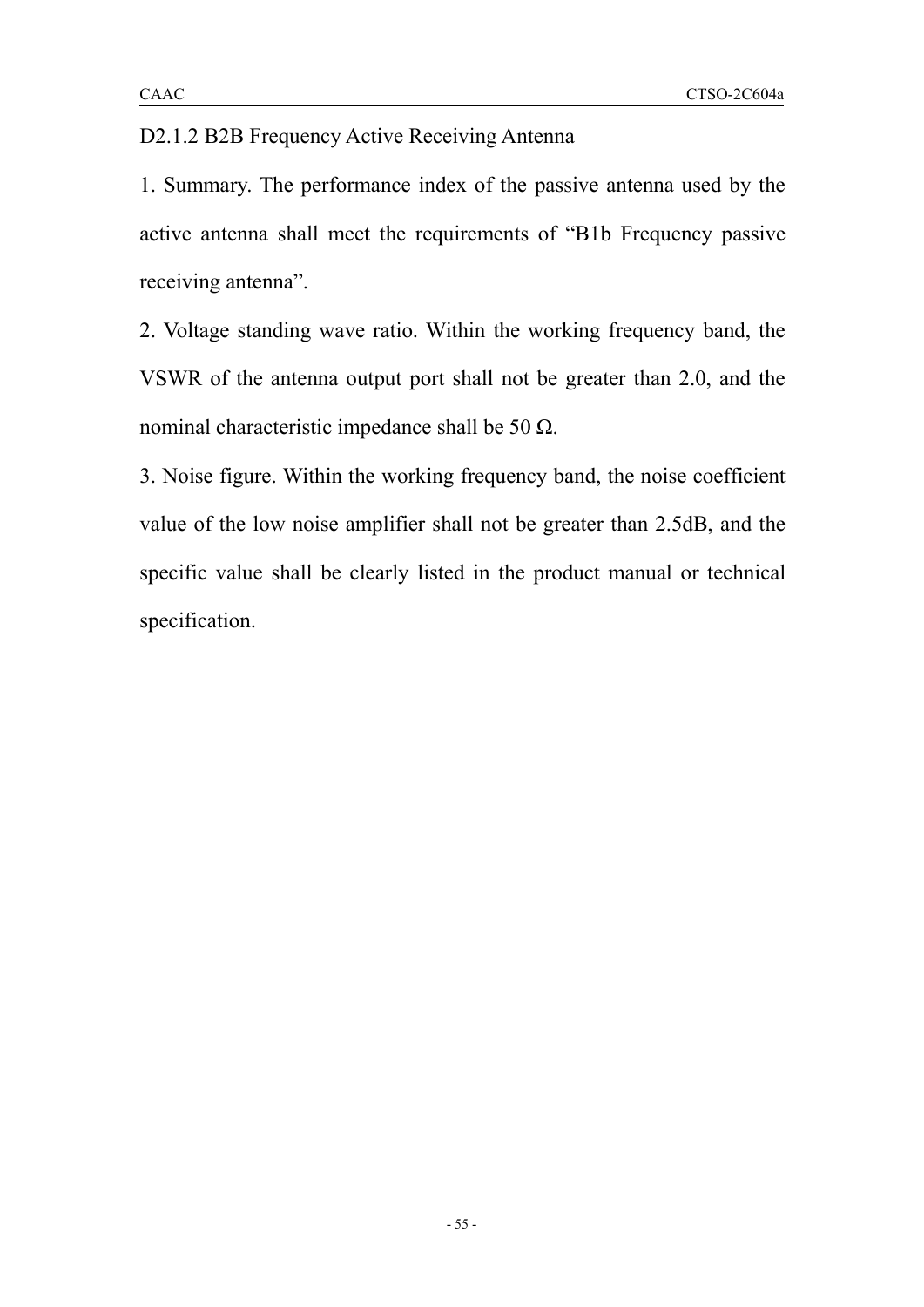D2.2 Lf4 Frequency Transmitting Antenna

Lf4 frequency transmitting antenna shall meet the following minimum performance standards. For test methods, refer to sections 5.6-5.7 in BD420004 "Performance requirements and test methods for BDS RDSS unit" and the following supplements. However, this test method is not the only compliance method. If the applicant can show an equivalent test method, other alternative methods can be used for testing. At this time, the content of the test method will be used as the basis for evaluating the acceptability of alternative methods.

1. Airworthiness. The design and manufacture of the antenna will not affect the airworthiness of the aircraft.

2. Expected function. The antenna shall perform the expected functions specified by this MOPS and the manufacturer, and its reasonable use shall not cause harm to other airspace users.

3. Flame retardancy. Except for small parts that will not significantly contribute to the spread of fire (such as handles, fasteners, seals, gaskets, small electrical components, etc.), all materials used shall be flame retardant materials.

4. Test the impact. Unless explicitly permitted in this MOPS, the antenna shall be designed so that the specified test procedures will not adversely affect the performance of the equipment.

- 56 -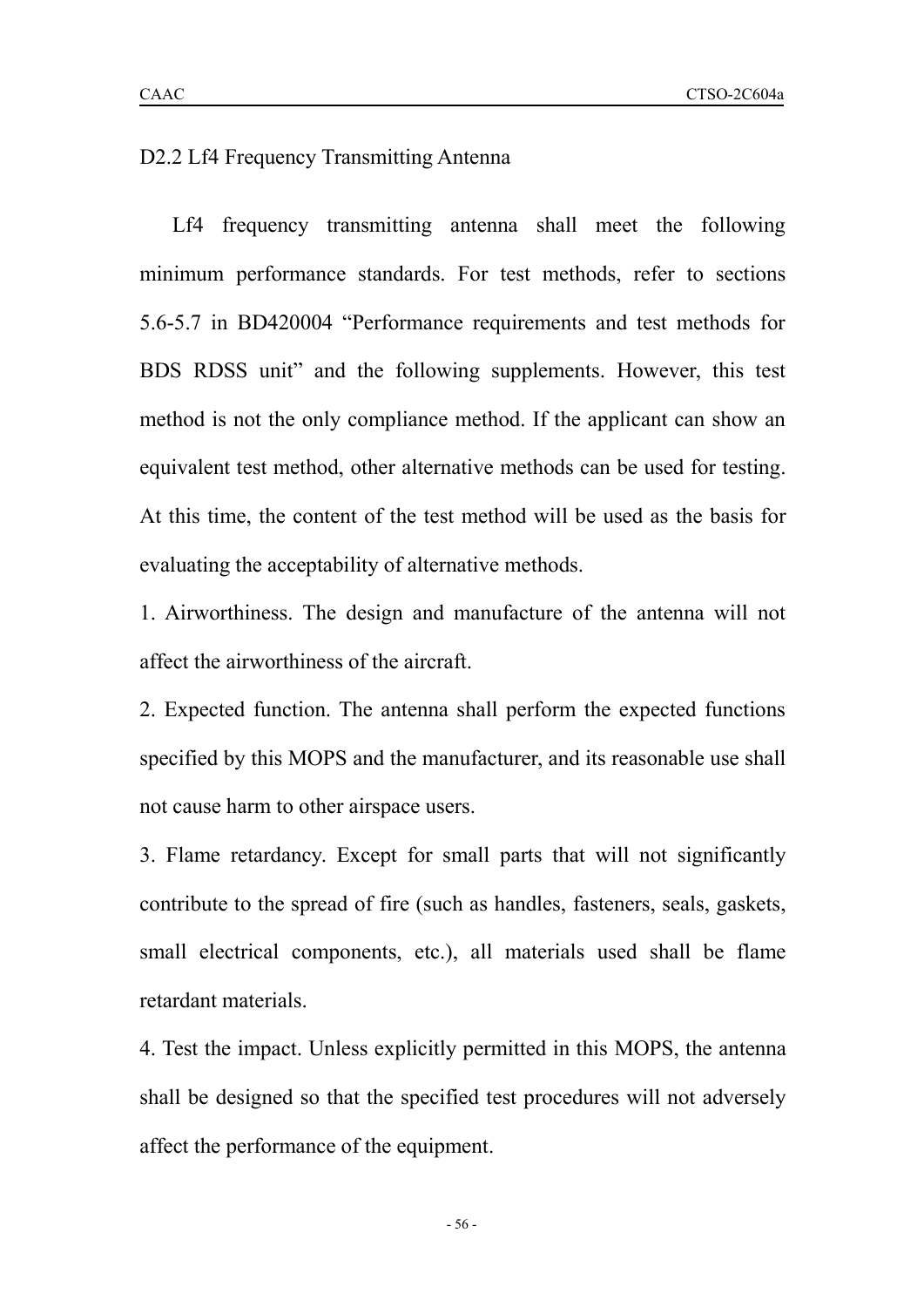6. Operating frequency. The working frequency of L-frequency point transmitting antenna is LF4: 1624.524±1.6376mhz.

7. Polarization mode and normal axial ratio. The antenna adopts left-handed circular polarization mode, and the maximum axial ratio within the coverage shall not exceed 3dB.

8. VSWR. Within the working frequency band, the standing wave ratio of antenna output voltage shall not be greater than 2.0, and the nominal characteristic impedance shall be 50  $\Omega$ .

9. Normal polarization gain. The normal polarization gain shall not be less than 2dBic.

10. 10° elevation polarization gain out of roundness. The out of roundness of 10° elevation polarization gain shall not be greater than 4.0dB.

11. Average polarization gain at 10° elevation. The average polarization gain at 10° elevation shall not be less than -9.0dBic.

12. Transmit EIRP. The equivalent omnidirectional radiation power (EIRP) of the antenna shall not be greater than  $15dBw$  (azimuth  $0^{\circ}$   $\sim$  360 $^{\circ}$ , elevation  $10^{\circ}$ ~70°).

13. The test methods to supplement the requirements related to transmitting EIRP are as follows:

- 57 -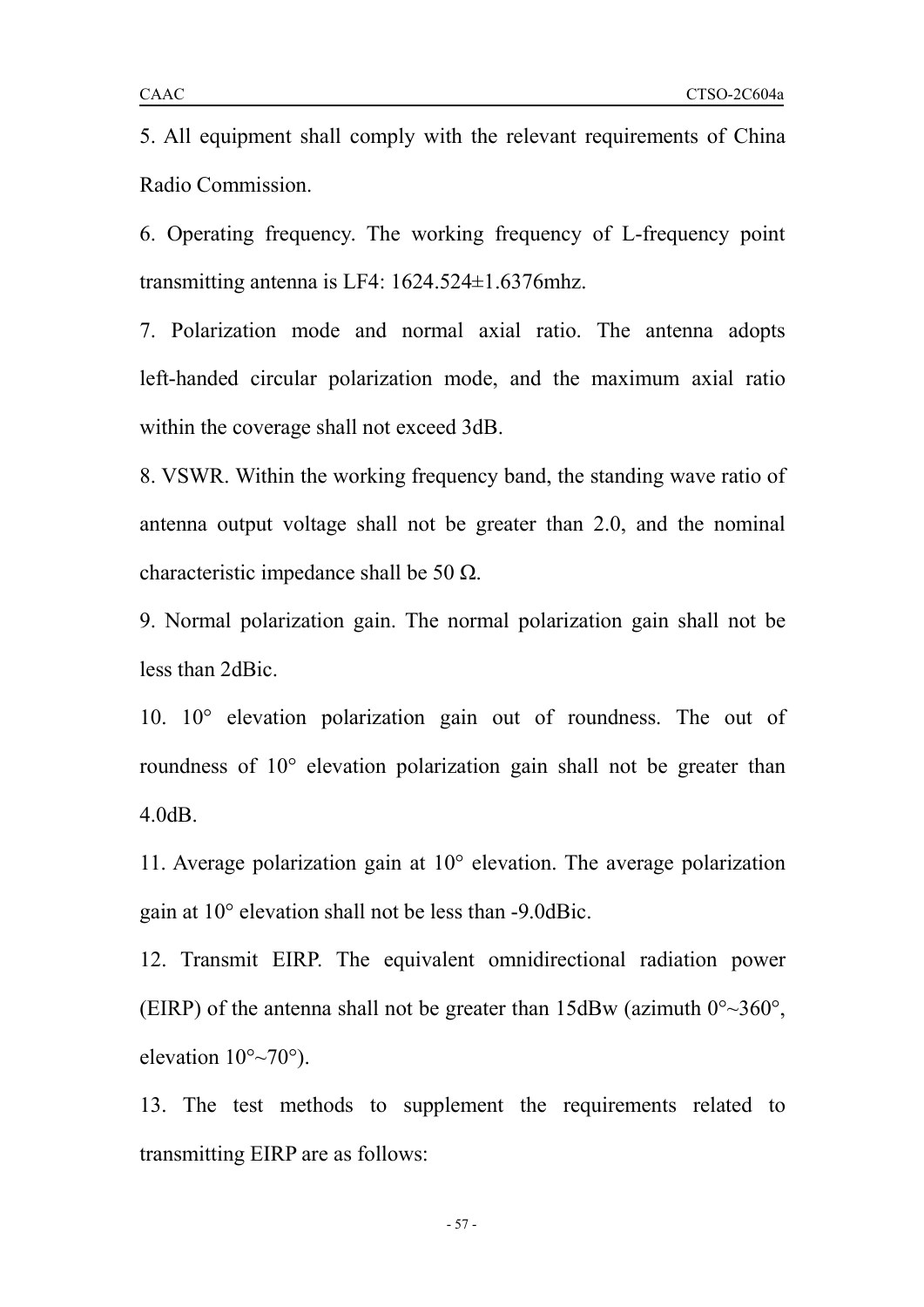Transmit  $EIRP = power$  amplifier power  $+$  antenna gain. Its value can be set up in the test environment as shown in the figure below. The RDSS integrated test platform controls the RDSS transceiver test terminal 1 to output with the maximum transmit power. At the same time, it controls the antenna attitude control unit, sets the azimuth and pitch angle to meet the test requirements, and measures the signal level at the calibrated RDSS receiving antenna, Transmit EIRP = power at the feed port of RDSS receiving antenna - gain of RDSS receiving antenna + spatial attenuation. Test the EIRP of transmitting antenna. If it is no more than 15dbw, it meets the requirements.



Figure 2 Construction of the transmit EIRP test environment